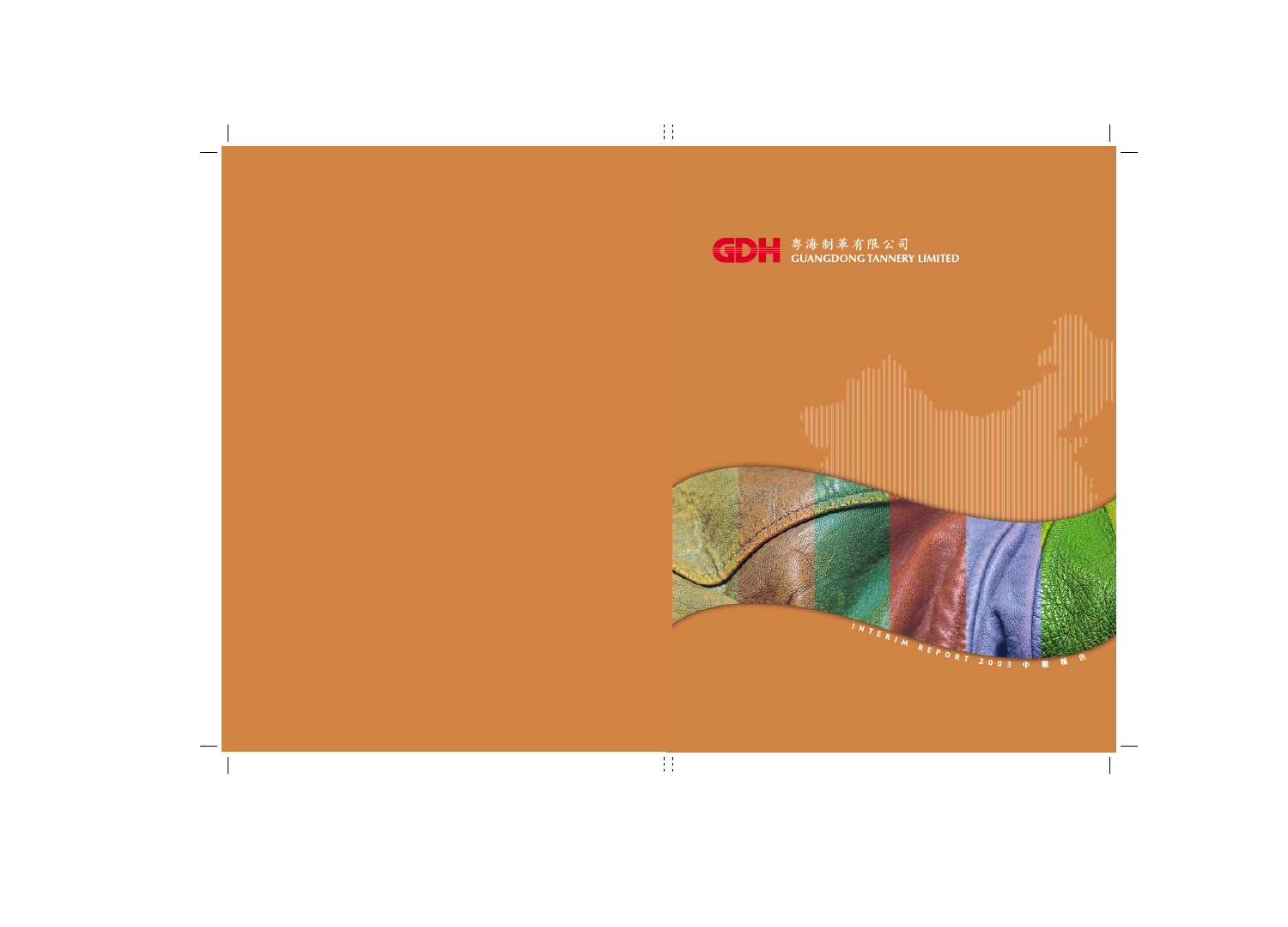#### **2003 INTERIM REPORT**

# **CONTENTS**

|                                                               | Pages |
|---------------------------------------------------------------|-------|
| Management Discussion and Analysis                            | 2     |
| Unaudited Interim Financial Report                            |       |
| Condensed Consolidated Profit and Loss Account                | 8     |
| <b>Condensed Consolidated Balance Sheet</b>                   | 9     |
| Condensed Consolidated Summary Statement of Changes in Equity | 10    |
| <b>Condensed Consolidated Cash Flow Statement</b>             | 11    |
| Notes to Condensed Consolidated Financial Statements          | 12    |
| Independent Auditors' Review Report                           | 29    |
| Directors'/Chief Executive's Interests in Securities          | 31    |
| Substantial Shareholders' Interests                           | 34    |
| Other Information                                             | 35    |
| Corporate Information                                         | 36    |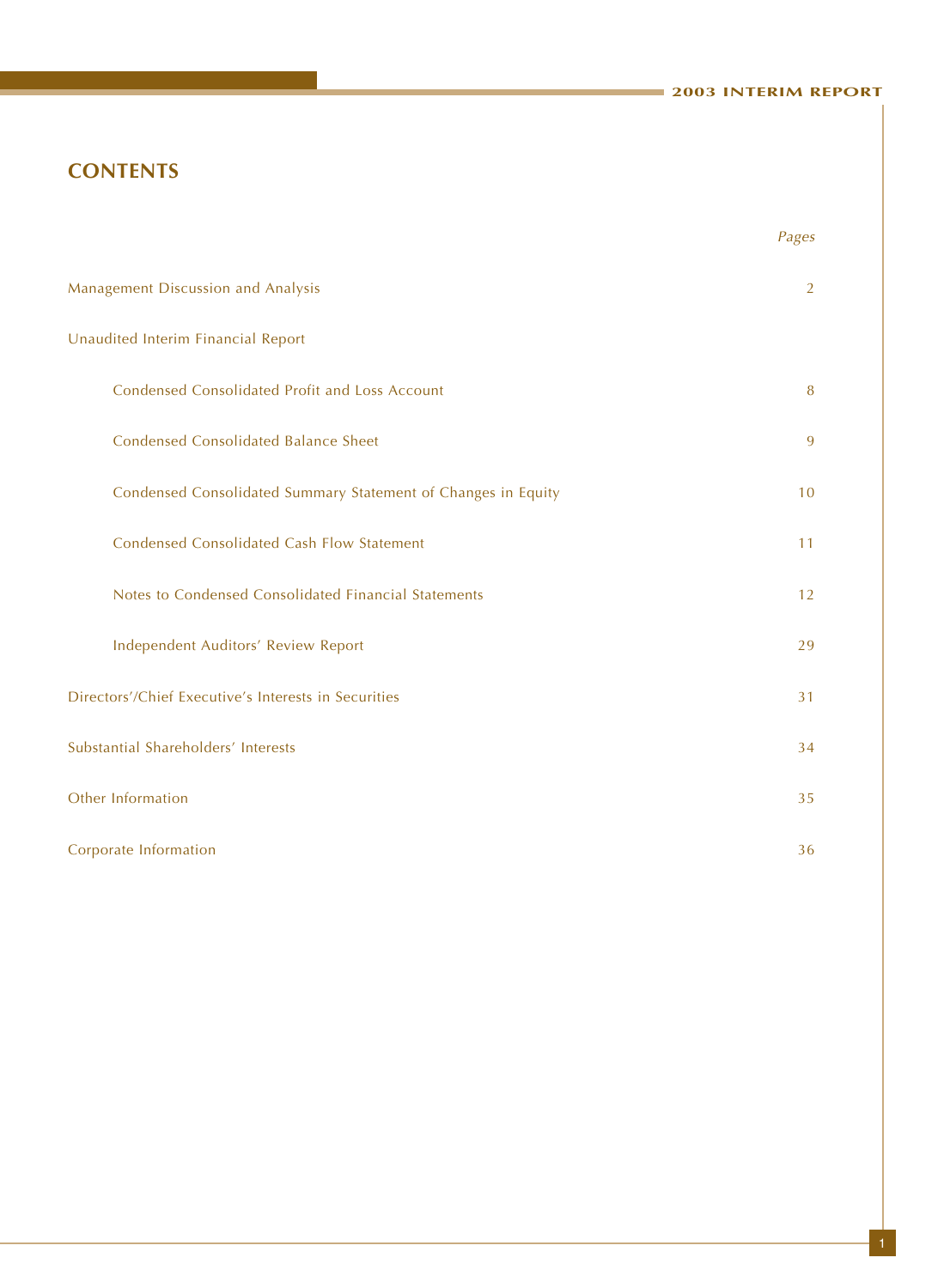#### **INTERIM RESULTS**

The Group's unaudited loss attributable to shareholders for the six months ended 30 June 2003 was HK\$2,382,000, decreased by HK\$179,949,000 against the loss of HK\$182,331,000 for the same period in 2002. The loss for the period was reduced by HK\$35,543,000, as compared to HK\$37,925,000 for the same period last year after deducting the provisions for impairment of goodwill of Nanhai Tannery & Leather Products Co., Ltd. ("Nanhai Tannery") and provision for obsolete stock of Qingdao Nanhai Tannery Co., Ltd. ("Qingdao Tannery") totalling to HK\$144,406,000. Loss per share for the period was 0.45 HK cent (2002: 34.79 HK cents).

The unaudited net asset value of the Group as at 30 June 2003 was HK\$264,163,000, down by HK\$35,459,000 and HK\$11,480,000 as compared to 30 June 2002 and 31 December 2002, respectively.

No interim dividend is recommended by the Board of Directors for the six months ended 30 June 2003.

#### **OPERATIONS**

The Group has disengaged its interests in certain non-core operations and focused its resources mainly on the core leather business following the corporate restructuring program initiated two years ago. In the early 2003, the Group's effort to rationalise its distribution network, supplier channels, production mix and product positioning has proven its worth, enabling the leather business to get back on track to a steady and positive development. However, the Group's production and operations were indirectly affected from April to June this year due to reduced orders from shoes manufacturers, the Group's major customers, in the face of a slowing consumer market amid the outbreak of Severe Acute Respiratory Syndrome ("SARS") in Mainland China and Hong Kong.

To expand further its market coverage, the Group has adjusted its distribution strategy, shifting the focus from a few distributors to direct sales customers and new regional distributors. During the period, the sales contributed by the Group's top five customers dropped to 52% from 76% for the same period last year. The Group's nationwide direct sales distribution network spans a number of major provinces and cities in Mainland China, including Guangdong, Fujian, Shandong, Jiangsu, Shanghai, Zhejiang, Chongqing and Sichuan.

On the product front, the Group is actively strengthening its research and development effort to develop techniques that turn defective leather into innovative products with higher market acceptance, such as "imitation reindeer leather" and "Kaibianzhu". With such product developments, the Group reduced its inventory level by clearing up the defective leather inventories at a higher return.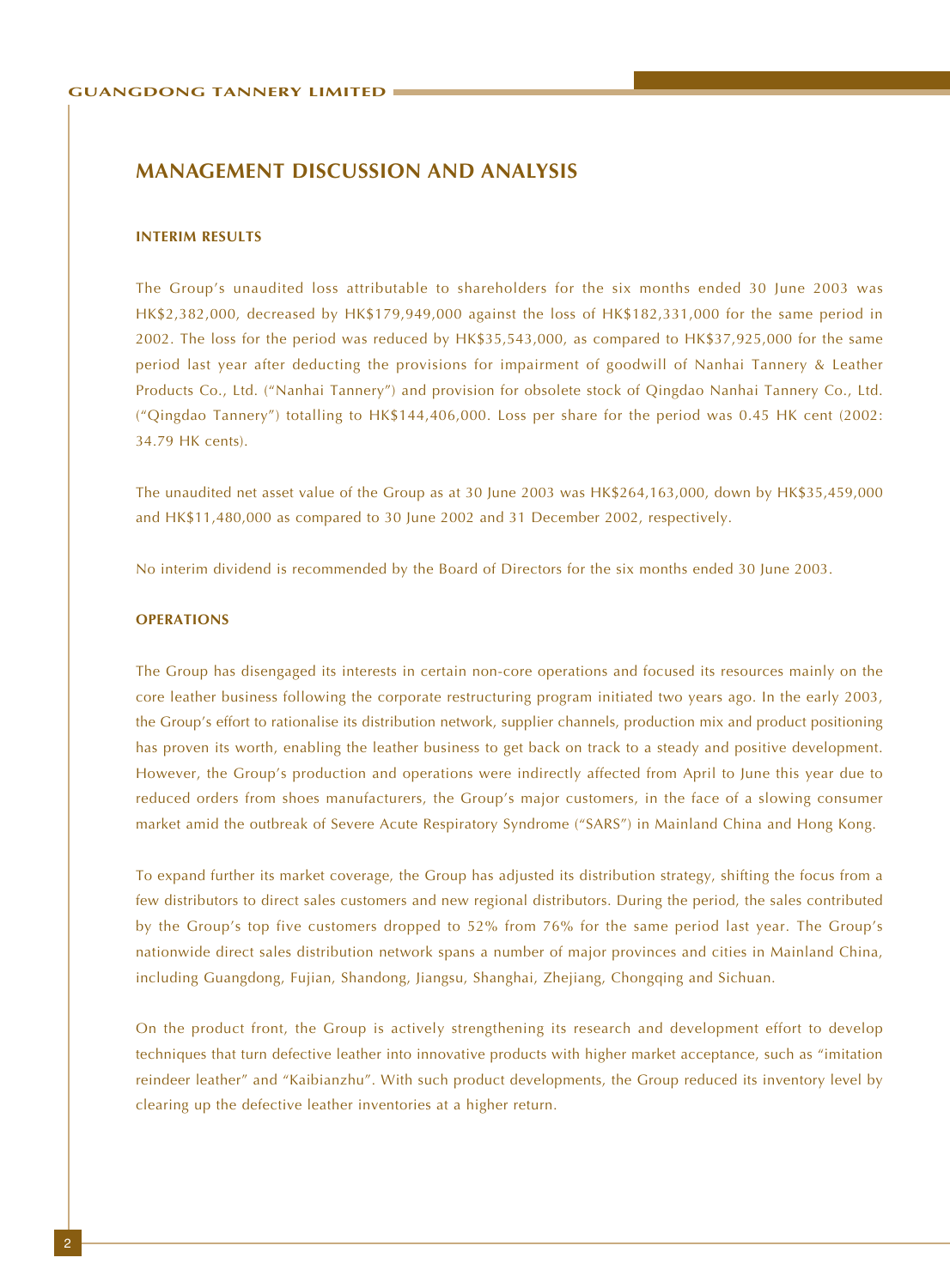#### **OPERATIONS** (continued)

The Group has further optimised its assets during the period. A total of approximately HK\$20,101,000 was realised from the disposal of certain of its properties, including the Company's former office in Tsim Sha Tsui, Hong Kong; an office unit at Huanghua Road, Guangzhou; as well as an industrial premise in Hong Kong.

#### **TURNOVER**

Turnover for the period was HK\$142,380,000, decreased by HK\$171,788,000 or 55% from HK\$314,168,000 for the same period last year.

The decrease in turnover was primarily caused by a number of factors including: a drop of HK\$25,090,000 as a result of discontinuation of the paper box packaging business and disengagement of the Group's interests in the leather ware business; a reduction of HK\$10,250,000 arising from the production of double face leather; a decrease of HK\$89,838,000 in turnover for leather ware trading; and a decline of HK\$46,610,000 in turnover for the leather business hit by the fallout from the SARS outbreak. Turnover of the leather business (by product) in the first half of 2002 and 2003 are as follows:

| <b>Product</b>                       | <b>Turnover</b> |            |         |  |  |
|--------------------------------------|-----------------|------------|---------|--|--|
|                                      | 2003            | 2002       | $+/(-)$ |  |  |
|                                      | (HK\$'000)      | (HK\$'000) | (%)     |  |  |
| Cow hides                            | 116,712         | 156,494    | (25)    |  |  |
| Cow split, coated cow split & others | 25,668          | 42,746     | (40)    |  |  |
| Total                                | 142,380         | 199,240    | (29)    |  |  |

Turnover of the Group is expected to improve in the second half year, as a revitalised leather market in Mainland China is anticipated given the subsiding repercussions of the SARS outbreak.

#### **COSTS**

Leather sourcing cost, which accounts for approximately 79% of total sourcing costs, was reduced markedly following the expansion of supplier network, introduction of competition into the sourcing process, and enhanced efforts in market research and price negotiation. During the period under review, average sourcing prices per sq. ft. of domestic large, medium and small cow hides dropped approximately by 2%, 10% and 5% respectively against the same period last year. Sourcing of chemicals and metals was carried out through open tender in order to lower the overall production costs.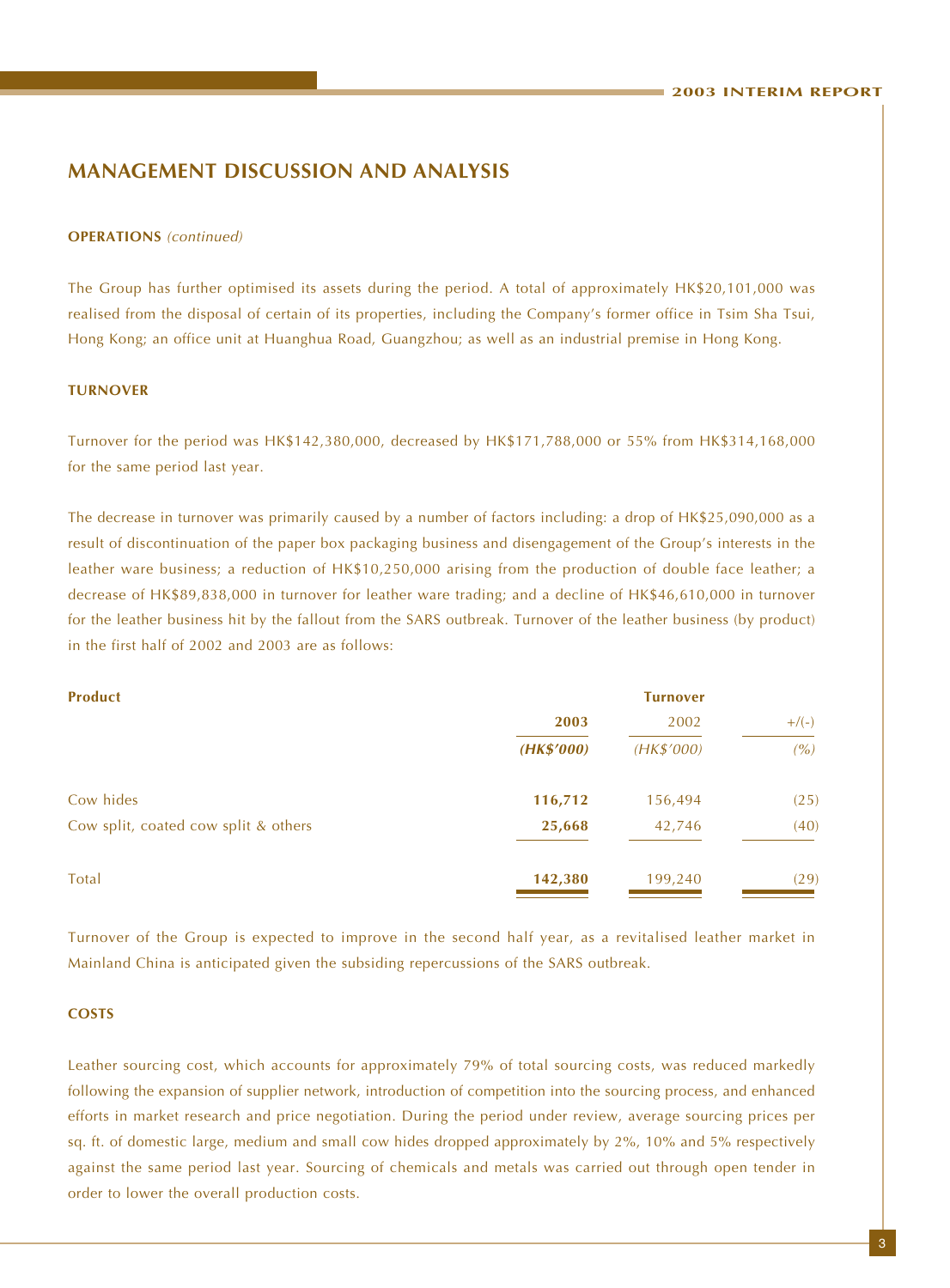#### **PRODUCTION**

The Group's total leather production for the period was 15,269,000 sq. ft., declined by 6,879,000 sq. ft. from 22,148,000 sq. ft. for the same period last year. Production volume of the leather business (by product) in the first half of 2002 and 2003 are as follows:

| <b>Product</b>                         |                | <b>Production Volume</b> |         |  |
|----------------------------------------|----------------|--------------------------|---------|--|
|                                        | 2003           | 2002                     | $+/(-)$ |  |
|                                        | (7000 sq. ft.) | ('000 sq. ft.)           | (%)     |  |
| Cow hides                              | 11,142         | 14,470                   | (23)    |  |
| Cow split, coated cow split and others | 4,127          | 7,678                    | (46)    |  |
| Total                                  | 15,269         | 22,148                   | (31)    |  |

#### **INVENTORIES**

As at 30 June 2003, the Group's consolidated inventories amounted to HK\$229,197,000, reduced by HK\$5,701,000 against the same period last year. The inventories actually surged by HK\$1,115,000 after deduction of the inventories from those discontinued operations amounting to HK\$6,816,000. A rise of HK\$37,008,000 was recorded when compared to the inventories as at 31 December 2002. The increase was primarily triggered by weakened sales following the SARS outbreak in the first half year.

#### **TRADE RECEIVABLES**

Balance of trade receivables at the end of the period was HK\$75,031,000. After deducting the provisions for doubtful debts of HK\$35,507,000, trade receivables amounted to HK\$39,524,000, an increase of HK\$4,703,000 and HK\$18,052,000 as compared to 30 June 2002 and 31 December 2002, respectively. The increase was mainly attributable to an expanded customer base, a higher level of credit limit to customers, and slower payments from customers who were adversely affected by the SARS outbreak.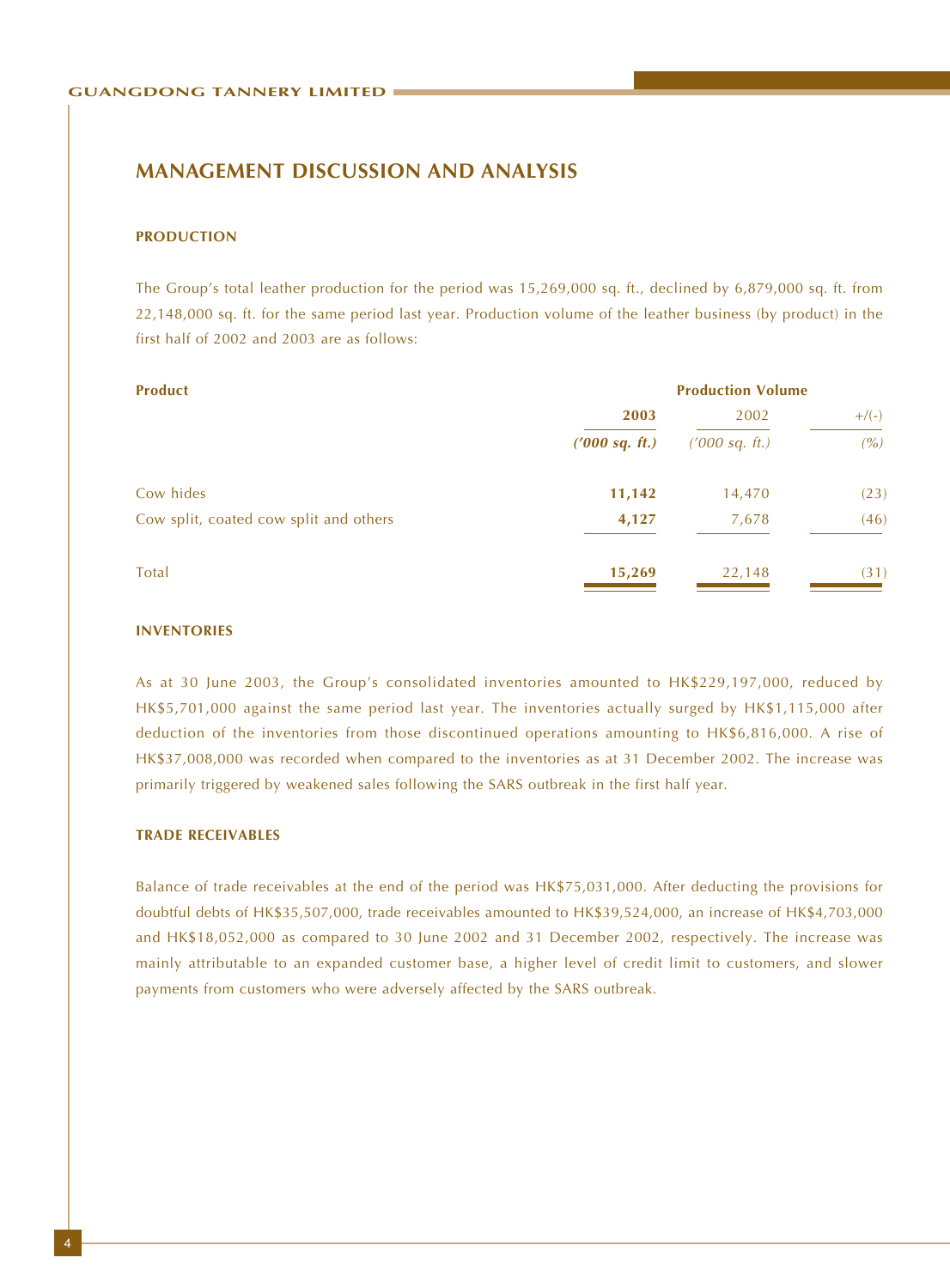#### **FINANCIAL POSITION**

As at 30 June 2003, the Group's interest-bearing borrowings and cash and bank balances are analysed as follows together with their comparative figures as at 31 December 2002:

|                             | 30 June    | 31 December |
|-----------------------------|------------|-------------|
|                             | 2003       | 2002        |
|                             | (HK\$'000) | (HK\$'000)  |
| Interest-bearing borrowings |            |             |
| Currencies:                 |            |             |
| Hong Kong dollar            | 24,400     | 24,400      |
| Renminbi                    | 71,506     | 69,694      |
| United States dollar        | 19,402     | 28,548      |
|                             | 115,308    | 122,642     |
| Interest rates:             |            |             |
| At fixed rate               | 71,506     | 69,694      |
| At floating rate            | 43,802     | 52,948      |
|                             | 115,308    | 122,642     |
| Cash and bank balances      |            |             |
| Currencies:                 |            |             |
| Hong Kong dollar            | 3,694      | 666         |
| Renminbi                    | 13,811     | 43,094      |
| United States dollar        | 10,193     | 21,066      |
|                             | 27,698     | 64,826      |

At 30 June 2003, after deduction of cash and bank balances, the Group's ratio of net interest-bearing borrowings to shareholders' equity was 33% (31 December 2002: 21%). Loan facilities bear interest at approximately 3% to 6% per annum. On 2 September 2003, the repayment date of certain loans to the Group of HK\$46,163,000 was extended to 30 September 2004, therefore, of the Group's total borrowings, HK\$60,812,000 is repayable within one year. Interest expense incurred by the Group during the period was HK\$2,589,000, a drop of 23% as compared to the same period last year.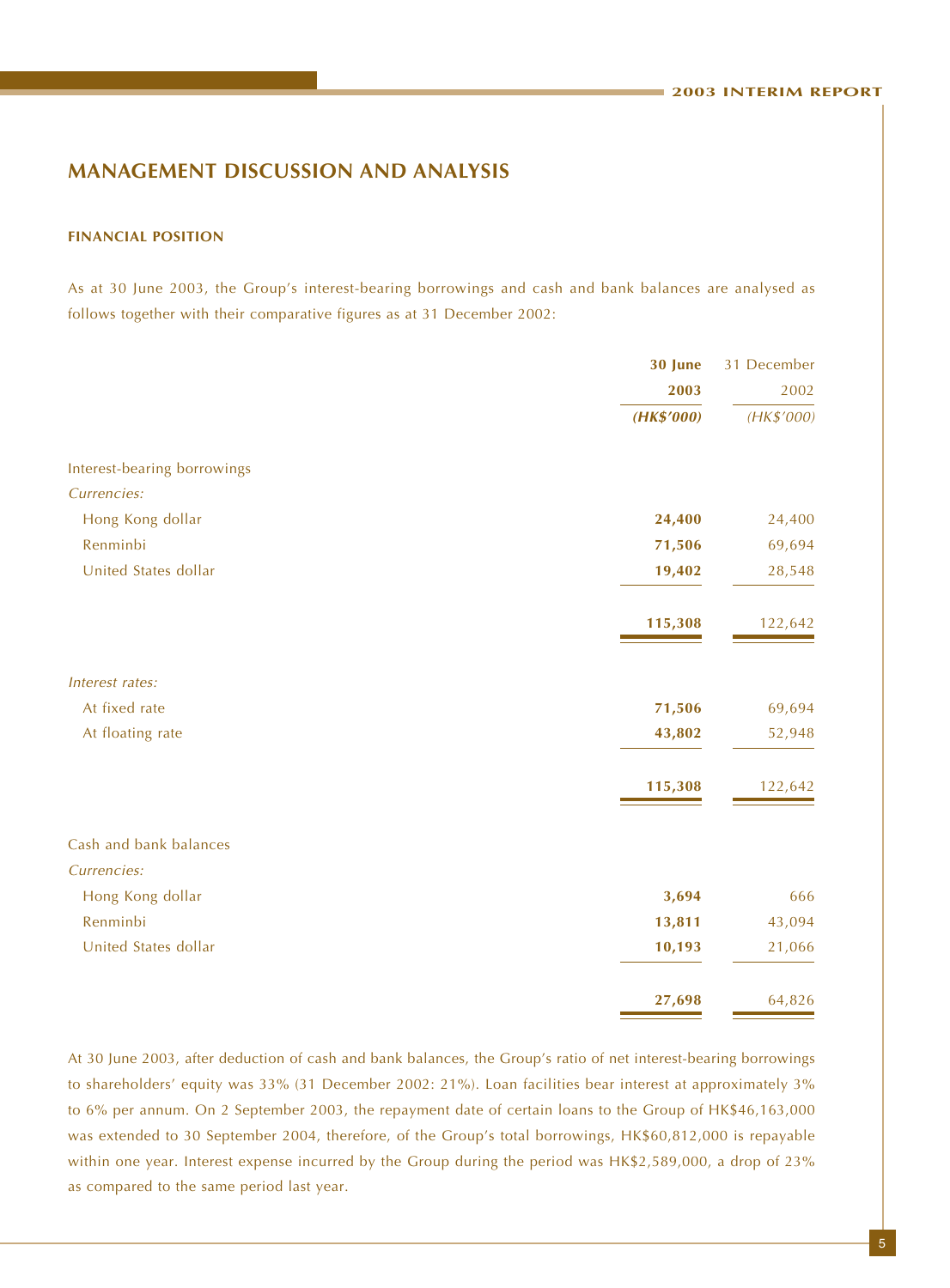#### **FINANCIAL POSITION** (continued)

Net cash outflow from operating activities for the period was HK\$47,928,000 and net cash outflow from financing was HK\$7,352,000. Net cash outflow for the period amounted to HK\$27,263,000.

Fixed assets as at 30 June 2003 were HK\$143,159,000, a reduction of HK37,835,000 as compared to 31 December 2002. The Group's capital expenditure during the period amounted to HK\$2,046,000 (2002: HK\$12,496,000). It was incurred mainly for the replacement of the leather manufacture machinery and equipment, a move to cope with the operations and development of the leather business.

As at 30 June 2003, certain of the Group's leasehold land and buildings, receivables and bank balances with a total net book value of HK\$32,726,000 (31 December 2002: HK\$48,972,000) were pledged to secure general banking facilities granted to the Group.

#### **LITIGATIONS**

In September 2002, the Company submitted a claim to China International Economic and Trade Arbitration Commission (the "Arbitration Commission") in Shenzhen, Mainland China, against a PRC joint venture partner of Qingdao Tannery seeking, amongst others, termination of the joint venture agreement of Qingdao Tannery (the "Qingdao Joint Venture Agreement") and compensation of losses and damages of approximately RMB24,000,000. However, the PRC joint venture partner also applied to the Arbitration Commission in Beijing against the Company claiming for loss of fixed return under the Qingdao Joint Venture Agreement and damages in an aggregate amount of RMB15,000,000. The two arbitration proceedings are still in progress.

#### **EMPLOYEES**

The Company and its subsidiaries have 1,028 employees (2002: 1,607 employees). Employees' cost for the period was HK\$11,264,000 (2002: HK\$20,209,000). In June 2003, certain directors and employees were granted options to subscribe for a total of 9,650,000 shares of the Company. The purpose of the Company's share option scheme is to provide incentives to participants to contribute to the Group, and to enable the Group to recruit and retain quality employees to serve the Group on a long-term basis.

#### **AUDITORS — SERVICES PROVIDED OTHER THAN AUDIT**

No other service was provided by Messrs. Ernst & Young, the auditors of the Group, other than the interim review during the period.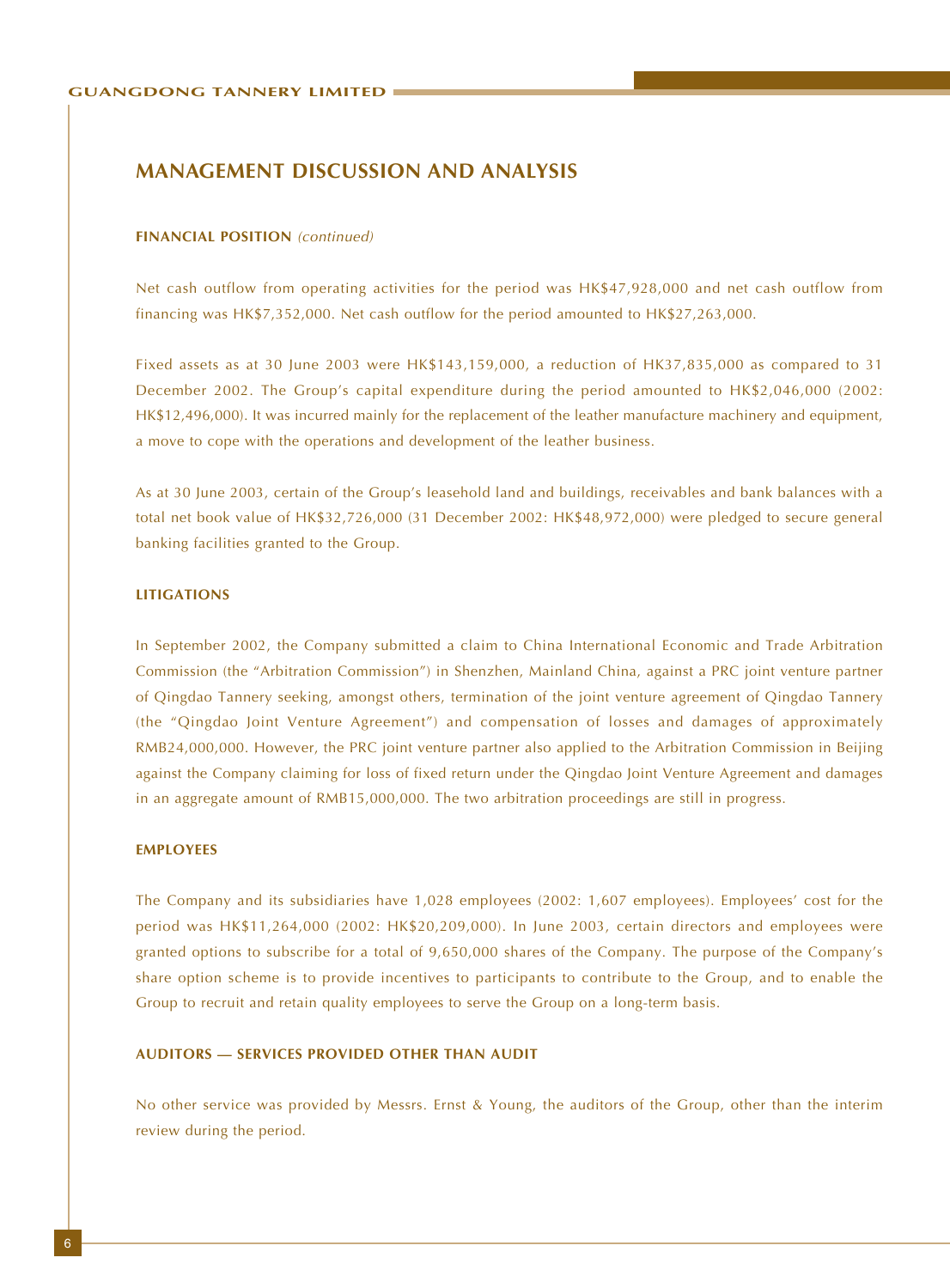#### **PROSPECTS**

The Group is poised to benefit from China's sustained robust economic growth, given the closer economic partnership between Hong Kong and Mainland China, and the accelerated implementation of various economic and trading policies following China's admission to the World Trade Organisation. To venture into new markets and develop innovative products under strict cost control will continue to be the thrust of our expansion philosophy. We are confident that the Group is set to improve its operational efficiency steadily, and strive to achieve profitability in the year of 2003.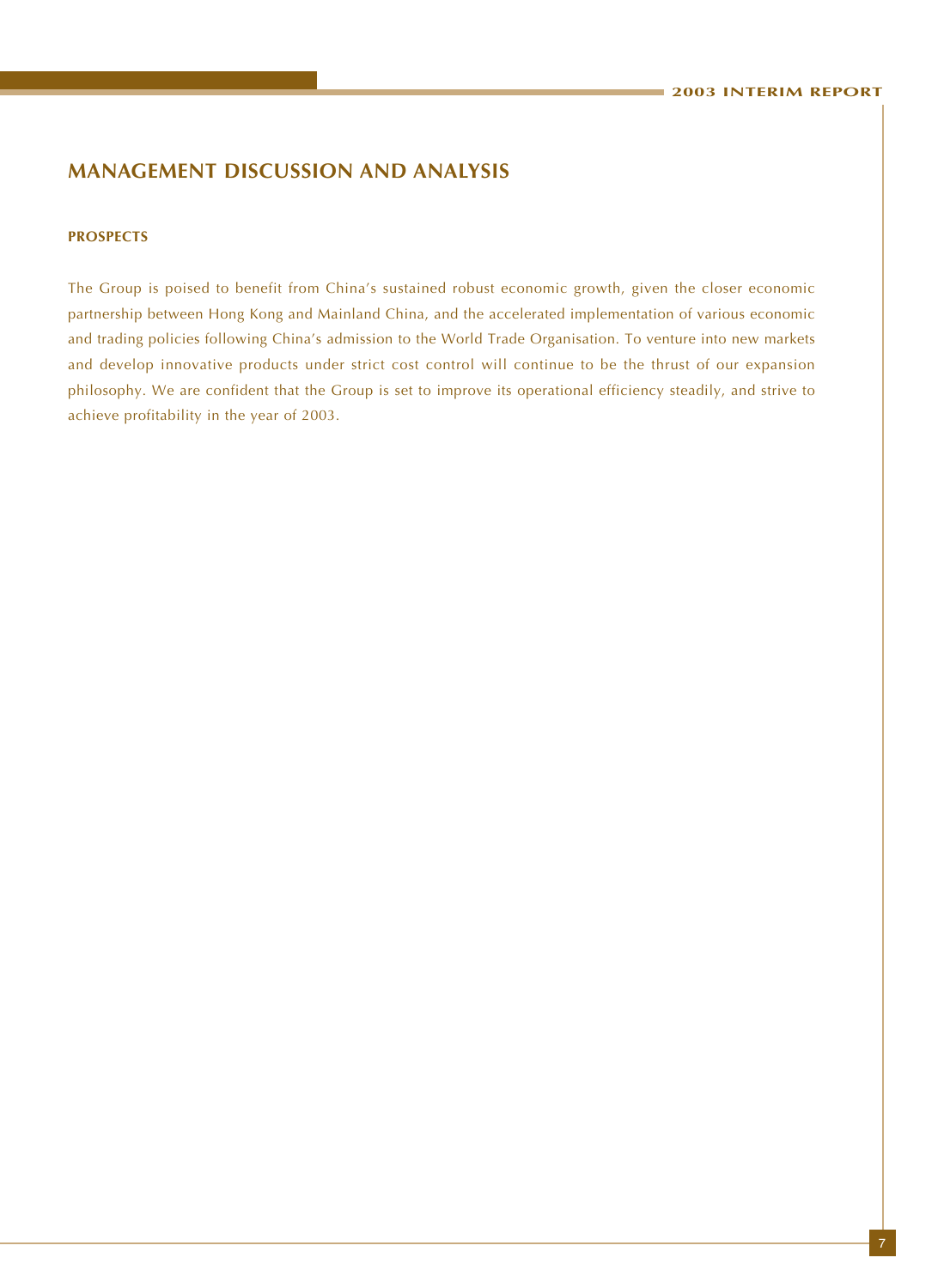# **CONDENSED CONSOLIDATED PROFIT AND LOSS ACCOUNT**

For the six months ended 30 June 2003

|                                                                                       |                | For the six months |               |  |  |
|---------------------------------------------------------------------------------------|----------------|--------------------|---------------|--|--|
|                                                                                       |                |                    | ended 30 June |  |  |
|                                                                                       | <b>Notes</b>   | 2003               | 2002          |  |  |
|                                                                                       |                | <b>HK\$'000</b>    | HK\$'000      |  |  |
|                                                                                       |                | (Unaudited)        | (Unaudited)   |  |  |
| <b>TURNOVER</b>                                                                       | $\overline{2}$ |                    |               |  |  |
| Continuing operations                                                                 |                | 142,380            | 289,078       |  |  |
| Discontinued operations                                                               |                |                    | 25,090        |  |  |
|                                                                                       |                | 142,380            | 314,168       |  |  |
| Cost of sales                                                                         |                | (132, 169)         | (286, 890)    |  |  |
| Gross profit                                                                          |                | 10,211             | 27,278        |  |  |
| Other revenue and gains                                                               |                | 1,707              | 2,872         |  |  |
| Selling and distribution costs                                                        |                | (1, 195)           | (9,040)       |  |  |
| Administrative expenses                                                               |                | (11, 461)          | (20, 327)     |  |  |
| Other operating income/(expenses), net<br>Staff compensation payments in respect of a |                | 659                | (179, 286)    |  |  |
| discontinued operation                                                                | 3(b)           |                    | (552)         |  |  |
| LOSS FROM OPERATING ACTIVITIES                                                        | 2,4            | (79)               | (179, 055)    |  |  |
| Finance costs                                                                         | 5              | (2,589)            | (3, 353)      |  |  |
| <b>LOSS BEFORE TAX</b>                                                                |                |                    |               |  |  |
| Continuing operations                                                                 |                | (2,668)            | (182, 323)    |  |  |
| Discontinued operations                                                               |                |                    | (85)          |  |  |
|                                                                                       |                |                    |               |  |  |
|                                                                                       |                | (2,668)            | (182, 408)    |  |  |
| $Tax$ - Continuing operations                                                         | 6              | 286                |               |  |  |
| LOSS BEFORE MINORITY INTERESTS                                                        |                | (2, 382)           | (182, 408)    |  |  |
| Minority interests                                                                    |                |                    | 77            |  |  |
| NET LOSS FROM ORDINARY ACTIVITIES                                                     |                |                    |               |  |  |
| <b>ATTRIBUTABLE TO SHAREHOLDERS</b>                                                   |                | (2, 382)           | (182, 331)    |  |  |
|                                                                                       |                |                    |               |  |  |
| <b>LOSS PER SHARE</b><br>- Basic                                                      | 8              | $(0.45)$ cent      | (34.79) cents |  |  |
|                                                                                       |                |                    |               |  |  |
| - Diluted                                                                             |                | N/A                | N/A           |  |  |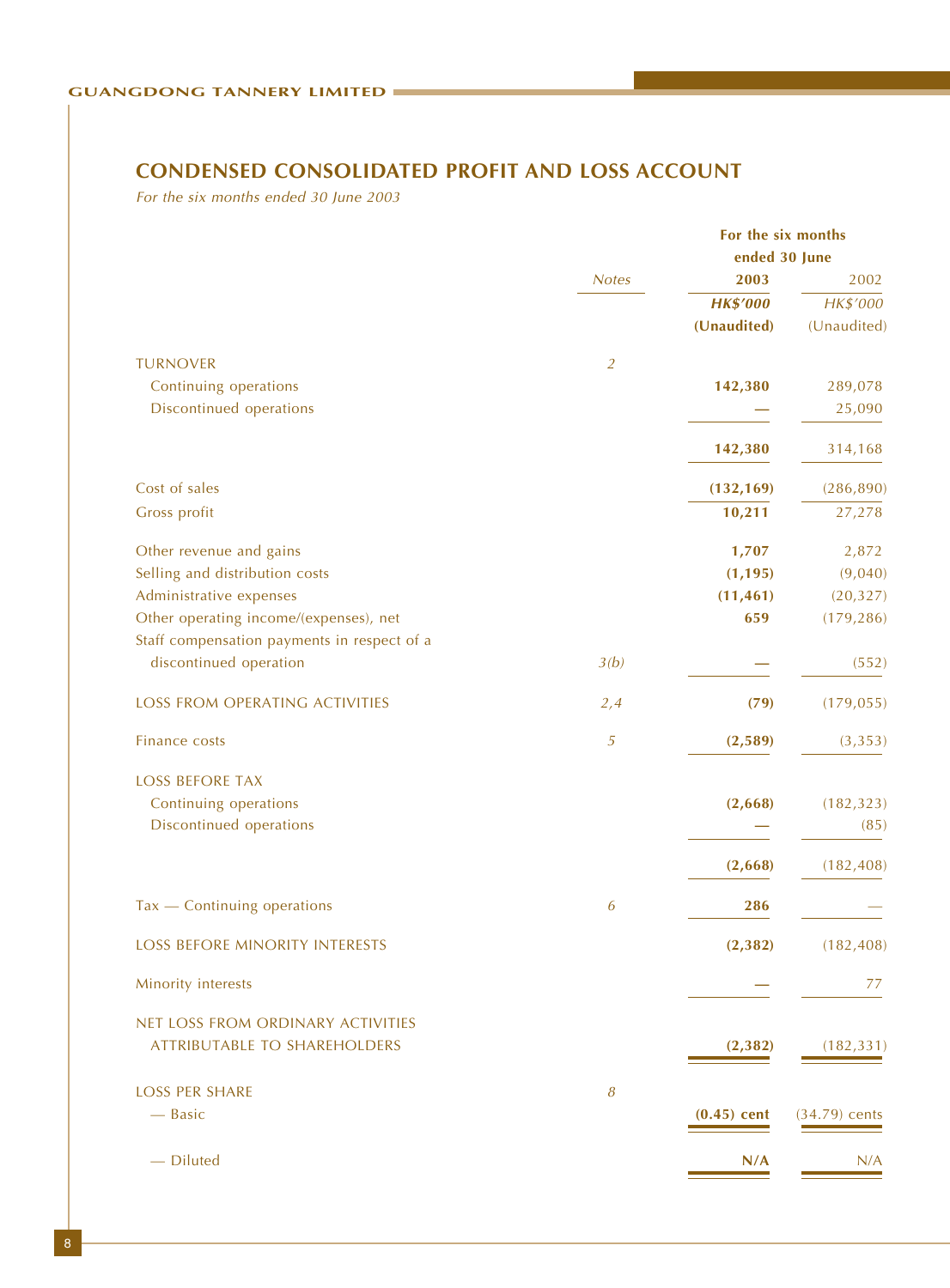### **CONDENSED CONSOLIDATED BALANCE SHEET CONDENSED CONSOLIDATED BALANCE SHEET**

30 June 2003

|                                                  |               | 30 June         | 31 December |
|--------------------------------------------------|---------------|-----------------|-------------|
|                                                  | <b>Notes</b>  | 2003            | 2002        |
|                                                  |               | <b>HK\$'000</b> | HK\$'000    |
|                                                  |               | (Unaudited)     | (Audited)   |
|                                                  |               |                 | (Restated)  |
| NON-CURRENT ASSETS                               |               |                 |             |
| <b>Fixed assets</b>                              |               | 143,159         | 180,994     |
| Receivables                                      | 10            |                 | 1,268       |
|                                                  |               | 143,159         | 182,262     |
| <b>CURRENT ASSETS</b>                            |               |                 |             |
| Inventories                                      | 9             | 229,197         | 192,189     |
| Receivables, prepayments and deposits            | 10            | 80,371          | 43,357      |
| Loan to an officer                               |               | 993             | 1,015       |
| Cash and cash equivalents                        | 11            | 24,591          | 51,854      |
| Pledged bank balances                            | 11            | 3,107           | 12,972      |
|                                                  |               | 338,259         | 301,387     |
| <b>CURRENT LIABILITIES</b>                       |               |                 |             |
| Trade and bills payables                         | 12            | (57, 703)       | (49, 272)   |
| Accruals and other liabilities                   |               | (33, 214)       | (21, 882)   |
| Tax payable                                      |               |                 | (286)       |
| Due to a PRC joint venture partner               | 13            | (1, 131)        | (1, 131)    |
| Loans from the former immediate holding company  | 14            |                 | (46, 148)   |
| Loans from the current immediate holding company | 14            | (46, 163)       |             |
| Due to the current immediate holding company     | 14            | (399)           |             |
| Loan from a fellow subsidiary                    | 15            |                 | (9, 418)    |
| <b>Bank borrowings</b>                           |               | (60, 812)       | (50, 409)   |
| Provisions                                       |               | (3,000)         | (3,000)     |
|                                                  |               | (202, 422)      | (181, 546)  |
| NET CURRENT ASSETS                               |               | 135,837         | 119,841     |
| TOTAL ASSETS LESS CURRENT LIABILITIES            |               | 278,996         | 302,103     |
| NON-CURRENT LIABILITIES                          |               |                 |             |
| <b>Bank borrowings</b>                           |               | (8, 333)        | (16, 667)   |
| Deferred tax liabilities                         | $\mathcal{I}$ | (6,500)         | (9,793)     |
|                                                  |               |                 |             |
|                                                  |               | (14, 833)       | (26, 460)   |
|                                                  |               | 264,163         | 275,643     |
| <b>CAPITAL AND RESERVES</b>                      |               |                 |             |
| Issued capital                                   | 16            | 52,415          | 52,415      |
| Reserves                                         | 18            | 211,748         | 223,228     |
|                                                  |               | 264,163         | 275,643     |
|                                                  |               |                 |             |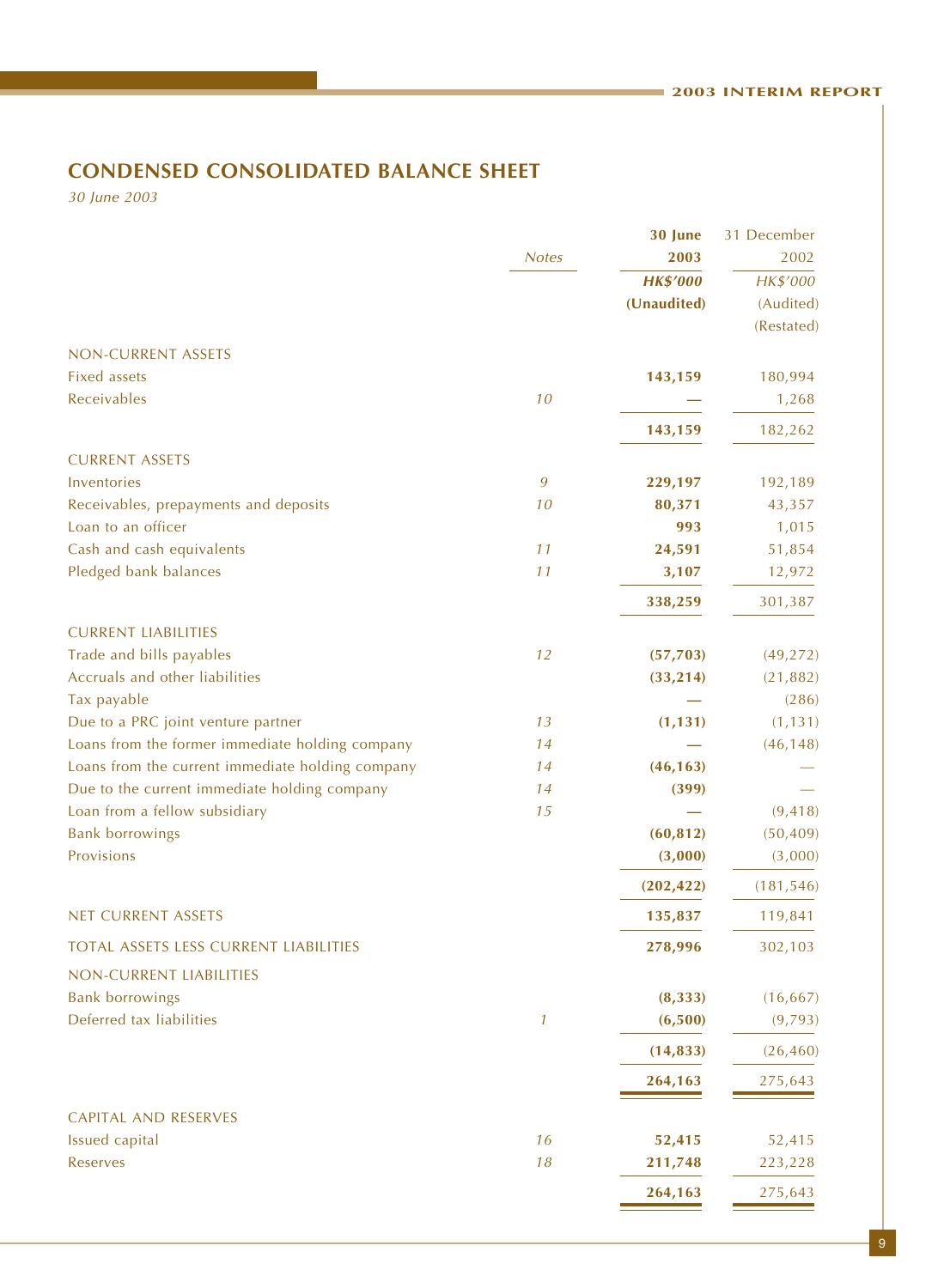# **CONDENSED CONSOLIDATED SUMMARY STATEMENT OF CHANGES IN EQUITY**

For the six months ended 30 June 2003

|                                                          |               | For the six months |             |  |  |
|----------------------------------------------------------|---------------|--------------------|-------------|--|--|
|                                                          |               | ended 30 June      |             |  |  |
|                                                          | <b>Notes</b>  | 2003               | 2002        |  |  |
|                                                          |               | <b>HK\$'000</b>    | HK\$'000    |  |  |
|                                                          |               | (Unaudited)        | (Unaudited) |  |  |
|                                                          |               |                    | (Restated)  |  |  |
| Total equity at 1 January:                               |               |                    |             |  |  |
| As previously reported                                   |               | 285,436            | 356,376     |  |  |
| Prior period adjustments                                 | $\mathcal{I}$ | (9,793)            | (9, 549)    |  |  |
| As restated                                              |               | 275,643            | 346,827     |  |  |
| (Deficit)/surplus arising on revaluation of properties   | 18            | (9, 103)           | 1,758       |  |  |
| Exchange differences on translation of the financial     |               |                    |             |  |  |
| statements of subsidiaries and an associate              |               |                    |             |  |  |
| in Mainland China                                        | 18            | 5                  | 19          |  |  |
| Net gains/(losses) not recognised in the profit          |               |                    |             |  |  |
| and loss account                                         |               | (9,098)            | 1,777       |  |  |
| Release of goodwill in respect of impairment in value of |               |                    |             |  |  |
| an investment in a subsidiary                            | 18            |                    | 133,349     |  |  |
| Net loss from ordinary activities                        |               |                    |             |  |  |
| attributable to shareholders                             |               | (2, 382)           | (182, 331)  |  |  |
| Total equity at 30 June                                  |               | 264,163            | 299,622     |  |  |
|                                                          |               |                    |             |  |  |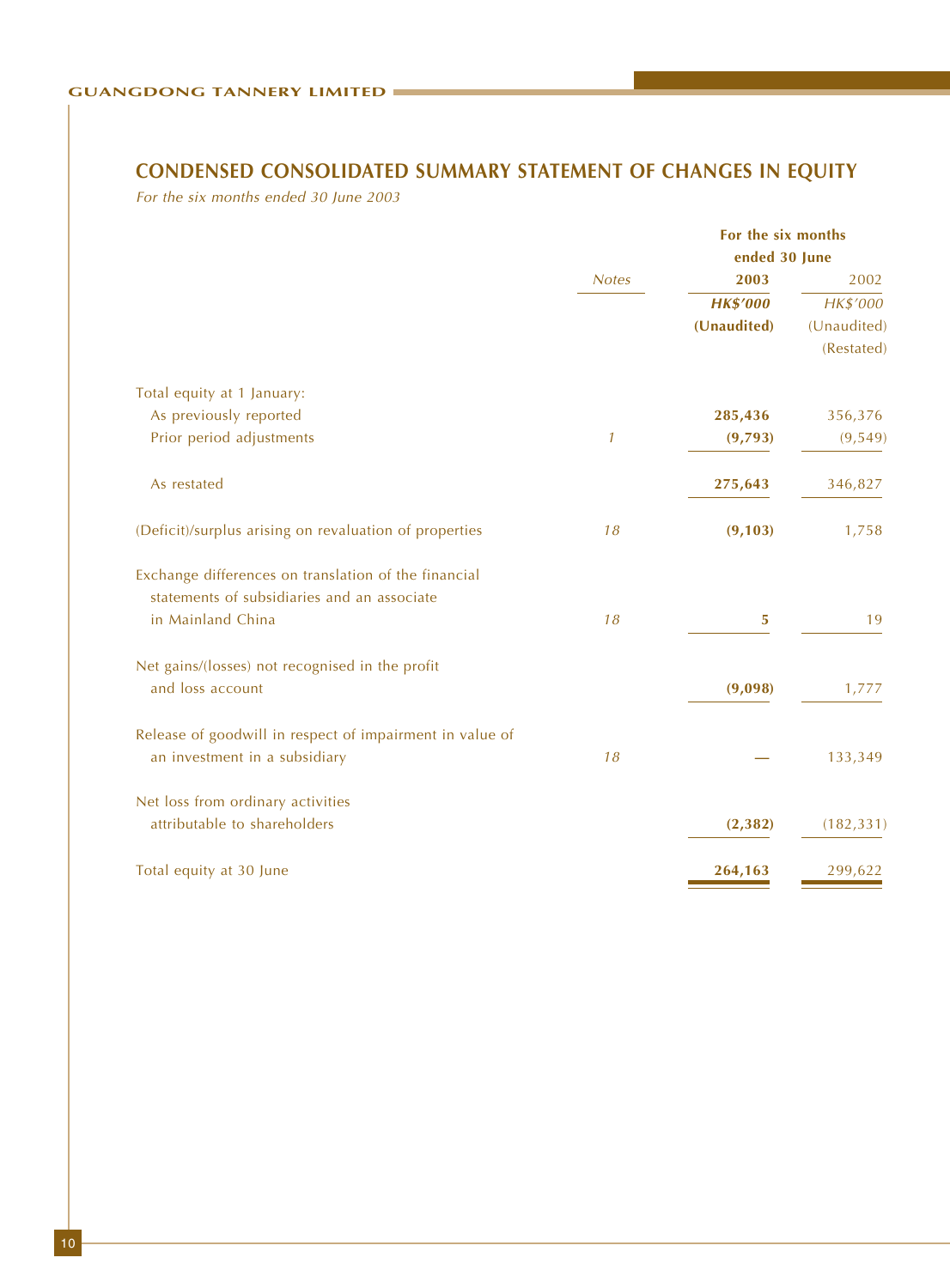#### **CONDENSED CONSOLIDATED CASH FLOW STATEMENT CONDENSED CONSOLIDATED CASH FLOW STATEMENT**

For the six months ended 30 June 2003

|                                                              | For the six months |             |  |
|--------------------------------------------------------------|--------------------|-------------|--|
|                                                              | ended 30 June      |             |  |
|                                                              | 2003               | 2002        |  |
|                                                              | <b>HK\$'000</b>    | HK\$'000    |  |
|                                                              | (Unaudited)        | (Unaudited) |  |
| CASH FLOWS FROM OPERATING ACTIVITIES                         |                    |             |  |
| Cash used in operations                                      | (45, 584)          | (14, 675)   |  |
| Interest received                                            | 94                 | 597         |  |
| Interest paid                                                | (2, 438)           | (3, 353)    |  |
| Net cash outflow from operating activities                   | (47, 928)          | (17, 431)   |  |
| CASH FLOWS FROM INVESTING ACTIVITIES                         |                    |             |  |
| Purchases of fixed assets                                    | (2,046)            | (12, 496)   |  |
| Proceeds from disposal of fixed assets                       | 12,178             | 8,150       |  |
| Disposal of a subsidiary - Note $23(e)$                      | 7,998              |             |  |
| Decrease in pledged bank balances                            | 9,865              | 324         |  |
| Repayment from a loan to an officer                          | 22                 | 22          |  |
| Net cash inflow/(outflow) from investing activities          | 28,017             | (4,000)     |  |
| CASH FLOWS FROM FINANCING ACTIVITIES                         |                    |             |  |
| New loans from fellow subsidiaries                           |                    | 18,846      |  |
| New loans from the former immediate holding company          |                    | 80,096      |  |
| New bank loans                                               | 57,847             | 83,919      |  |
| Repayment of a loan from a fellow subsidiary                 | (9, 418)           |             |  |
| Repayment of loans from the former immediate holding company |                    | (33, 923)   |  |
| Repayment of bank loans                                      | (55, 781)          | (205, 070)  |  |
| Net cash outflow from financing activities                   | (7, 352)           | (56, 132)   |  |
| NET DECREASE IN CASH AND CASH EQUIVALENTS                    | (27, 263)          | (77, 563)   |  |
| Cash and cash equivalents at beginning of period             | 51,854             | 98,769      |  |
| Effect of foreign exchange rate changes, net                 |                    | 17          |  |
| CASH AND CASH EQUIVALENTS AT END OF PERIOD                   | 24,591             | 21,223      |  |
| ANALYSIS OF BALANCES OF CASH AND CASH EQUIVALENTS            |                    |             |  |
| Cash and bank balances                                       | 24,591             | 21,223      |  |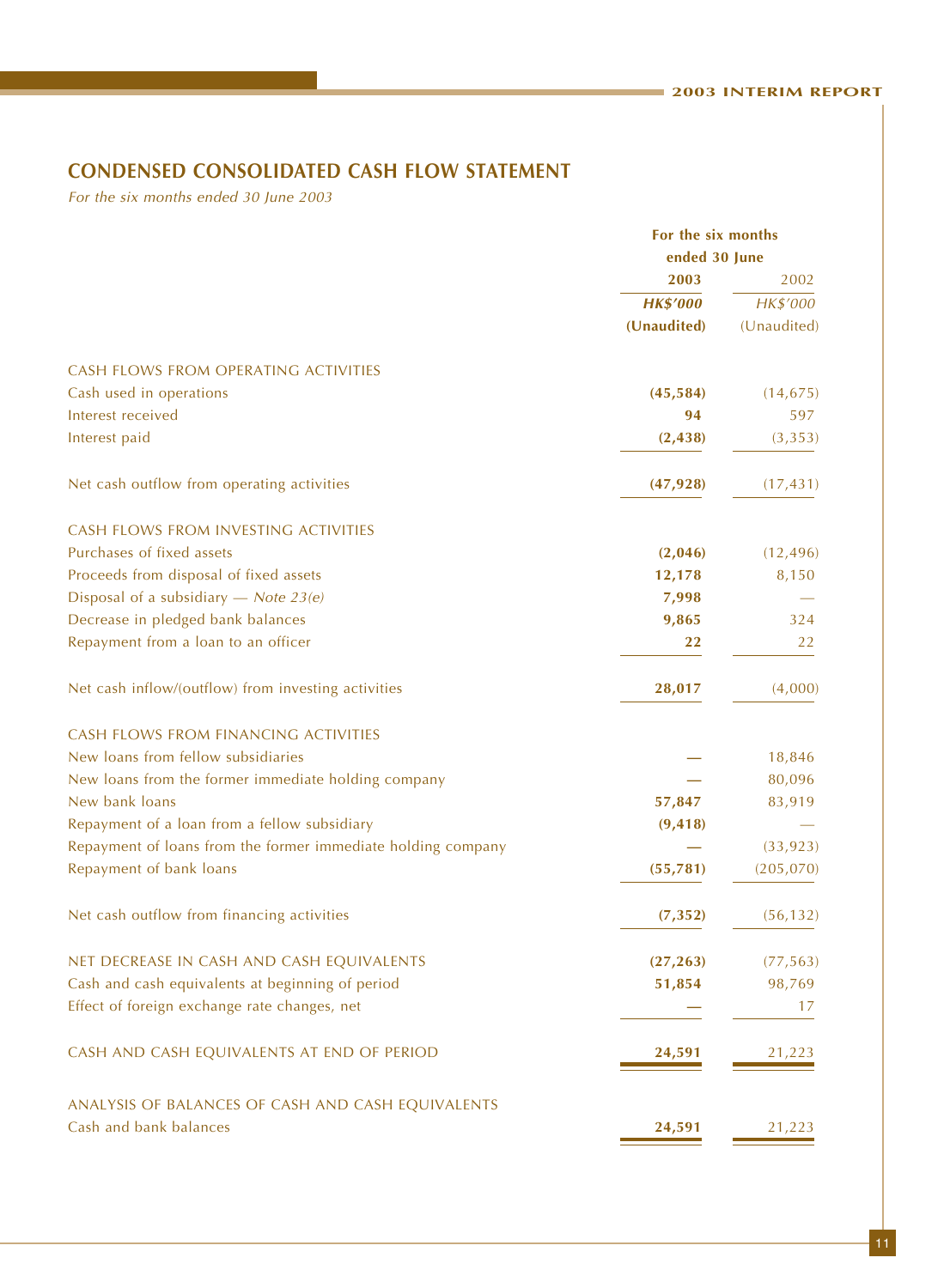30 June 2003

#### **1. ACCOUNTING POLICIES AND PRIOR PERIOD ADJUSTMENTS**

These unaudited condensed consolidated interim financial statements of the Group have been prepared in accordance with Statement of Standard Accounting Practice ("SSAP") 25 "Interim Financial Reporting" issued by the Hong Kong Society of Accountants. The accounting policies and basis of presentation used in the preparation of these interim financial statements are the same as those used in the audited financial statements for the year ended 31 December 2002, except for the revised SSAP 12 "Income Taxes" and the new interpretations relating thereto which have been retrospectively adopted for the first time in the preparation of the current period's condensed consolidated financial statements.

SSAP 12 (Revised) prescribes the basis for accounting for income taxes payable or recoverable, arising from the taxable profit or loss for the current period (current tax); and income taxes payable or recoverable in future periods, principally arising from taxable and deductible temporary differences and the carry forward of unused tax losses (deferred tax).

Due to the adoption of SSAP 12 (Revised) in the current period, prior period adjustments were made to recognise the deferred tax liabilities in respect of the revaluation of the Group's leasehold land and buildings, which was not required in the prior periods. The principal effects of the adjustments on these condensed consolidated financial statements are as follows:

- (a) A decrease in the Group's property revaluation reserve as at 1 January 2003 by HK\$9,793,000 (as at 1 January 2002: HK\$9,549,000) which represents the deferred tax liabilities recongised in respect of the net revaluation surplus on the Group's leasehold land and buildings recorded in the reserves at that date; and
- (b) An increase in the deferred tax liabilities of HK\$651,000 as at 30 June 2002 by a reduction of revaluation surplus on the Group's leasehold land and buildings of the same amount credited to the property revaluation reserve for the six months then ended.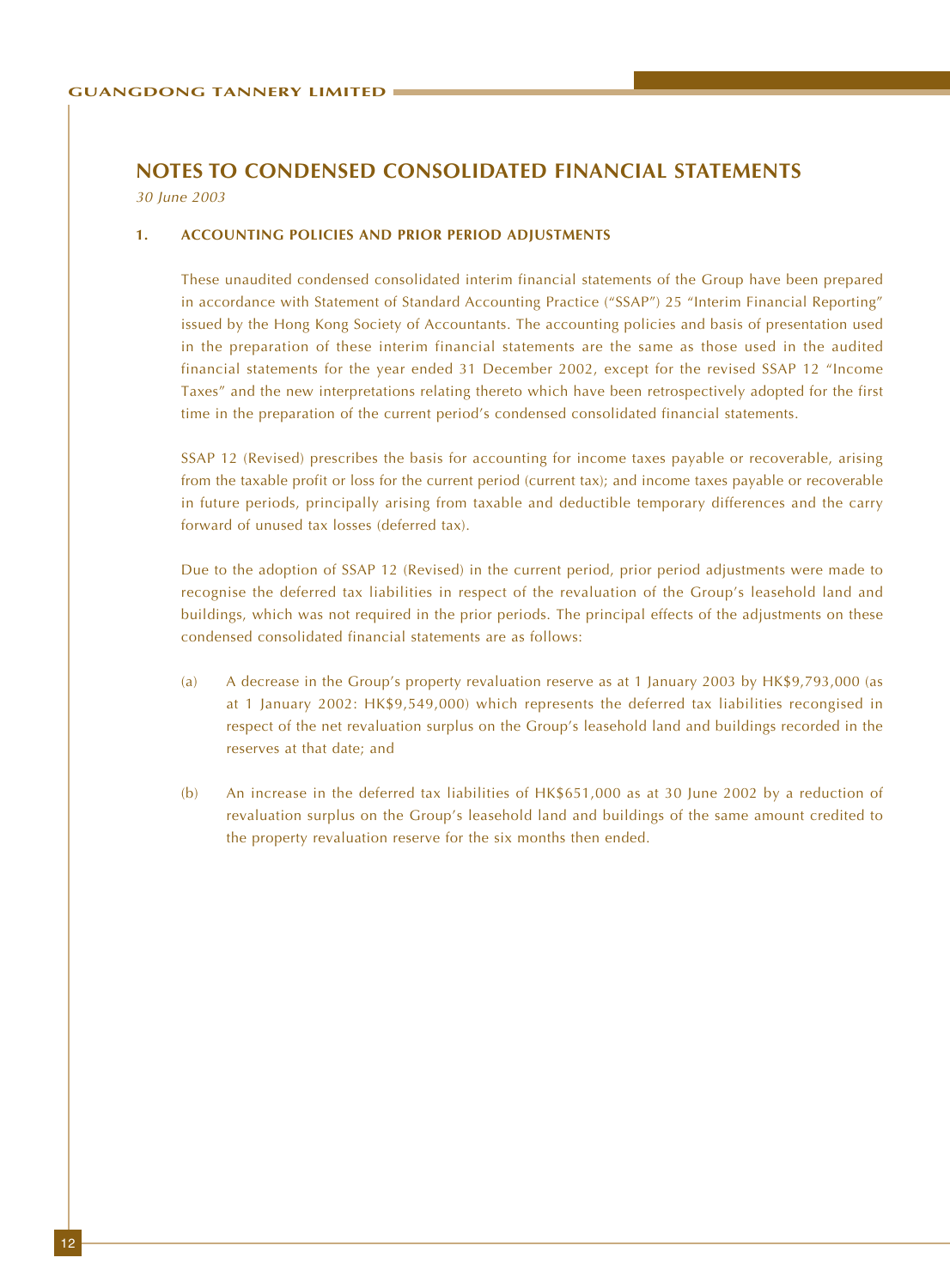30 June 2003

#### **2. SEGMENT INFORMATION**

The Group's operating businesses are structured and managed separately, according to the nature of their operations and the products and services they provide. Each of the Group's business segments represents a strategic business unit that offers products and services which are subject to risks and returns that are different from those of the other business segments. Summary details of the business segments are as follows:

#### **Continuing operations**

- (a) the leather processing segment processes raw leather to finished leather for use in the leather ware products manufacturing industry mainly in the mainland of the People's Republic of China (the "PRC" or "Mainland China");
- (b) the merchandise trading segment purchases commodities from overseas and sells to customers in Mainland China;
- (c) the property investment segment invests in residential and commercial properties in Hong Kong and Mainland China for rental income purpose; and
- (d) the corporate and other segment mainly comprises the Group's corporate income and expense items.

#### **Discontinued operations**

- (a) the leather ware products manufacture and distribution segment produced leather ware products in Mainland China and sold them mainly in Hong Kong. This segment was discontinued following the Group's disposal of its entire 60% interest in Alpha Universal Limited ("Alpha Universal") in July 2002 as set out in the note 3(a) to these condensed consolidated financial statements; and
- (b) the packaging materials manufacture and distribution segment produced and distributed packaging materials in Mainland China. This segment was discontinued following the Group's discontinuation of the operation of Xuzhou Gangwei Colour Packaging Co., Ltd. ("Xuzhou Gangwei") in June 2002 as set out in note 3(b) to these condensed consolidated financial statements.

In determining the Group's geographical segments, revenues are attributed to the segments based on the location of the customers.

There were no intersegment sales and transfers during the periods.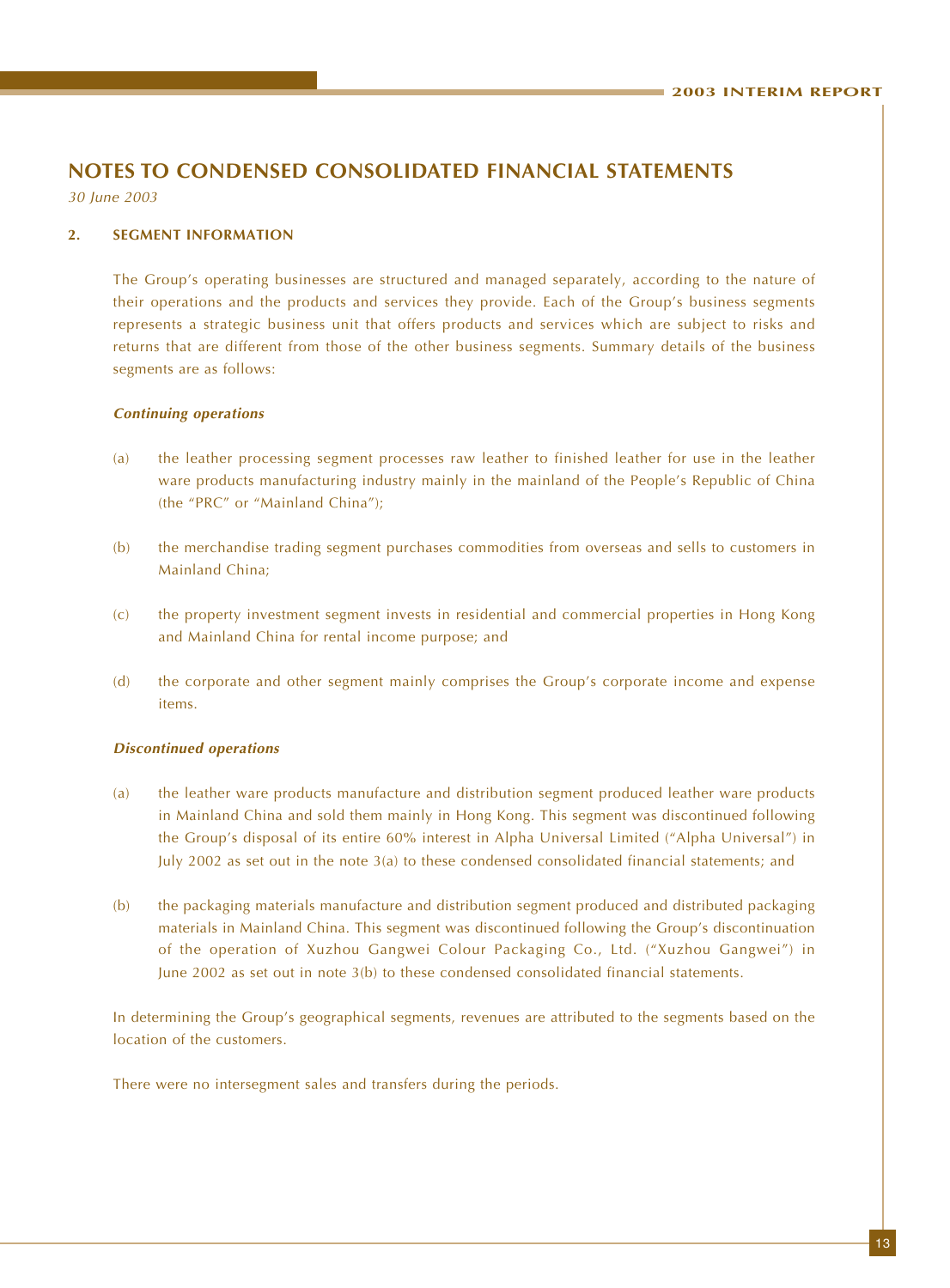30 June 2003

#### 2. **SEGMENT INFORMATION** (continued)

#### **(a) Business segments**

The following table presents revenue, profit/(loss) and other information for the Group's business segments.

|                                                      |                 | <b>Leather processing</b><br>(Continuing)<br>For the six months                                                                                                                     |                 | Merchandise trading<br>(Continuing)<br>For the six months |                 | <b>Property investment</b><br>(Continuing)<br>For the six months |                 | Corporate and other<br>(Continuing)<br>For the six months |                 | Leather ware products<br>manufacture and<br>distribution<br>(Discontinued)<br>For the six months |                 | <b>Packaging materials</b><br>manufacture and<br>distribution<br>(Discontinued)<br>For the six months | Consolidated<br>For the six months |                 |  |
|------------------------------------------------------|-----------------|-------------------------------------------------------------------------------------------------------------------------------------------------------------------------------------|-----------------|-----------------------------------------------------------|-----------------|------------------------------------------------------------------|-----------------|-----------------------------------------------------------|-----------------|--------------------------------------------------------------------------------------------------|-----------------|-------------------------------------------------------------------------------------------------------|------------------------------------|-----------------|--|
|                                                      |                 | ended 30 June                                                                                                                                                                       |                 | ended 30 June                                             |                 | ended 30 June                                                    |                 | ended 30 June                                             |                 | ended 30 June                                                                                    |                 | ended 30 June                                                                                         |                                    | ended 30 June   |  |
|                                                      | 2003            | 2002                                                                                                                                                                                | 2003            | 2002                                                      | 2003            | 2002                                                             | 2003            | 2002                                                      | 2003            | 2002                                                                                             | 2003            | 2002                                                                                                  | 2003                               | 2002            |  |
|                                                      | <b>HK\$'000</b> | <b>HK\$'000</b>                                                                                                                                                                     | <b>HK\$'000</b> | <b>HK\$'000</b>                                           | <b>HK\$'000</b> | <b>HK\$'000</b>                                                  | <b>HK\$'000</b> | <b>HK\$'000</b>                                           | <b>HK\$'000</b> | <b>HK\$'000</b>                                                                                  | <b>HK\$'000</b> | <b>HK\$'000</b>                                                                                       | <b>HK\$'000</b>                    | <b>HK\$'000</b> |  |
|                                                      |                 | (Unaudited) (Unaudited) (Unaudited) (Unaudited) (Unaudited) (Unaudited) (Unaudited) (Unaudited) (Unaudited) (Unaudited) (Unaudited) (Unaudited) (Unaudited) (Unaudited) (Unaudited) |                 |                                                           |                 |                                                                  |                 |                                                           |                 |                                                                                                  |                 |                                                                                                       |                                    | (Unaudited)     |  |
| Segment revenue:                                     |                 |                                                                                                                                                                                     |                 |                                                           |                 |                                                                  |                 |                                                           |                 |                                                                                                  |                 |                                                                                                       |                                    |                 |  |
| Sales to external                                    |                 |                                                                                                                                                                                     |                 |                                                           |                 |                                                                  |                 |                                                           |                 |                                                                                                  |                 |                                                                                                       |                                    |                 |  |
| customers                                            | 142,380         | 199,240                                                                                                                                                                             |                 | 89,838                                                    |                 |                                                                  |                 |                                                           |                 | 16,766                                                                                           |                 | 8,324                                                                                                 | 142,380                            | 314,168         |  |
| Other revenue (excluding<br>exchange gains/(losses), |                 |                                                                                                                                                                                     |                 |                                                           |                 |                                                                  |                 |                                                           |                 |                                                                                                  |                 |                                                                                                       |                                    |                 |  |
| net)                                                 | 575             | 548                                                                                                                                                                                 |                 | 47                                                        | 991             | 980                                                              | 47              | 113                                                       |                 | 579                                                                                              |                 | 8                                                                                                     | 1,613                              | 2,275           |  |
| Exchange gains/(losses), net                         | 54              | (9)                                                                                                                                                                                 |                 | (28)                                                      |                 |                                                                  | (4)             | ۰                                                         |                 | (42)                                                                                             |                 |                                                                                                       | 50                                 | (79)            |  |
|                                                      |                 |                                                                                                                                                                                     |                 |                                                           |                 |                                                                  |                 |                                                           |                 |                                                                                                  |                 |                                                                                                       |                                    |                 |  |
| Total                                                | 143,009         | <u>199,779</u>                                                                                                                                                                      |                 | 89,857                                                    | <u>991</u>      | 980                                                              | $\frac{43}{1}$  | $\frac{113}{1}$                                           |                 | 17,303                                                                                           |                 | 8,332                                                                                                 | 144,043                            | 316,364         |  |
|                                                      |                 |                                                                                                                                                                                     |                 |                                                           |                 |                                                                  |                 |                                                           |                 |                                                                                                  |                 |                                                                                                       |                                    |                 |  |
|                                                      |                 |                                                                                                                                                                                     |                 |                                                           |                 |                                                                  |                 |                                                           |                 |                                                                                                  |                 |                                                                                                       |                                    | (179, 652)      |  |
| Segment results                                      | 2,107           | $(147,901)^*$                                                                                                                                                                       |                 | (28, 677)                                                 | 1,990           | $\frac{344}{5}$                                                  | (4,270)         | (3, 185)                                                  |                 |                                                                                                  |                 | (89)                                                                                                  | (173)                              |                 |  |
|                                                      |                 |                                                                                                                                                                                     |                 |                                                           |                 |                                                                  |                 |                                                           |                 |                                                                                                  |                 |                                                                                                       |                                    |                 |  |
| Interest income                                      |                 |                                                                                                                                                                                     |                 |                                                           |                 |                                                                  |                 |                                                           |                 |                                                                                                  |                 |                                                                                                       | 94                                 | 597             |  |
|                                                      |                 |                                                                                                                                                                                     |                 |                                                           |                 |                                                                  |                 |                                                           |                 |                                                                                                  |                 |                                                                                                       |                                    |                 |  |
| Loss from operating activities                       |                 |                                                                                                                                                                                     |                 |                                                           |                 |                                                                  |                 |                                                           |                 |                                                                                                  |                 |                                                                                                       | (79)                               | (179, 055)      |  |
| Finance costs                                        |                 |                                                                                                                                                                                     |                 |                                                           |                 |                                                                  |                 |                                                           |                 |                                                                                                  |                 |                                                                                                       | (2,589)                            | (3, 353)        |  |
| Loss before tax                                      |                 |                                                                                                                                                                                     |                 |                                                           |                 |                                                                  |                 |                                                           |                 |                                                                                                  |                 |                                                                                                       | (2,668)                            | (182, 408)      |  |
|                                                      |                 |                                                                                                                                                                                     |                 |                                                           |                 |                                                                  |                 |                                                           |                 |                                                                                                  |                 |                                                                                                       |                                    |                 |  |
| Tax                                                  |                 |                                                                                                                                                                                     |                 |                                                           |                 |                                                                  |                 |                                                           |                 |                                                                                                  |                 |                                                                                                       | 286                                |                 |  |
| Minority interests                                   |                 |                                                                                                                                                                                     |                 |                                                           |                 |                                                                  |                 |                                                           |                 |                                                                                                  |                 |                                                                                                       | ۰                                  | 77              |  |
|                                                      |                 |                                                                                                                                                                                     |                 |                                                           |                 |                                                                  |                 |                                                           |                 |                                                                                                  |                 |                                                                                                       |                                    |                 |  |
| Net loss from ordinary activities                    |                 |                                                                                                                                                                                     |                 |                                                           |                 |                                                                  |                 |                                                           |                 |                                                                                                  |                 |                                                                                                       |                                    |                 |  |
| attributable to shareholders                         |                 |                                                                                                                                                                                     |                 |                                                           |                 |                                                                  |                 |                                                           |                 |                                                                                                  |                 |                                                                                                       | (2, 382)                           | (182, 331)      |  |
|                                                      |                 |                                                                                                                                                                                     |                 |                                                           |                 |                                                                  |                 |                                                           |                 |                                                                                                  |                 |                                                                                                       |                                    |                 |  |
|                                                      |                 |                                                                                                                                                                                     |                 |                                                           |                 |                                                                  |                 |                                                           |                 |                                                                                                  |                 |                                                                                                       |                                    |                 |  |
| Other segment information:                           |                 |                                                                                                                                                                                     |                 |                                                           |                 |                                                                  |                 |                                                           |                 |                                                                                                  |                 |                                                                                                       |                                    |                 |  |
|                                                      |                 |                                                                                                                                                                                     |                 |                                                           |                 |                                                                  |                 |                                                           |                 |                                                                                                  |                 |                                                                                                       |                                    |                 |  |
| Capital expenditure                                  | 2,037           | 12,066                                                                                                                                                                              |                 |                                                           |                 |                                                                  | 9               | 91                                                        |                 | 339                                                                                              |                 |                                                                                                       | 2,046                              | 12,496          |  |
| Depreciation                                         | 7,973           | 7,802                                                                                                                                                                               |                 | $\overline{7}$                                            |                 |                                                                  | 52              | 192                                                       | L.              | 221<br>700                                                                                       |                 |                                                                                                       | 8,025                              | 8,222           |  |
| Amortisation<br>Revaluation deficit/(surplus) on     | L,              | L,                                                                                                                                                                                  |                 | ÷                                                         |                 |                                                                  | ÷               | ÷                                                         |                 |                                                                                                  |                 |                                                                                                       | $\equiv$                           | 700             |  |
| properties                                           | 23              | 33                                                                                                                                                                                  |                 | -                                                         | (1, 300)        | (12)                                                             | -               | ٠                                                         |                 |                                                                                                  |                 | (93)                                                                                                  | (1, 277)                           | (72)            |  |
| Other non-cash expenses                              | $\overline{9}$  | 12,465                                                                                                                                                                              |                 | 32,574                                                    |                 | ÷                                                                | 974             | 21                                                        |                 |                                                                                                  |                 |                                                                                                       | 983                                | 45,060          |  |
| Impairment of goodwill                               |                 | 133,349                                                                                                                                                                             |                 |                                                           |                 |                                                                  |                 |                                                           |                 |                                                                                                  |                 |                                                                                                       |                                    | 133,349         |  |
|                                                      |                 |                                                                                                                                                                                     |                 |                                                           |                 |                                                                  |                 |                                                           |                 |                                                                                                  |                 |                                                                                                       |                                    |                 |  |

The balance includes an impairment of goodwill amounting to HK\$133,349,000 in respect of the Group's acquisition of Nanhai Tannery & Leather Products Co., Ltd.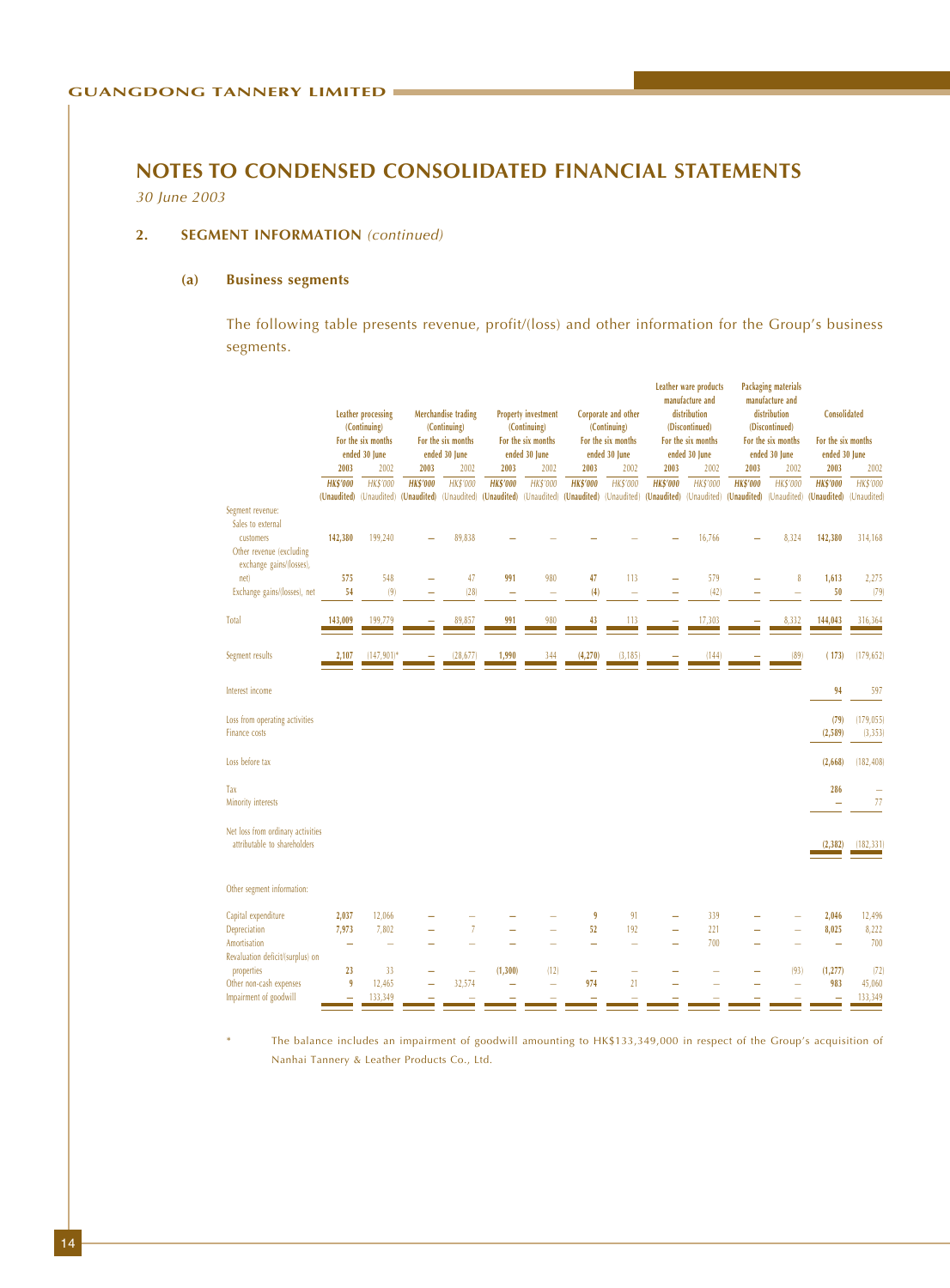30 June 2003

#### **2. SEGMENT INFORMATION** (continued)

#### **(b) Geographical segments**

The following table presents revenue for the Group's geographical segments.

|                                         | <b>Mainland China</b><br>For the six months<br>ended 30 June |             | <b>Hong Kong</b><br>For the six months<br>ended 30 June |             |                 | <b>Elsewhere</b><br>For the six months | <b>Consolidated</b><br>For the six months<br>ended 30 June |             |  |
|-----------------------------------------|--------------------------------------------------------------|-------------|---------------------------------------------------------|-------------|-----------------|----------------------------------------|------------------------------------------------------------|-------------|--|
|                                         |                                                              |             |                                                         |             |                 | ended 30 June                          |                                                            |             |  |
|                                         | 2003                                                         | 2002        | 2003                                                    | 2002        | 2003            | 2002                                   | 2003                                                       | 2002        |  |
|                                         | <b>HK\$'000</b>                                              | HK\$'000    | <b>HK\$'000</b>                                         | HK\$'000    | <b>HK\$'000</b> | HK\$'000                               | <b>HK\$'000</b>                                            | HK\$'000    |  |
|                                         | (Unaudited)                                                  | (Unaudited) | (Unaudited)                                             | (Unaudited) | (Unaudited)     | (Unaudited)                            | (Unaudited)                                                | (Unaudited) |  |
| Segment revenue:                        |                                                              |             |                                                         |             |                 |                                        |                                                            |             |  |
| Sales to external<br>customers          | 142,380                                                      | 288,265     |                                                         | 15,370      |                 | 10,533                                 | 142,380                                                    | 314,168     |  |
| Other revenue<br>(excluding exchange    |                                                              |             |                                                         |             |                 |                                        |                                                            |             |  |
| gains/(losses), net)<br>Exchange gains/ | 1,168                                                        | 847         | 445                                                     | 1,428       |                 |                                        | 1,613                                                      | 2,275       |  |
| (losses), net                           | 54                                                           | (36)        | (4)                                                     | (43)        |                 |                                        | 50                                                         | (79)        |  |
| Total                                   | 143,602                                                      | 289,076     | 441                                                     | 16,755      |                 | 10,533                                 | 144,043                                                    | 316,364     |  |

#### **3. DISCONTINUED OPERATIONS**

#### **(a) Disposal of the Group's entire 60% interest in Alpha Universal**

In June 2002, the Company entered into a conditional sales and purchases agreement with an independent third party for the disposal of the Group's entire 60% interest in Alpha Universal and its subsidiaries (the "Alpha Universal Group") at HK\$6,596,000 (net of expenses). The Alpha Universal Group principally operated the Group's leather ware products manufacture and distribution business.

In July 2002, the Group's disposal of its entire 60% interest in the Alpha Universal Group was completed and resulted in a gain of HK\$636,000 in the prior year. Upon the completion of this transaction, Alpha Universal ceased to be a subsidiary of the Company and the Group's leather ware products manufacture and distribution business was then discontinued.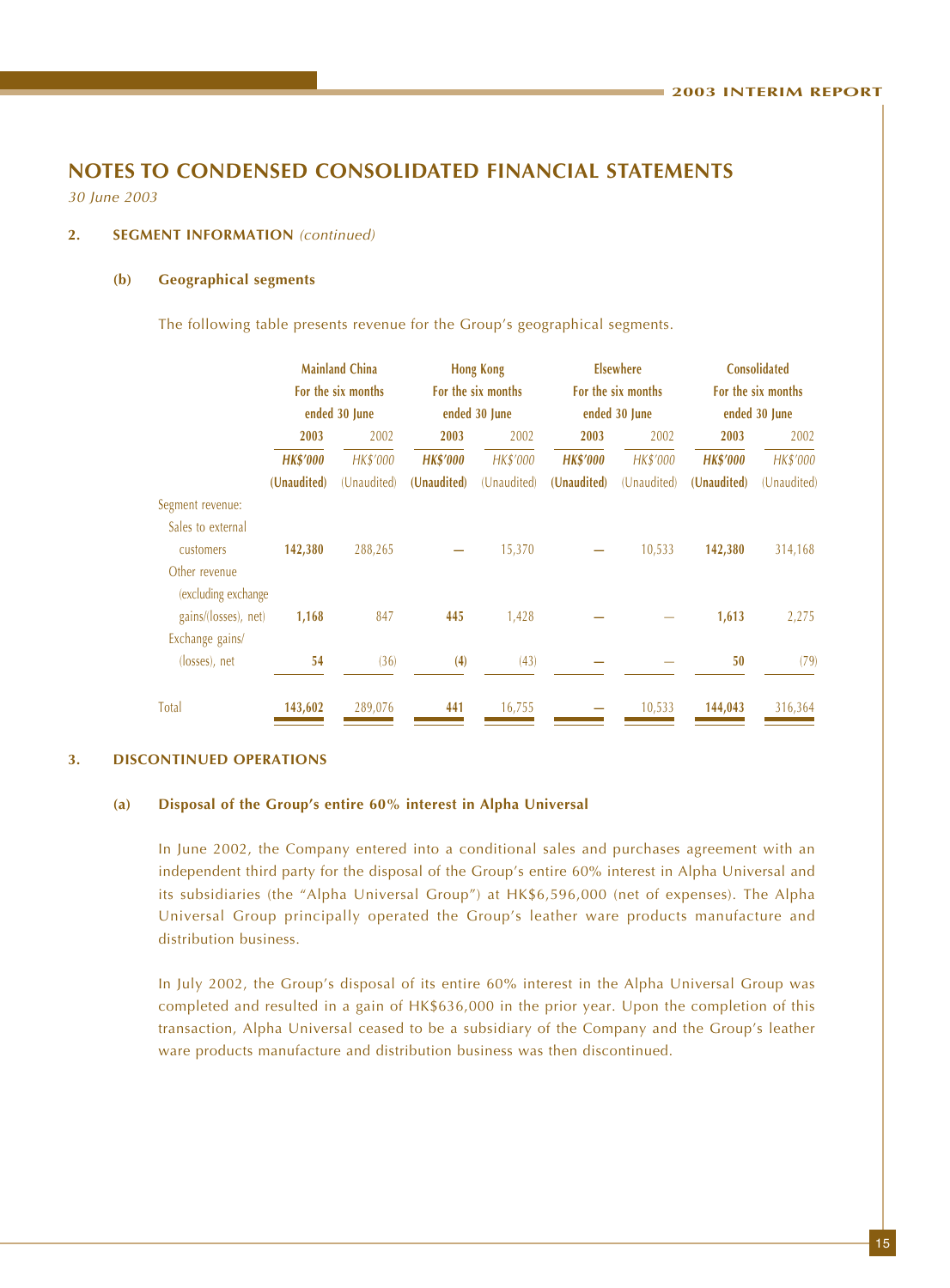30 June 2003

#### **3. DISCONTINUED OPERATIONS** (continued)

#### **(b) Discontinuation of operation of Xuzhou Gangwei**

In June 2002, the Group negotiated with the staff of Xuzhou Gangwei for the compensation payments in respect of the decision of the board of directors of Xuzhou Gangwei to discontinue its packaging materials manufacture and distribution operations and lease all its plant and machinery to an independent third party. Xuzhou Gangwei commenced to lease its plant and machinery on 30 June 2002 and the discontinuation of packaging materials manufacture and distribution operations was then completed.

The discontinuation of the packaging materials manufacture and distribution business was consistent with the Group's strategy to concentrate on its leather processing business.

In connection with the decision to discontinue the packaging materials manufacture and distribution business, the Group incurred compensation payments to staff of HK\$552,000.

The turnover, other revenue and gains, expenses, profit/(loss) before tax, and tax attributable to the discontinued operations for the six months ended 30 June 2003 and 2002 are as follows:

|                 |             | <b>Packaging materials</b><br>manufacture and<br>distribution<br>For the six months<br>ended 30 June   |             |  |
|-----------------|-------------|--------------------------------------------------------------------------------------------------------|-------------|--|
| 2003            | 2002        | 2003                                                                                                   | 2002        |  |
| <b>HK\$'000</b> | HK\$'000    | <b>HK\$'000</b>                                                                                        | HK\$'000    |  |
| (Unaudited)     | (Unaudited) | (Unaudited)                                                                                            | (Unaudited) |  |
|                 | 16,766      |                                                                                                        | 8,324       |  |
|                 | (5,615)     |                                                                                                        | (6,089)     |  |
|                 | 11,151      |                                                                                                        | 2,235       |  |
|                 | 601         |                                                                                                        | 165         |  |
|                 | (6, 845)    |                                                                                                        | (840)       |  |
|                 | (5,069)     |                                                                                                        | (760)       |  |
|                 | 41          |                                                                                                        | (732)       |  |
|                 | (121)       |                                                                                                        | 68          |  |
|                 | (32)        |                                                                                                        |             |  |
|                 | (153)       |                                                                                                        | 68          |  |
|                 |             |                                                                                                        |             |  |
|                 | (153)       |                                                                                                        | 68          |  |
|                 |             | <b>Leather ware</b><br>products manufacture<br>and distribution<br>For the six months<br>ended 30 June |             |  |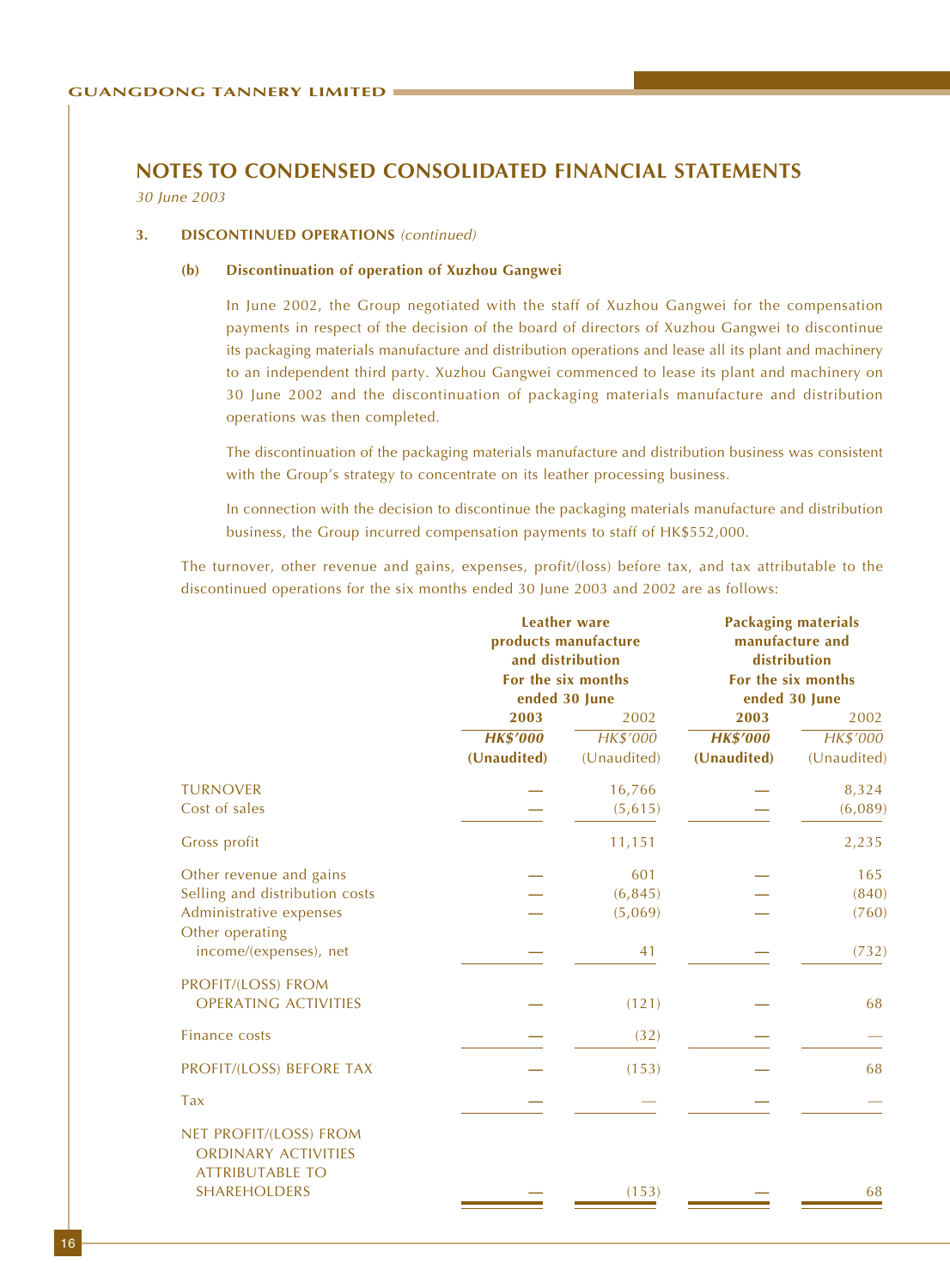30 June 2003

#### **3. DISCONTINUED OPERATIONS** (continued)

The cash flows attributable to the discontinued operations for the six months ended 30 June 2003 and 2002 are as follows:

|                  |                 | <b>Leather ware</b><br>products manufacture<br>and distribution<br>For the six months<br>ended 30 June | <b>Packaging materials</b><br>manufacture and<br>distribution<br>For the six months<br>ended 30 June |             |  |
|------------------|-----------------|--------------------------------------------------------------------------------------------------------|------------------------------------------------------------------------------------------------------|-------------|--|
|                  | 2003            | 2002                                                                                                   | 2003                                                                                                 | 2002        |  |
|                  | <b>HK\$'000</b> | HK\$'000                                                                                               | <b>HK\$'000</b>                                                                                      | HK\$'000    |  |
|                  | (Unaudited)     | (Unaudited)                                                                                            | (Unaudited)                                                                                          | (Unaudited) |  |
| Operating        |                 | (608)                                                                                                  |                                                                                                      | (287)       |  |
| Investing        |                 | (317)                                                                                                  |                                                                                                      | 154         |  |
| Financing        |                 |                                                                                                        |                                                                                                      |             |  |
| Net cash outflow |                 | (925)                                                                                                  |                                                                                                      | (133)       |  |

There were no assets and liabilities attributable to the discontinued operations as at 30 June 2003 and 31 December 2002.

#### **4. LOSS FROM OPERATING ACTIVITIES**

The Group's loss from operating activities is arrived at after charging:

|                                                 | For the six months |             |  |
|-------------------------------------------------|--------------------|-------------|--|
|                                                 | ended 30 June      |             |  |
|                                                 | 2003               | 2002        |  |
|                                                 | <b>HK\$'000</b>    | HK\$'000    |  |
|                                                 | (Unaudited)        | (Unaudited) |  |
| Cost of inventories sold                        | 132,169            | 286,890     |  |
| Depreciation                                    | 8,025              | 8,222       |  |
| Amortisation of trademarks *                    |                    | 700         |  |
| Staff costs (including Directors' remuneration) |                    |             |  |
| Wages and salaries                              | 10,602             | 19,464      |  |
| Pension scheme contributions                    | 662                | 745         |  |
| Less: Forfeited contributions                   |                    |             |  |
| Net pension scheme contributions                | 662                | 745         |  |
|                                                 | 11,264             | 20,209      |  |

This amortisation for the period is included in "Administrative expenses" on the face of the condensed consolidated profit and loss account.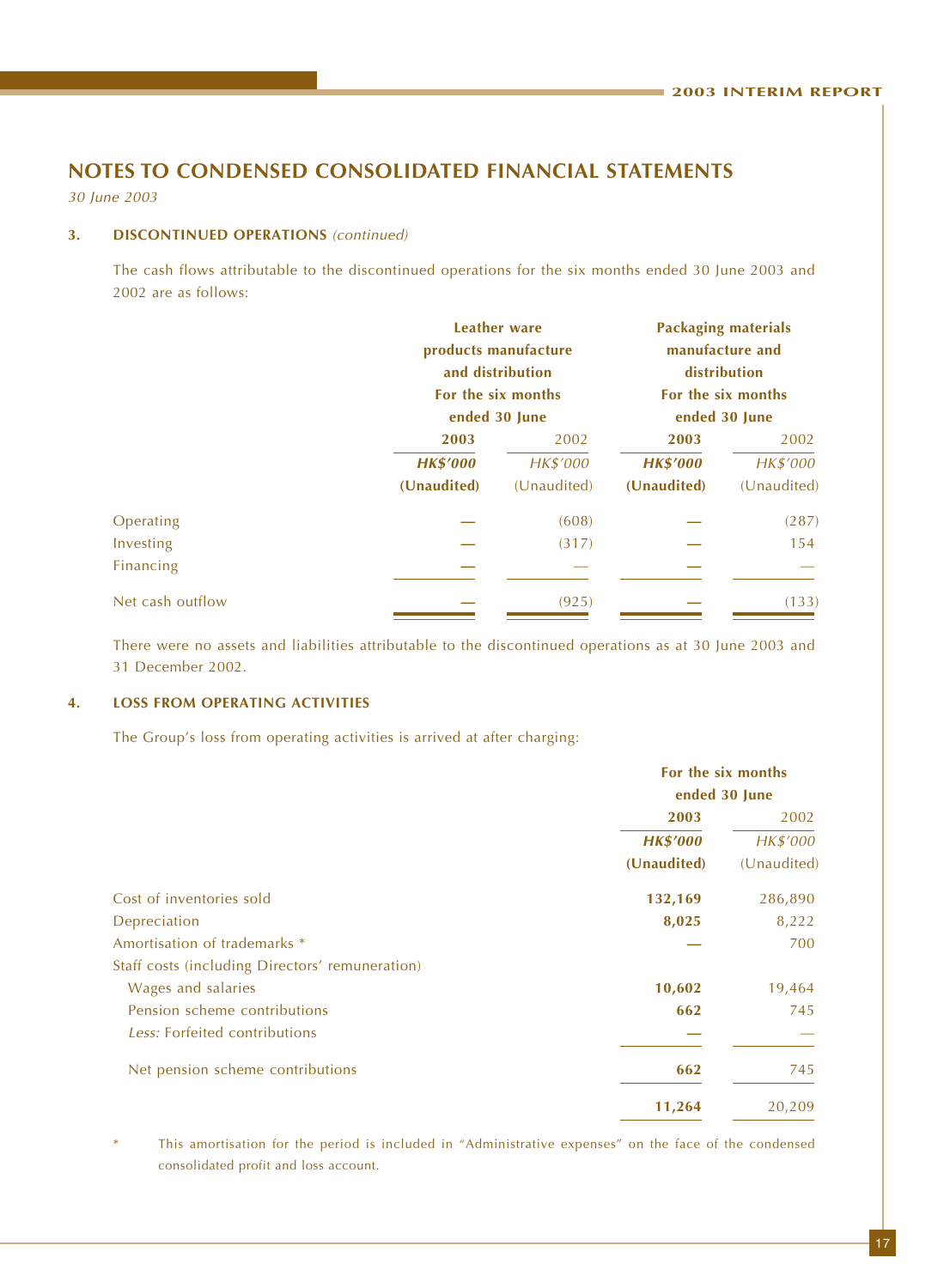30 June 2003

#### **4. LOSS FROM OPERATING ACTIVITIES** (continued)

The Group's loss from operating activities is arrived at after charging:

| 2003<br>2002<br><b>HK\$'000</b><br>HK\$'000<br>(Unaudited)<br>Operating lease expenses in respect of land and buildings:<br>Minimum lease payments<br>182<br>3,854<br>Contingent rent payments<br>1,512<br>5,366<br>182<br>Annual fee paid to a PRC joint venture partner<br>404<br>Exchange (gains)/losses, net<br>79<br>(50)<br>Expenses included in other operating (income)/expenses, net:<br>(Gain)/loss on disposal of fixed assets, net<br>(380)<br>949<br>Surplus arising on revaluation of investment properties<br>(1, 300)<br>Deficit/(surplus) arising on revaluation of leasehold<br>land and buildings<br>23<br>Loss on disposal of a subsidiary $-$ Note 23(e)<br>15<br>Write-off of fixed assets<br>983<br>26<br>Provision for doubtful debts<br>32,574<br>Provision against inventories<br>11,057<br>Provision for impairment of fixed assets<br>1,403<br>Impairment of goodwill arising from an acquisition of a subsidiary<br>133,349<br>and after crediting:<br>Gross rental income from investment properties<br>850<br>980<br>Add: Sublease income<br>82<br>Total rental income in respect of minimum lease receivables<br>850<br>Less: Outgoings from investment properties<br>(231)<br>Net rental income<br>1,050<br>619<br>Other rental income<br>154<br>Royalty income<br>500<br>Interest income<br>597<br>94 | For the six months<br>ended 30 June |             |
|-----------------------------------------------------------------------------------------------------------------------------------------------------------------------------------------------------------------------------------------------------------------------------------------------------------------------------------------------------------------------------------------------------------------------------------------------------------------------------------------------------------------------------------------------------------------------------------------------------------------------------------------------------------------------------------------------------------------------------------------------------------------------------------------------------------------------------------------------------------------------------------------------------------------------------------------------------------------------------------------------------------------------------------------------------------------------------------------------------------------------------------------------------------------------------------------------------------------------------------------------------------------------------------------------------------------------------------------|-------------------------------------|-------------|
|                                                                                                                                                                                                                                                                                                                                                                                                                                                                                                                                                                                                                                                                                                                                                                                                                                                                                                                                                                                                                                                                                                                                                                                                                                                                                                                                         |                                     |             |
|                                                                                                                                                                                                                                                                                                                                                                                                                                                                                                                                                                                                                                                                                                                                                                                                                                                                                                                                                                                                                                                                                                                                                                                                                                                                                                                                         |                                     |             |
|                                                                                                                                                                                                                                                                                                                                                                                                                                                                                                                                                                                                                                                                                                                                                                                                                                                                                                                                                                                                                                                                                                                                                                                                                                                                                                                                         |                                     | (Unaudited) |
|                                                                                                                                                                                                                                                                                                                                                                                                                                                                                                                                                                                                                                                                                                                                                                                                                                                                                                                                                                                                                                                                                                                                                                                                                                                                                                                                         |                                     |             |
|                                                                                                                                                                                                                                                                                                                                                                                                                                                                                                                                                                                                                                                                                                                                                                                                                                                                                                                                                                                                                                                                                                                                                                                                                                                                                                                                         |                                     |             |
|                                                                                                                                                                                                                                                                                                                                                                                                                                                                                                                                                                                                                                                                                                                                                                                                                                                                                                                                                                                                                                                                                                                                                                                                                                                                                                                                         |                                     |             |
|                                                                                                                                                                                                                                                                                                                                                                                                                                                                                                                                                                                                                                                                                                                                                                                                                                                                                                                                                                                                                                                                                                                                                                                                                                                                                                                                         |                                     |             |
|                                                                                                                                                                                                                                                                                                                                                                                                                                                                                                                                                                                                                                                                                                                                                                                                                                                                                                                                                                                                                                                                                                                                                                                                                                                                                                                                         |                                     |             |
|                                                                                                                                                                                                                                                                                                                                                                                                                                                                                                                                                                                                                                                                                                                                                                                                                                                                                                                                                                                                                                                                                                                                                                                                                                                                                                                                         |                                     |             |
|                                                                                                                                                                                                                                                                                                                                                                                                                                                                                                                                                                                                                                                                                                                                                                                                                                                                                                                                                                                                                                                                                                                                                                                                                                                                                                                                         |                                     |             |
|                                                                                                                                                                                                                                                                                                                                                                                                                                                                                                                                                                                                                                                                                                                                                                                                                                                                                                                                                                                                                                                                                                                                                                                                                                                                                                                                         |                                     |             |
|                                                                                                                                                                                                                                                                                                                                                                                                                                                                                                                                                                                                                                                                                                                                                                                                                                                                                                                                                                                                                                                                                                                                                                                                                                                                                                                                         |                                     | (12)        |
|                                                                                                                                                                                                                                                                                                                                                                                                                                                                                                                                                                                                                                                                                                                                                                                                                                                                                                                                                                                                                                                                                                                                                                                                                                                                                                                                         |                                     |             |
|                                                                                                                                                                                                                                                                                                                                                                                                                                                                                                                                                                                                                                                                                                                                                                                                                                                                                                                                                                                                                                                                                                                                                                                                                                                                                                                                         |                                     | (60)        |
|                                                                                                                                                                                                                                                                                                                                                                                                                                                                                                                                                                                                                                                                                                                                                                                                                                                                                                                                                                                                                                                                                                                                                                                                                                                                                                                                         |                                     |             |
|                                                                                                                                                                                                                                                                                                                                                                                                                                                                                                                                                                                                                                                                                                                                                                                                                                                                                                                                                                                                                                                                                                                                                                                                                                                                                                                                         |                                     |             |
|                                                                                                                                                                                                                                                                                                                                                                                                                                                                                                                                                                                                                                                                                                                                                                                                                                                                                                                                                                                                                                                                                                                                                                                                                                                                                                                                         |                                     |             |
|                                                                                                                                                                                                                                                                                                                                                                                                                                                                                                                                                                                                                                                                                                                                                                                                                                                                                                                                                                                                                                                                                                                                                                                                                                                                                                                                         |                                     |             |
|                                                                                                                                                                                                                                                                                                                                                                                                                                                                                                                                                                                                                                                                                                                                                                                                                                                                                                                                                                                                                                                                                                                                                                                                                                                                                                                                         |                                     |             |
|                                                                                                                                                                                                                                                                                                                                                                                                                                                                                                                                                                                                                                                                                                                                                                                                                                                                                                                                                                                                                                                                                                                                                                                                                                                                                                                                         |                                     |             |
|                                                                                                                                                                                                                                                                                                                                                                                                                                                                                                                                                                                                                                                                                                                                                                                                                                                                                                                                                                                                                                                                                                                                                                                                                                                                                                                                         |                                     |             |
|                                                                                                                                                                                                                                                                                                                                                                                                                                                                                                                                                                                                                                                                                                                                                                                                                                                                                                                                                                                                                                                                                                                                                                                                                                                                                                                                         |                                     |             |
|                                                                                                                                                                                                                                                                                                                                                                                                                                                                                                                                                                                                                                                                                                                                                                                                                                                                                                                                                                                                                                                                                                                                                                                                                                                                                                                                         |                                     |             |
|                                                                                                                                                                                                                                                                                                                                                                                                                                                                                                                                                                                                                                                                                                                                                                                                                                                                                                                                                                                                                                                                                                                                                                                                                                                                                                                                         |                                     | 1,062       |
|                                                                                                                                                                                                                                                                                                                                                                                                                                                                                                                                                                                                                                                                                                                                                                                                                                                                                                                                                                                                                                                                                                                                                                                                                                                                                                                                         |                                     | (12)        |
|                                                                                                                                                                                                                                                                                                                                                                                                                                                                                                                                                                                                                                                                                                                                                                                                                                                                                                                                                                                                                                                                                                                                                                                                                                                                                                                                         |                                     |             |
|                                                                                                                                                                                                                                                                                                                                                                                                                                                                                                                                                                                                                                                                                                                                                                                                                                                                                                                                                                                                                                                                                                                                                                                                                                                                                                                                         |                                     |             |
|                                                                                                                                                                                                                                                                                                                                                                                                                                                                                                                                                                                                                                                                                                                                                                                                                                                                                                                                                                                                                                                                                                                                                                                                                                                                                                                                         |                                     |             |
|                                                                                                                                                                                                                                                                                                                                                                                                                                                                                                                                                                                                                                                                                                                                                                                                                                                                                                                                                                                                                                                                                                                                                                                                                                                                                                                                         |                                     |             |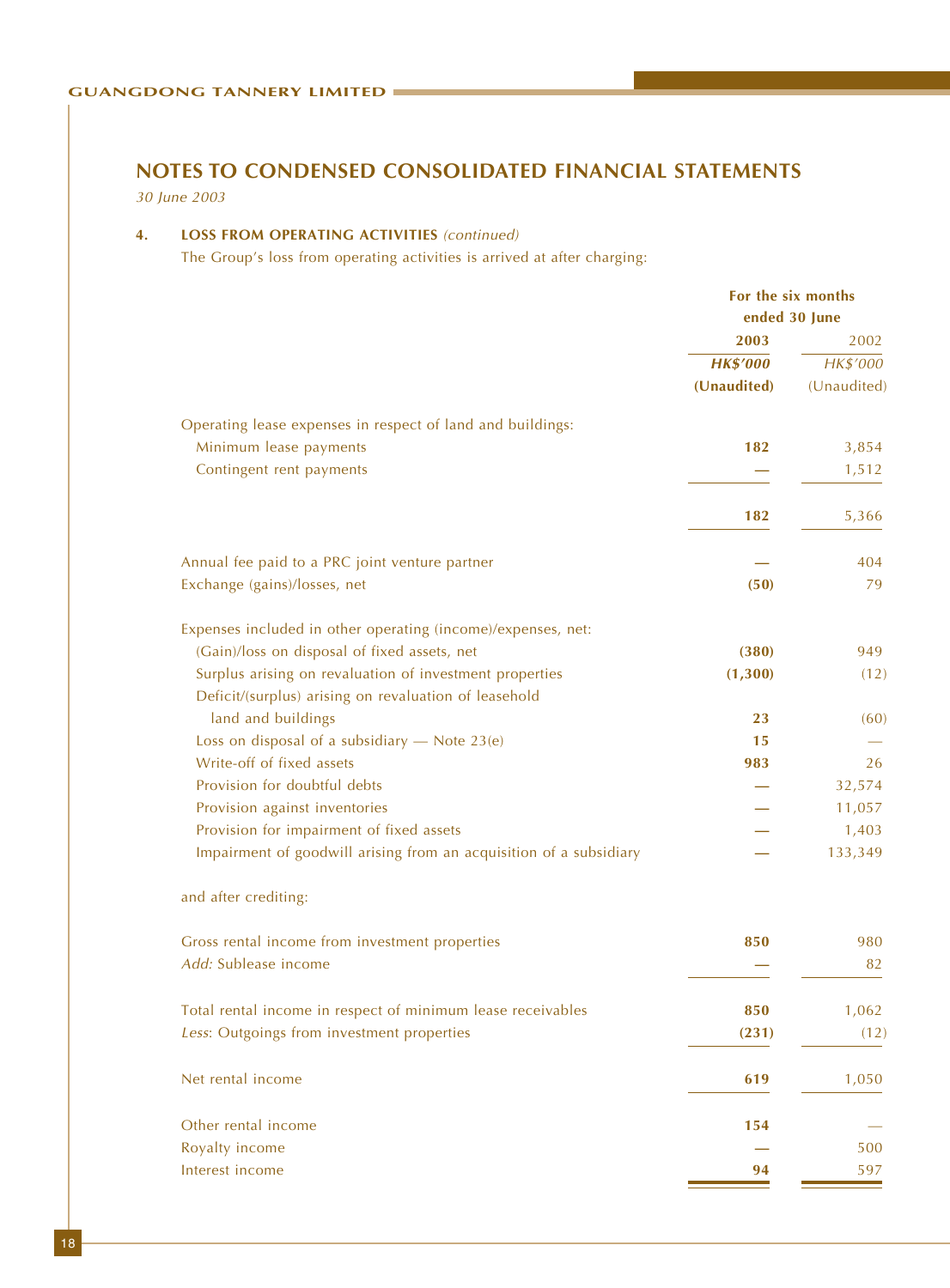30 June 2003

#### **5. FINANCE COSTS**

This represented interest on bank borrowings and loans from the Company's former immediate holding company, Guangdong Investment Limited (as further explained in Note 14), the Company's current immediate holding company, GDH Limited, and fellow subsidiaries during the period.

These bank and other borrowings are wholly repayable within five years.

#### **6. TAX**

No provision for Hong Kong profits tax has been made as the Group had no assessable profits arising in Hong Kong during the period (2002: Nil). The tax credit for the period represented the reversal of overprovision of Hong Kong profits tax in the prior periods.

The Group did not have any assessable profits in respect of subsidiaries of the Company in Mainland China and overseas during the period (2002: Nil).

#### **7. DIVIDEND**

The directors do not recommend the payment of any interim dividend in respect of the ordinary shares of the Company for the six months ended 30 June 2003 (2002: Nil).

#### **8. LOSS PER SHARE**

The calculation of basic loss per share is based on the unaudited net loss attributable to shareholders for the period of HK\$2,382,000 (2002: HK\$182,331,000) and the weighted average number of 524,154,000 ordinary shares in issue during the period.

No diluted loss per share amount is presented for the six months ended 30 June 2003 as the options outstanding during the period had an anti-dilutive effect on the basic loss per share for the period.

No diluted loss per share amount is presented for the six months ended 30 June 2002 as no diluting events existed during that period.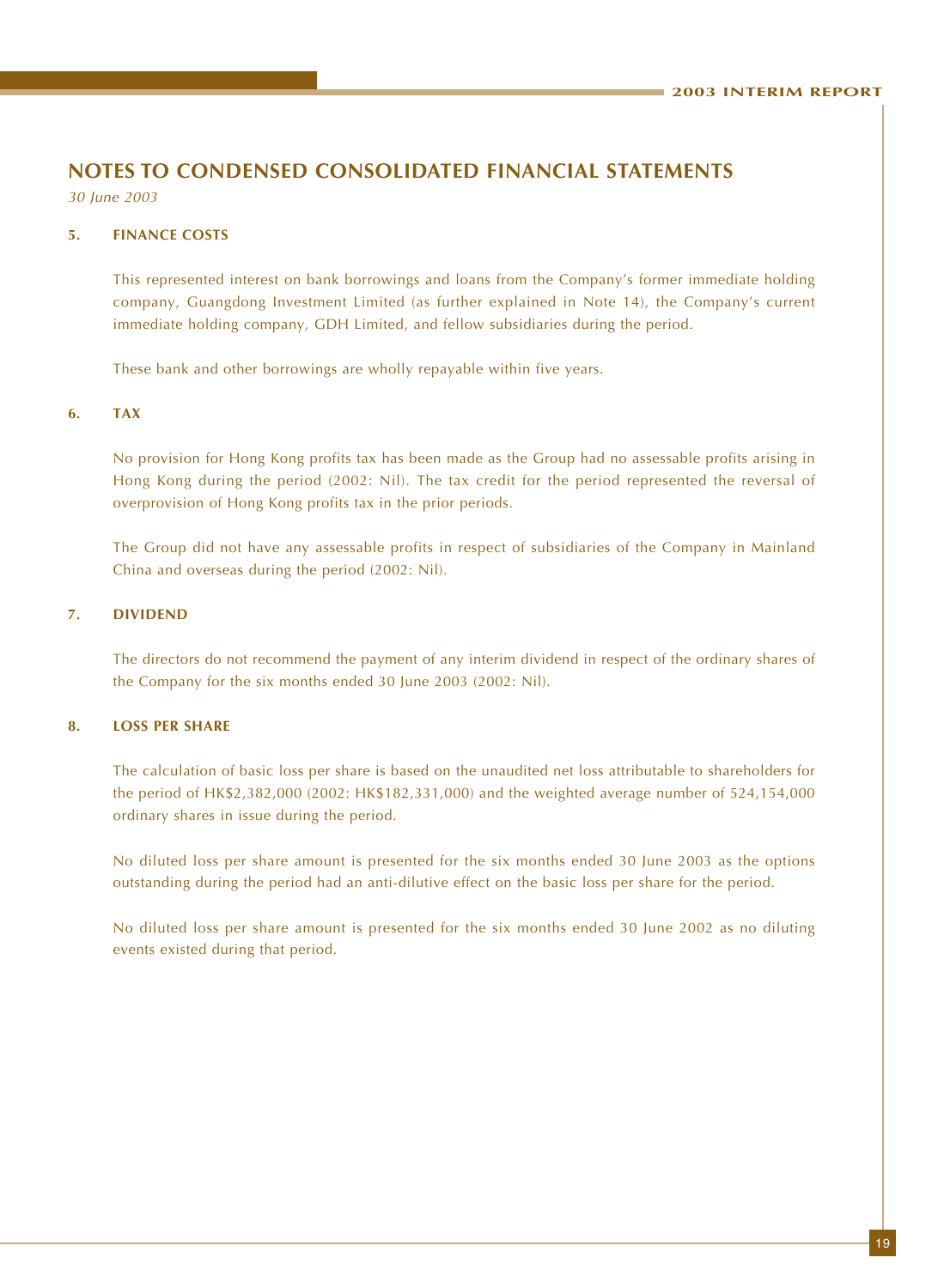#### 30 June 2003

#### **9. INVENTORIES**

|                  | As at           | As at       |
|------------------|-----------------|-------------|
|                  | 30 June         | 31 December |
|                  | 2003            | 2002        |
|                  | <b>HK\$'000</b> | HK\$'000    |
|                  | (Unaudited)     | (Audited)   |
| Raw materials    | 15,406          | 64,577      |
| Work in progress | 121,744         | 74,867      |
| Finished goods   | 92,047          | 52,745      |
|                  | 229,197         | 192,189     |
|                  |                 |             |

The carrying amount of inventories carried at net realisable value included in the above as at 30 June 2003 is HK\$13,068,000 (as at 31 December 2002: HK\$46,356,000).

#### **10. RECEIVABLES, PREPAYMENTS AND DEPOSITS**

As at 30 June 2003, included in the receivables, prepayments and deposits are trade receivables of HK\$39,524,000 (as at 31 December 2002: HK\$21,472,000) due from the Group's customers.

The Group's trading terms with customers are mainly on credit, except for new customers, where payment in advance is normally required. Invoices are normally payable within 30 days of issuance, except for certain well-established customers, where the terms are extended for two to three months. Credit limits are set for customers. The Group seeks to maintain tight control over its outstanding receivables in order to minimise credit risk. Overdue balances are regularly reviewed by senior management.

An aged analysis of the Group's trade receivables, based on payment due date, at the balance sheet date is as follows:

|                                           | As at           | As at       |
|-------------------------------------------|-----------------|-------------|
|                                           | 30 June         | 31 December |
|                                           | 2003            | 2002        |
|                                           | <b>HK\$'000</b> | HK\$'000    |
|                                           | (Unaudited)     | (Audited)   |
| Within 3 months                           | 36,335          | 21,472      |
| More than 3 months and less than 6 months | 2,071           |             |
| More than 6 months and less than 1 year   | 1,446           | 28,469      |
| More than 1 year                          | 35,179          | 7,038       |
|                                           | 75,031          | 56,979      |
| Less: Provision for doubtful debts        | (35, 507)       | (35, 507)   |
|                                           | 39,524          | 21,472      |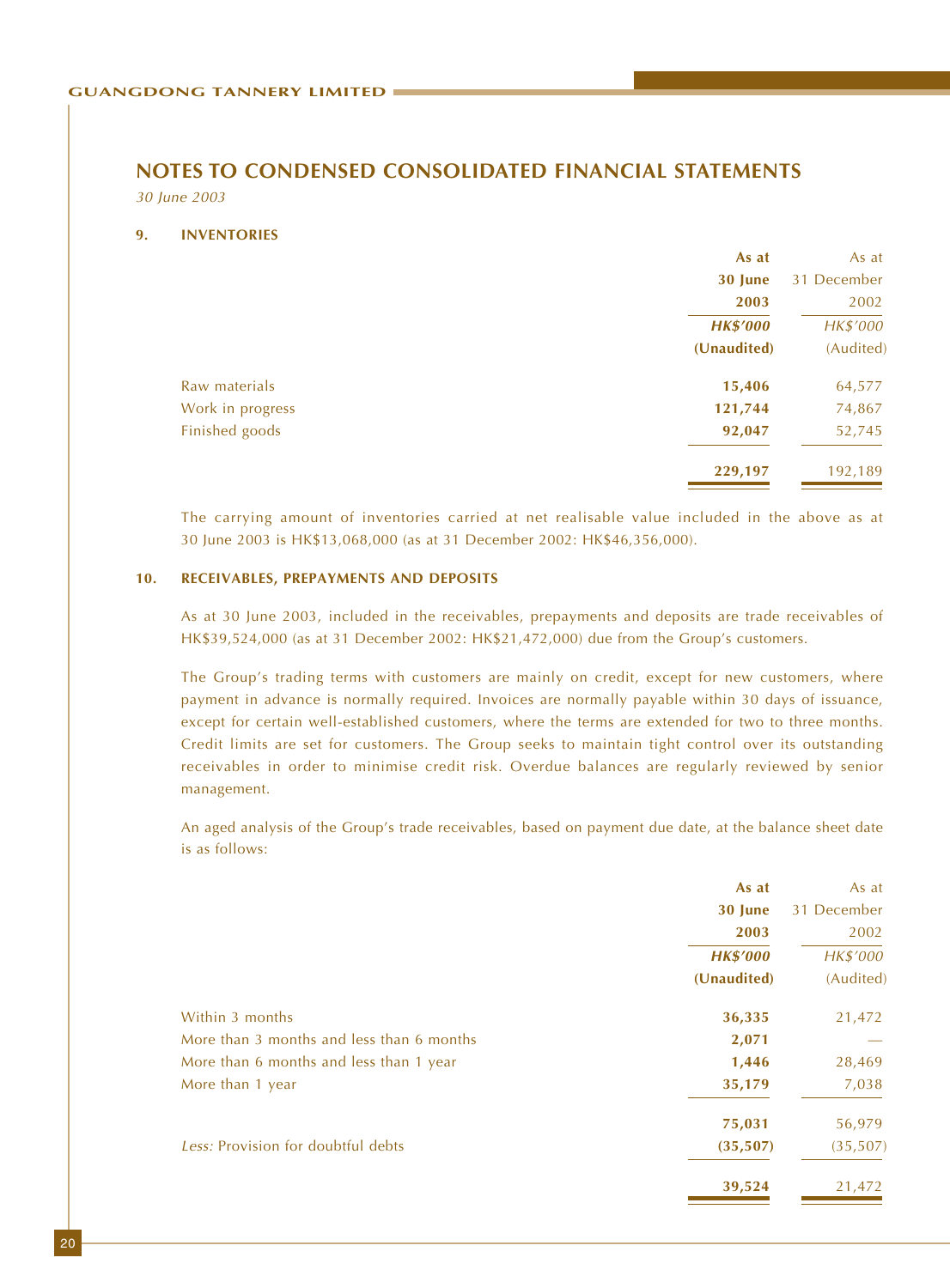30 June 2003

#### **11. CASH AND CASH EQUIVALENTS AND PLEDGED BANK BALANCES**

|                              | As at           | As at       |
|------------------------------|-----------------|-------------|
|                              | 30 June         | 31 December |
|                              | 2003            | 2002        |
|                              | <b>HK\$'000</b> | HK\$'000    |
|                              | (Unaudited)     | (Audited)   |
| Cash and bank balances       | 27,698          | 64,826      |
| Less: Pledged bank balances* | (3, 107)        | (12, 972)   |
| Cash and cash equivalents    | 24,591          | 51,854      |

These bank balances are pledged to a bank for trading facilities granted.

#### **12. TRADE AND BILLS PAYABLES**

An aged analysis of the Group's trade and bills payables, based on payment due date, at the balance sheet date is as follows:

|                                           | As at           | As at       |
|-------------------------------------------|-----------------|-------------|
|                                           | 30 June         | 31 December |
|                                           | 2003            | 2002        |
|                                           | <b>HK\$'000</b> | HK\$'000    |
|                                           | (Unaudited)     | (Audited)   |
| Within 3 months                           | 45,426          | 37,752      |
| More than 3 months and less than 6 months | 5,170           | 11,050      |
| More than 6 months and less than 1 year   | 5,173           | 20          |
| More than 1 year                          | 1,934           | 450         |
|                                           | 57,703          | 49,272      |

#### **13. DUE TO A PRC JOINT VENTURE PARTNER**

The amount due to a PRC joint venture partner is unsecured, interest-free and has no fixed terms of repayment.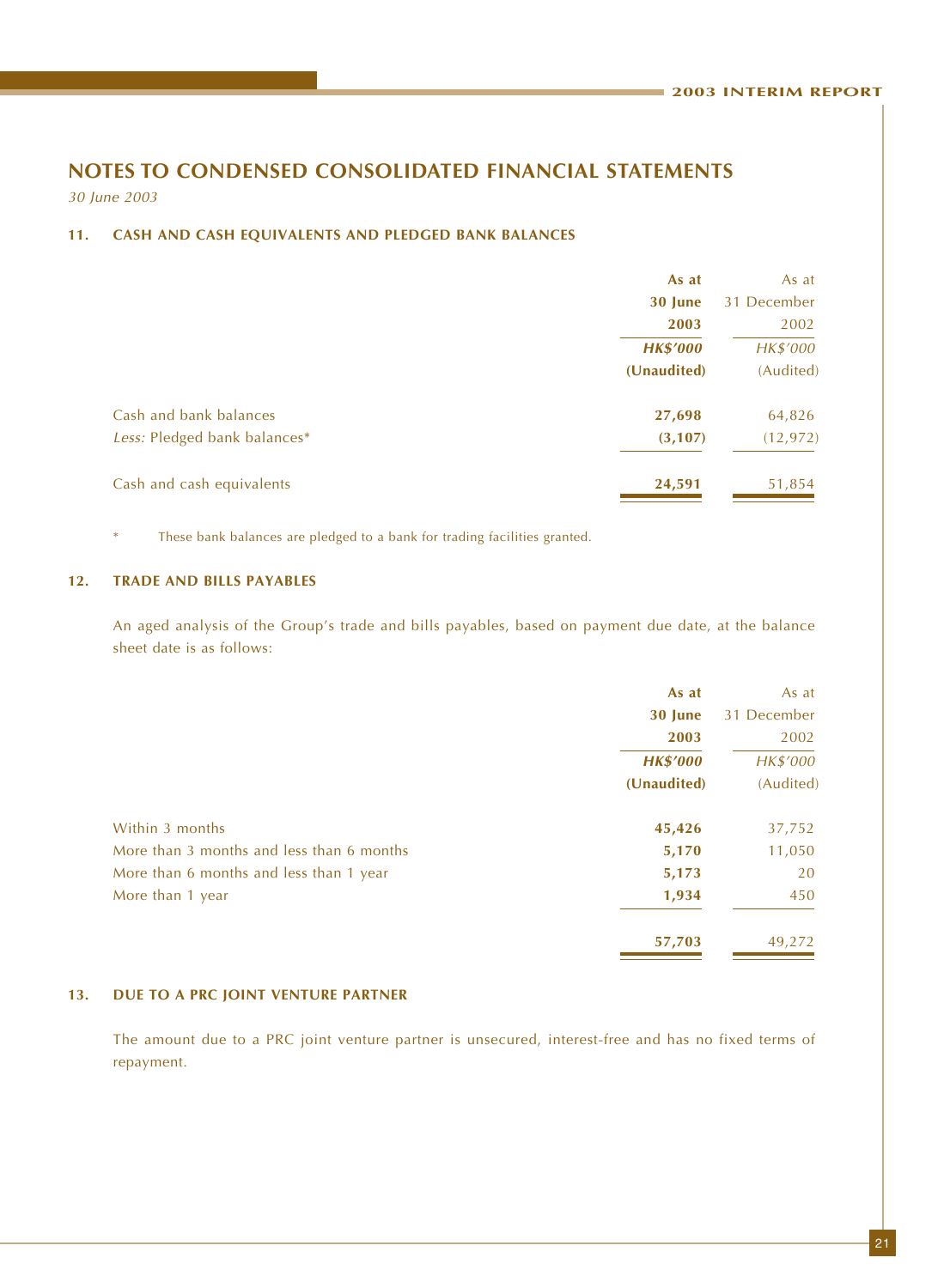30 June 2003

#### **14. BALANCES WITH THE FORMER AND THE CURRENT IMMEDIATE HOLDING COMPANIES**

As at 31 December 2002, the loans from the former immediate holding company consisted of two unsecured loans of RMB19,000,000 and RMB30,000,000 (the "Loans") which were advanced by Guangdong Investment Limited ("GDI"). The Loans bore interest at 3.8% per annum and were repayable in July and August 2003, respectively.

GDI was the Company's then immediate holding company. Following the completion of disposal of GDI's entire shareholdings in various investments (including the Company and the Loans) to GDH Limited, GDI's immediate holding company, on 31 March 2003, GDI and GDH Limited became the Company's fellow subsidiary and immediate holding company, respectively.

As at 30 June 2003, the Loans were payable to GDH Limited. On 2 September 2003, the repayment of the Loans were extended by GDH Limited to 30 September 2004.

The amount due to the current immediate holding company is unsecured, interest-free and has no fixed terms of repayment.

#### **15. LOAN FROM A FELLOW SUBSIDIARY**

As at 31 December 2002, the loan represented an unsecured loan of RMB10,000,000 from Yue Hai Hotel, Zhuhai, a fellow subsidiary of the Company, through an entrusted loan agreement, which bore interest at 4.2% per annum and was fully repaid during the period.

#### **16. SHARE CAPITAL**

There were no changes in ordinary share in issue during the six months ended 30 June 2002 and 2003.

#### **17. SHARE OPTION SCHEME**

The movements of the Company's share options under its share option scheme during the period are as follows:

|                                       |                           | <b>Number of share options</b>         |                         | Date of                        |                                             |                                                             | <b>Price of the</b><br>Company's                       |
|---------------------------------------|---------------------------|----------------------------------------|-------------------------|--------------------------------|---------------------------------------------|-------------------------------------------------------------|--------------------------------------------------------|
| Name or<br>category of<br>participant | At $1$<br>January<br>2003 | <b>Granted</b><br>during<br>the period | At $30$<br>June<br>2003 | share options*<br>(dd/mm/yyyy) | grant of Exercise period of<br>(dd/mm/yyyy) | share options# Exercise price of<br>share options**<br>HK\$ | shares date of<br>grant of<br>share options***<br>HK\$ |
| <b>Directors</b>                      |                           |                                        |                         |                                |                                             |                                                             |                                                        |
| <b>Xiong Guangyang</b>                |                           | 3,000,000                              | 3,000,000               | 09/06/2003                     | $10/09/2003 -$<br>09/09/2008                | 0.22                                                        | 0.22                                                   |
| <b>Zeng Haipeng</b>                   |                           | 3,000,000                              | 3,000,000               | 09/06/2003                     | $10/09/2003 -$<br>09/09/2008                | 0.22                                                        | 0.22                                                   |
| Cheng Hok Lai<br>James                |                           | 300,000                                | 300,000                 | 09/06/2003                     | $10/09/2003 -$<br>09/09/2008                | 0.22                                                        | 0.22                                                   |
| Fung Lak                              |                           | 300,000                                | 300,000                 | 09/06/2003                     | $10/09/2003 -$<br>09/09/2008                | 0.22                                                        | 0.22                                                   |
|                                       |                           | 6,600,000                              | 6,600,000               |                                |                                             |                                                             |                                                        |
| Other employees                       |                           |                                        |                         |                                |                                             |                                                             |                                                        |
| In aggregate                          |                           | 3,050,000                              | 3,050,000               | 09/06/2003                     | $10/09/2003 -$<br>09/09/2008                | 0.22                                                        | 0.22                                                   |
| <b>Total</b>                          |                           | 9,650,000                              | 9,650,000               |                                |                                             |                                                             |                                                        |

On 2 September 2003, the share options of Mr. Zeng Haipeng totalling 3,000,000 options were cancelled.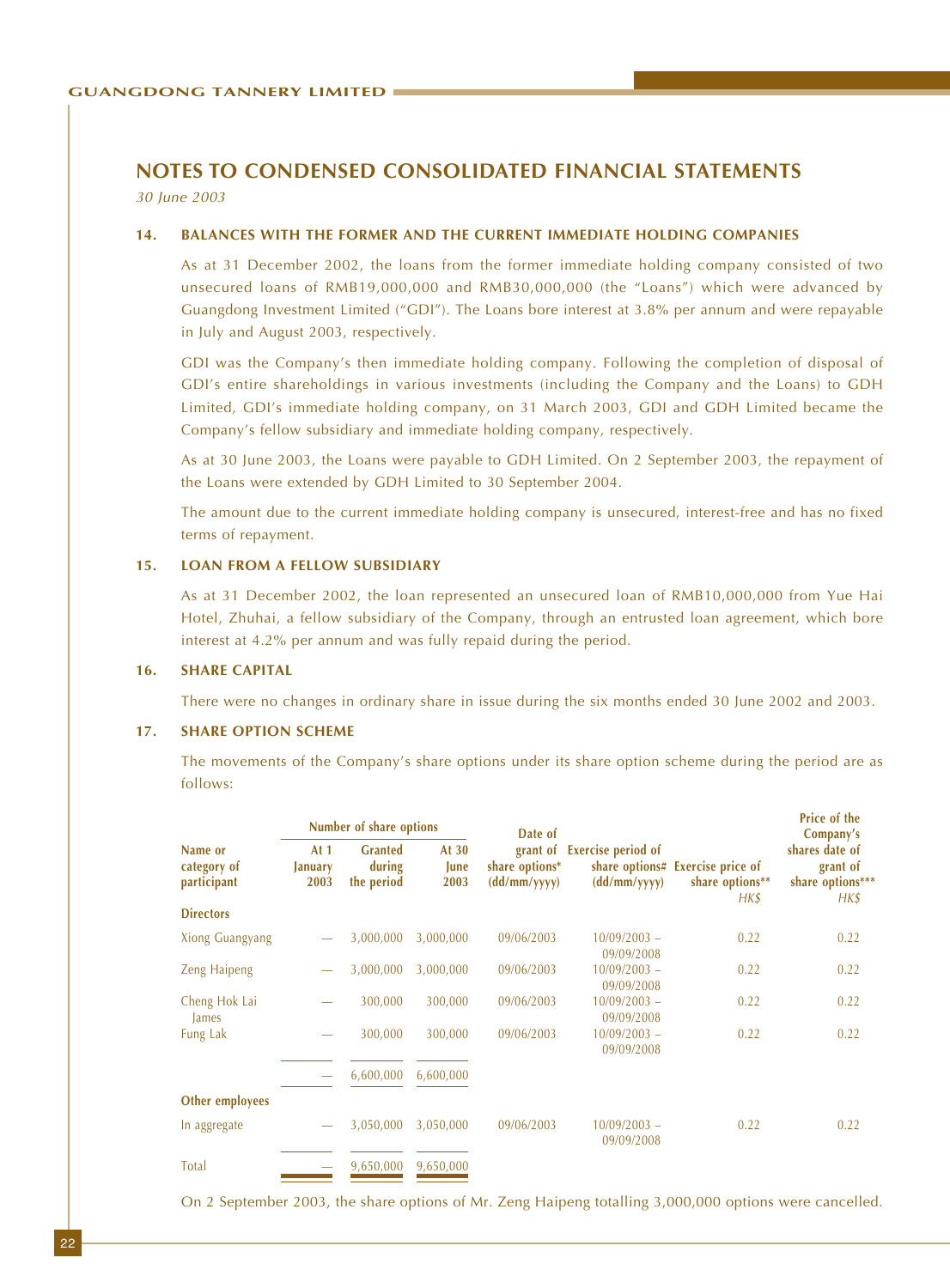30 June 2003

#### 17. **SHARE OPTION SCHEME** (continued)

- \* The vesting period of the share options is from the date of the grant until the commencement of the exercise period.
- \*\* The exercise price of the share options is subject to adjustment in the case of rights or bonus issues, or other similar changes in the Company's share capital.
- \*\*\* The price of the Company's shares disclosed as at the date of the grant of the share options is the closing price on The Stock Exchange of Hong Kong Limited on the business day on which the options were granted.
- # If the last day of the option period is not a business day in Hong Kong, the exercise period expires at 5:01 p.m. on the business day preceding that day (Hong Kong time).

#### **18. RESERVES**

**Group**

|                                                                                                                                    | <b>Share</b><br>premium<br>account<br><b>HK\$'000</b><br>(Unaudited) | <b>General</b><br>reserve<br>fund<br><b>HK\$'000</b><br>(Unaudited) | Capital<br>redemption<br>reserve<br><b>HK\$'000</b><br>(Unaudited) | Other<br>reserve<br>fund<br><b>HK\$'000</b><br>(Unaudited) | <b>Exchange</b><br>translation<br>reserve<br><b>HK\$'000</b><br>(Unaudited) | Property<br>reserve<br><b>HK\$'000</b><br>(Unaudited)         | revaluation Accumulated<br>losses<br><b>HK\$'000</b><br>(Unaudited) | <b>Total</b><br><b>HK\$'000</b><br>(Unaudited) |
|------------------------------------------------------------------------------------------------------------------------------------|----------------------------------------------------------------------|---------------------------------------------------------------------|--------------------------------------------------------------------|------------------------------------------------------------|-----------------------------------------------------------------------------|---------------------------------------------------------------|---------------------------------------------------------------------|------------------------------------------------|
| At 1 January 2003:<br>As previously reported<br><b>Prior period adjustments</b>                                                    | 412,116                                                              | 167,746                                                             | 445                                                                |                                                            | 969                                                                         | 36,345                                                        | (384, 600)                                                          | 233,021                                        |
| (Note 1)                                                                                                                           |                                                                      |                                                                     |                                                                    |                                                            |                                                                             | (9,793)                                                       |                                                                     | (9,793)                                        |
| As restated<br>Loss for the period<br>Deficit arising on<br>revaluation of<br>leasehold land                                       | 412,116                                                              | 167,746                                                             | 445                                                                |                                                            | 969                                                                         | 26,552                                                        | (384, 600)<br>(2, 382)                                              | 223,228<br>(2, 382)                            |
| and buildings<br><b>Exchange adjustment</b>                                                                                        |                                                                      |                                                                     |                                                                    |                                                            | 5                                                                           | (9, 103)                                                      |                                                                     | (9, 103)<br>5                                  |
| At 30 June 2003                                                                                                                    | 412,116                                                              | 167,746                                                             | 445                                                                |                                                            | $\frac{974}{5}$                                                             | 17,449                                                        | (386, 982)                                                          | 211,748                                        |
|                                                                                                                                    | Share<br>premium<br>account<br>HK\$'000<br>(Unaudited)               | General<br>reserve<br>fund<br>HK\$'000<br>(Unaudited)               | Capital<br>redemption<br>reserve<br>HK\$'000<br>(Unaudited)        | Other<br>reserve<br>fund<br>HK\$'000<br>(Unaudited)        | Exchange<br>translation<br>reserve<br>HK\$'000<br>(Unaudited)               | Property<br>revaluation<br>reserve<br>HK\$'000<br>(Unaudited) | Accumulated<br>losses<br>HK\$'000<br>(Unaudited)                    | Total<br>HK\$'000<br>(Unaudited)               |
| At 1 January 2002:<br>As previously reported<br>Prior period adjustments<br>(Note 1)                                               | 412,116                                                              | 34,397                                                              | 445                                                                | 553                                                        | 779                                                                         | 35,623<br>(9, 549)                                            | (179, 952)                                                          | 303,961<br>(9, 549)                            |
|                                                                                                                                    |                                                                      |                                                                     |                                                                    |                                                            |                                                                             |                                                               |                                                                     |                                                |
| As restated<br>Loss for the period<br>Release of goodwill in<br>respect of impairment                                              | 412,116                                                              | 34,397                                                              | 445                                                                | 553                                                        | 779                                                                         | 26,074                                                        | (179, 952)<br>(182, 331)                                            | 294,412<br>(182, 331)                          |
| in value of an investment<br>in a subsidiary<br>Surplus arising on<br>revaluation of<br>leasehold land<br>and buildings (Restated) |                                                                      | 133,349                                                             |                                                                    |                                                            |                                                                             |                                                               |                                                                     | 133,349                                        |
| $-$ Note 1<br>Exchange adjustment                                                                                                  |                                                                      |                                                                     |                                                                    |                                                            | $\overline{\phantom{0}}$<br>19                                              | 1,758                                                         |                                                                     | 1,758<br>19                                    |
| At 30 June 2002                                                                                                                    | 412,116                                                              | 167,746                                                             | 445                                                                | 553                                                        | 798                                                                         | 27,832                                                        | (362, 283)                                                          | 247,207                                        |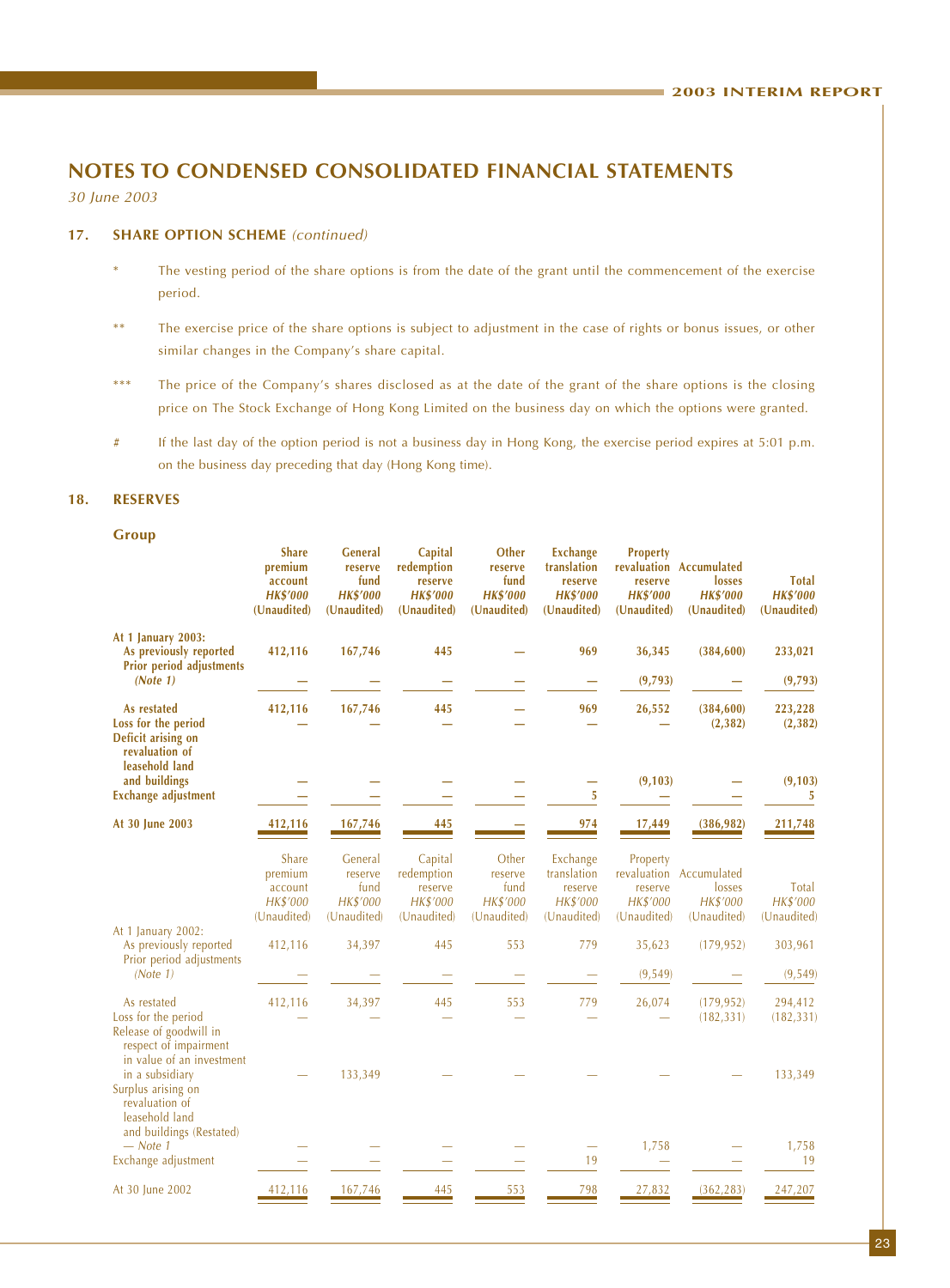30 June 2003

#### **19. OPERATING LEASE ARRANGEMENTS**

#### **(a) As lessor**

The Group leases its investment properties and certain plant and machinery under operating lease arrangements, with leases negotiated for terms ranging from one to four years.

As at 30 June 2003, the Group had total future minimum lease receivables under non-cancellable operating leases with their leasees falling due as follows:

|                                         | As at           | As at       |
|-----------------------------------------|-----------------|-------------|
|                                         | 30 June         | 31 December |
|                                         | 2003            | 2002        |
|                                         | <b>HK\$'000</b> | HK\$'000    |
|                                         | (Unaudited)     | (Audited)   |
| Within one year                         | 1,234           | 1,742       |
| In the second to fifth years, inclusive | 2,261           | 2,936       |
|                                         | 3,495           | 4,678       |
|                                         |                 |             |

#### **(b) As lessee**

The Group leases certain office properties under operating lease arrangements. Leases for properties are negotiated for terms ranging from one to two years.

As at 30 June 2003, the Group had total future minimum lease payments under non-cancellable operating leases falling due as follows:

|                                         | As at           | As at       |
|-----------------------------------------|-----------------|-------------|
|                                         | 30 June         | 31 December |
|                                         | 2003            | 2002        |
|                                         | <b>HK\$'000</b> | HK\$'000    |
|                                         | (Unaudited)     | (Audited)   |
| Within one year                         | 41              | 340         |
| In the second to fifth years, inclusive | 21              | 113         |
|                                         | 62              | 453         |

#### **20. COMMITMENTS**

As at 30 June 2003, the Group did not have any outstanding contracted capital commitments in respect of property, plant and equipment (as at 31 December 2002: Nil).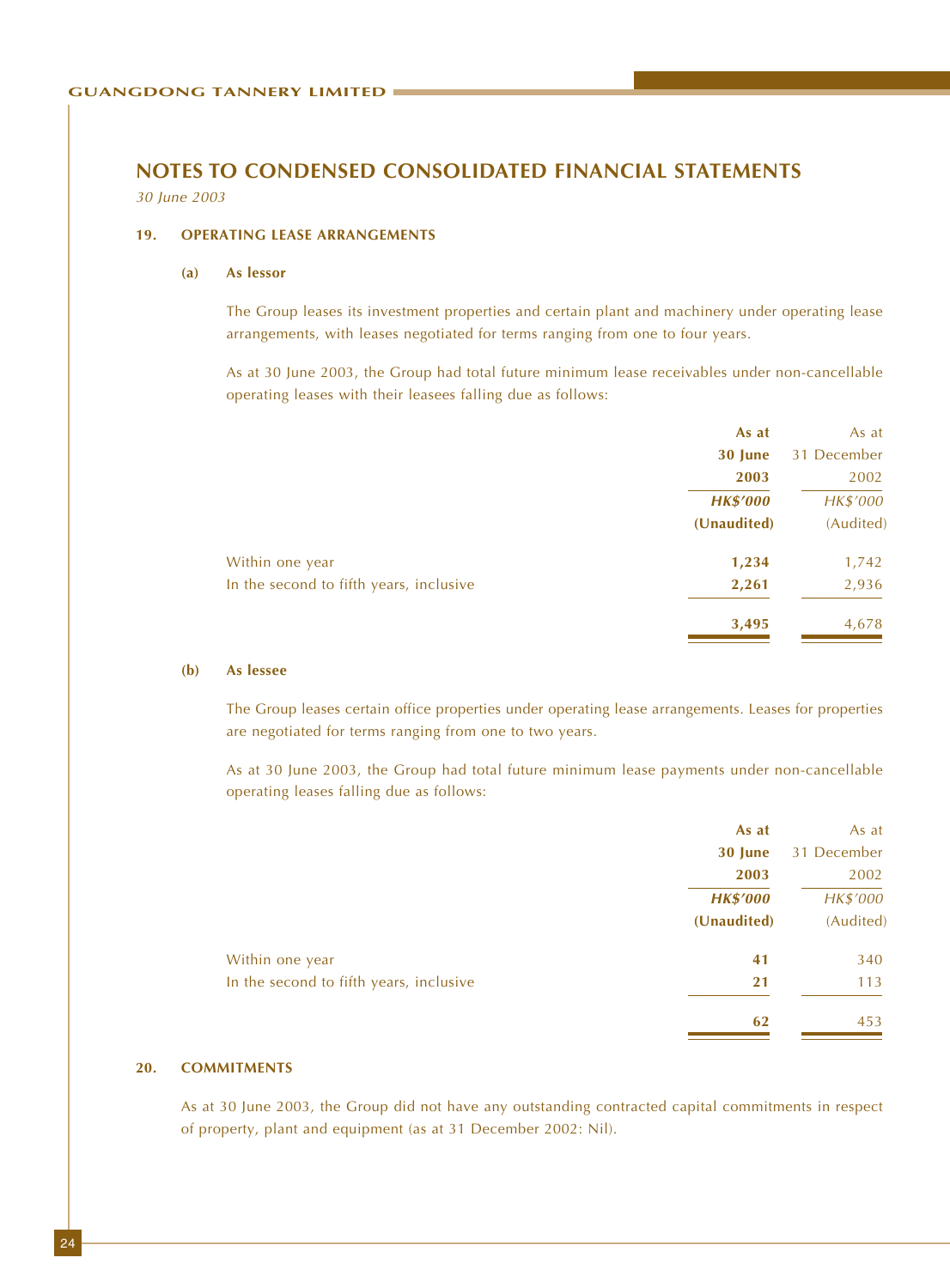30 June 2003

#### **21. CONTINGENT LIABILITIES**

At the balance sheet date, the Group had the following significant contingent liabilities:

(a) Following the change in senior management of the Company in June 2002, it was discovered that certain former executives (the "Former Executives") of Nanhai Tannery & Leather Products Co., Ltd. ("Nanhai Tannery") (one of whom was also a former director of the Company) had been involved in certain irregularities. Nanhai Tannery is a wholly owned subsidiary of the Company in Nanhai, Mainland China.

Upon discovery of the irregularities, an internal audit team of the Company's then holding companies, working with the then new management, conducted a preliminary investigation of the irregularities. The investigation revealed that the Former Executives apparently operated a business in parallel to the operations of Nanhai Tannery (the "Parallel Operation") for their own personal gain.

The incident was reported by the Company to the relevant PRC authorities who detained the Former Executives and seized documents related to the Parallel Operation for investigations. The Company also instructed its auditors and the PRC lawyers to carry out special investigations with a view to ascertaining the effects of the Parallel Operation on the business of Nanhai Tannery and to advise management of the Group's possible recourse against the Former Executives.

Based on the findings of the special investigations and having regard to the professional advice received, the directors of the Company are of the opinion that the Parallel Operation should not be incorporated in the financial statements of the Group and that the Parallel Operation appeared to have involved various irregularities in its transactions under the applicable PRC laws and regulations.

As the investigations of the PRC authorities are still ongoing, it is not possible to ascertain with any degree of reasonable certainty of the consequential actions that may be taken by the PRC authorities for the aforesaid irregularities and the existence or otherwise of any penalties and claims. As of the date of this report, no action has been taken against the Group and there have been no indications that any adverse actions against it are pending. Accordingly, based on currently available information, no provision has been made in the financial statements for such contingencies.

(b) In September 2002, the Company submitted a claim to China International Economic and Trade Arbitration Commission (the "Arbitration Commission") in Shenzhen, Mainland China against a PRC joint venture partner of Qingdao Nanhai Tannery Co., Ltd., a subsidiary of the Company, seeking, among others, termination of the relevant joint venture agreement and compensation of losses and damages of approximately RMB24,000,000. However, the PRC joint venture partner also applied to the Arbitration Commission in Beijing against the Company claiming for loss of fixed return under the aforesaid joint venture agreement and damages in an aggregate of RMB15,000,000. The two arbitration proceedings are still in progress.

In the opinion of the Directors, based on legal advice, it is too premature to conclude the likely outcome of the two arbitration proceedings. Accordingly, no provision has been made in the condensed consolidated financial statements as at 30 June 2003.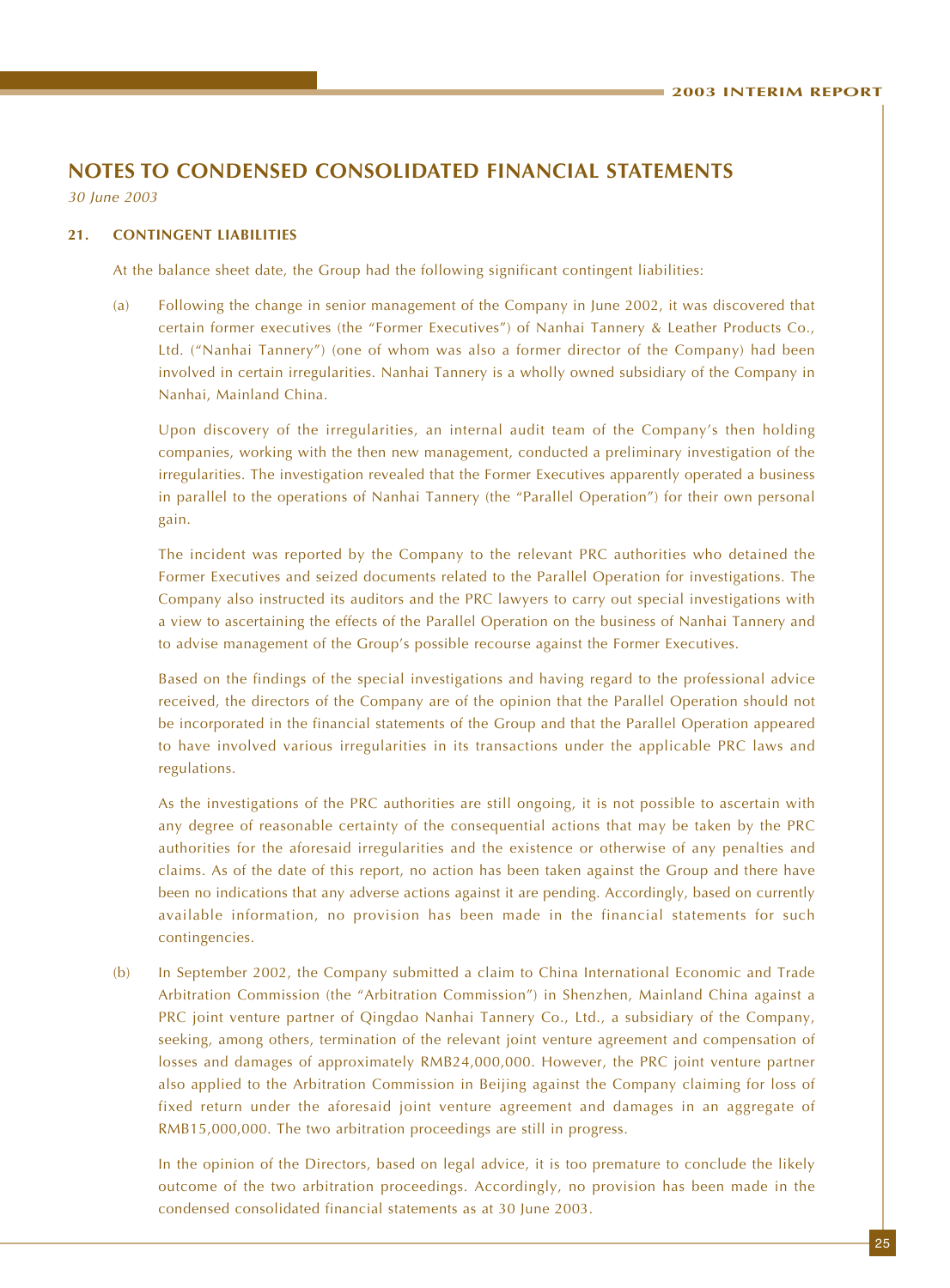30 June 2003

#### **22. PLEDGED OF ASSETS**

As at 30 June 2003, assets of the Group pledged to banks as security of its general banking facilities were as follows:

|                              | As at           | As at       |
|------------------------------|-----------------|-------------|
|                              | 30 June         | 31 December |
|                              | 2003            | 2002        |
|                              | <b>HK\$'000</b> | HK\$'000    |
|                              | (Unaudited)     | (Audited)   |
| Leasehold land and buildings | 27,340          | 36,000      |
| <b>Bank balances</b>         | 3,107           | 12,972      |
| Receivables                  | 2,279           |             |
|                              | 32,726          | 48,972      |

#### **23. RELATED PARTY TRANSACTIONS**

The Group had the following significant related party transactions during the period:

|                                                           |              |                                        | For the six months<br>ended 30 June |
|-----------------------------------------------------------|--------------|----------------------------------------|-------------------------------------|
|                                                           | <b>Notes</b> | 2003<br><b>HK\$'000</b><br>(Unaudited) | 2002<br>HK\$'000<br>(Unaudited)     |
| Annual fee paid to a PRC joint venture partner            | (a)          |                                        | 404                                 |
| Interest expense to fellow subsidiaries                   | (b)          | 14                                     | 357                                 |
| Interest expense to the former immediate holding company  | (c)          | 434                                    | 565                                 |
| Interest expense to the current immediate holding company | (c)          | 448                                    |                                     |
| Office rental paid to a fellow subsidiary                 | (d)          | 162                                    | 341                                 |
| Sale of a subsidiary to a fellow subsidiary               | (e)          | 8,076                                  |                                     |

#### Notes:

- (a) The annual fee paid to a PRC joint venture partner was in accordance with the relevant Sino-foreign cooperative joint venture agreement. The balance with the PRC joint venture partner is set out in note 13 to these condensed consolidated financial statements.
- (b) The interest expense to fellow subsidiaries arose from unsecured loans advances from Shenzhen Guangdong Hotel Enterprise Ltd. and Yue Hai Hotel, Zhuhai, through entrusted loan agreements. These loans bore interest at 4.2% per annum and were fully repaid in the prior year and during the period.
- (c) The interest to the former and the current immediate holding companies arose from loans payable to them. Further details of the loans, including the terms, are disclosed in note 14 to these condensed consolidated financial statements.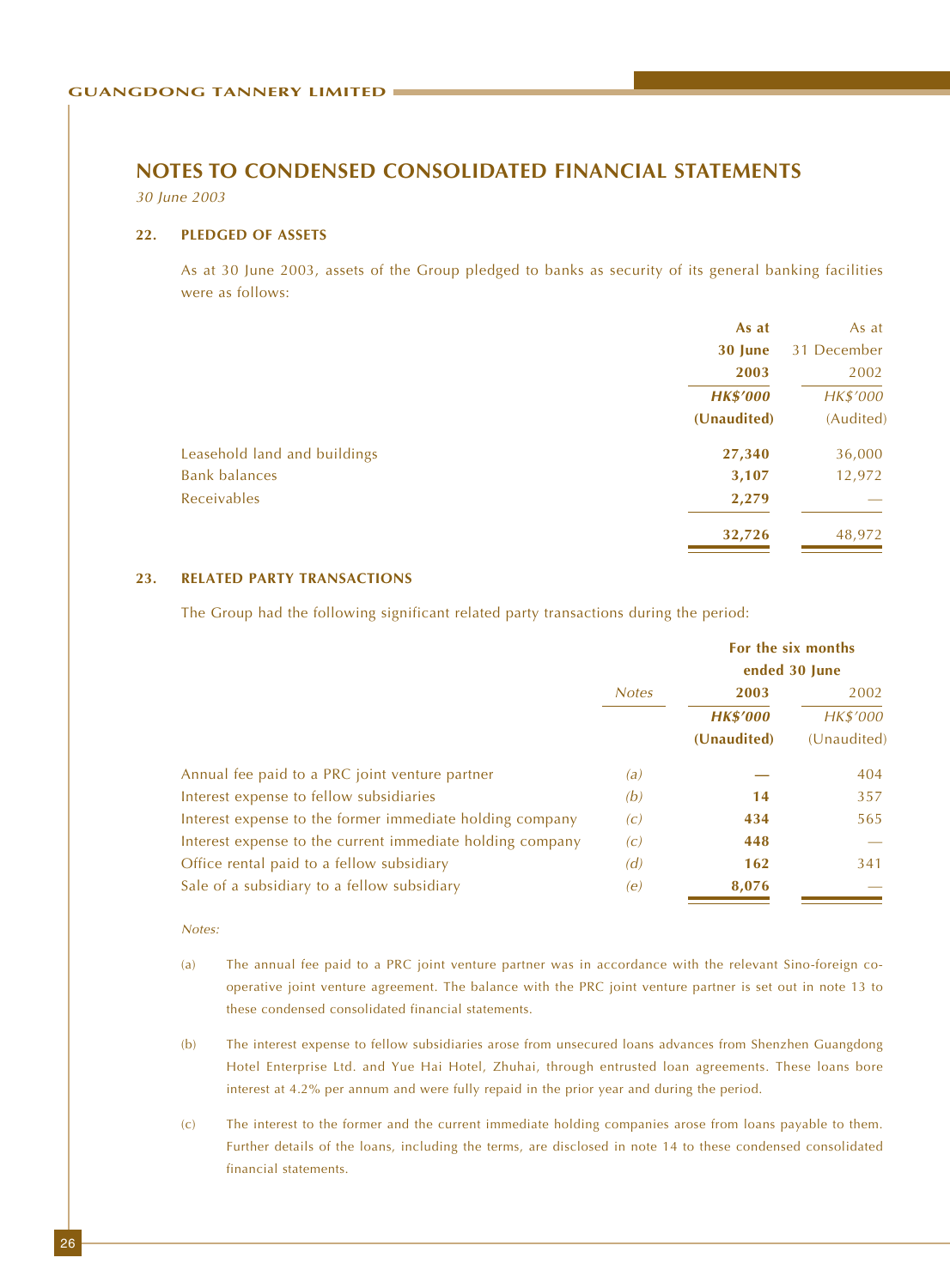30 June 2003

#### **23. RELATED PARTY TRANSACTIONS** (continued)

Notes: (continued)

- (d) Office rental is charged by Bateson Developments Limited ("Bateson") at monthly rentals of HK\$28,000 and HK\$26,000 for the first and second quarters of 2003 (HK\$73,000 for the four months ended 30 April 2002 and HK\$28,000 for the two months ended 30 June 2002) in accordance with the terms of rental agreements between the Group and Bateson.
- (e) On 26 April 2003, the Group sold its entire 100% interest in Prized Time Limited to Guangdong Assets Management Limited, a fellow subsidiary of the Company, for a cash consideration of HK\$7,998,000 (net of expenses) at a loss of HK\$15,000. The principal asset of Prized Time Limited was an investment property of the Group in Mainland China. The net inflow of cash and cash equivalents in respect of this transaction was HK\$7,998,000.
- (f) As at 30 June 2003, the Group had a bank loan of HK\$24,400,000 which was secured by certain assets of GDH Limited at nil consideration.

The connected transaction in note  $23(e)$  above is disclosable in accordance with Chapter 14 of the Rules Governing the Listing of Securities on The Stock Exchange of Hong Kong Limited.

#### **24. POST BALANCE SHEET EVENTS**

Subsequent to the balance sheet date, the Group had the following significant post balance sheet events:

(a) On 3 June 2003, the Group entered into a conditional sale and purchase agreement with independent third parties for the disposal of its entire 100% interest in Kwok Wing (Hong Kong) Leather Ware Company Limited ("Kwok Wing") for a cash consideration of HK\$4,274,000. Kwok Wing and its subsidiary held a leather ware factory in Mainland China and had no significant operation since last year.

On 2 September 2003, the above transaction was completed and did not result in any significant gain or loss to the Group.

- (b) In July 2003, the Group obtained a banking facility amounting to RMB20,000,000 of which RMB10,000,000 was utilised by the Group. The utilised portion was secured by certain of the Group's bills receivable, properties, plant and equipment of an aggregate carrying value of HK\$19,004,000.
- (c) In August 2003, the Group disposed of a Hong Kong property to an independent third party at a consideration of HK\$1,000,000. This transaction did not result in any significant gain or loss to the Group.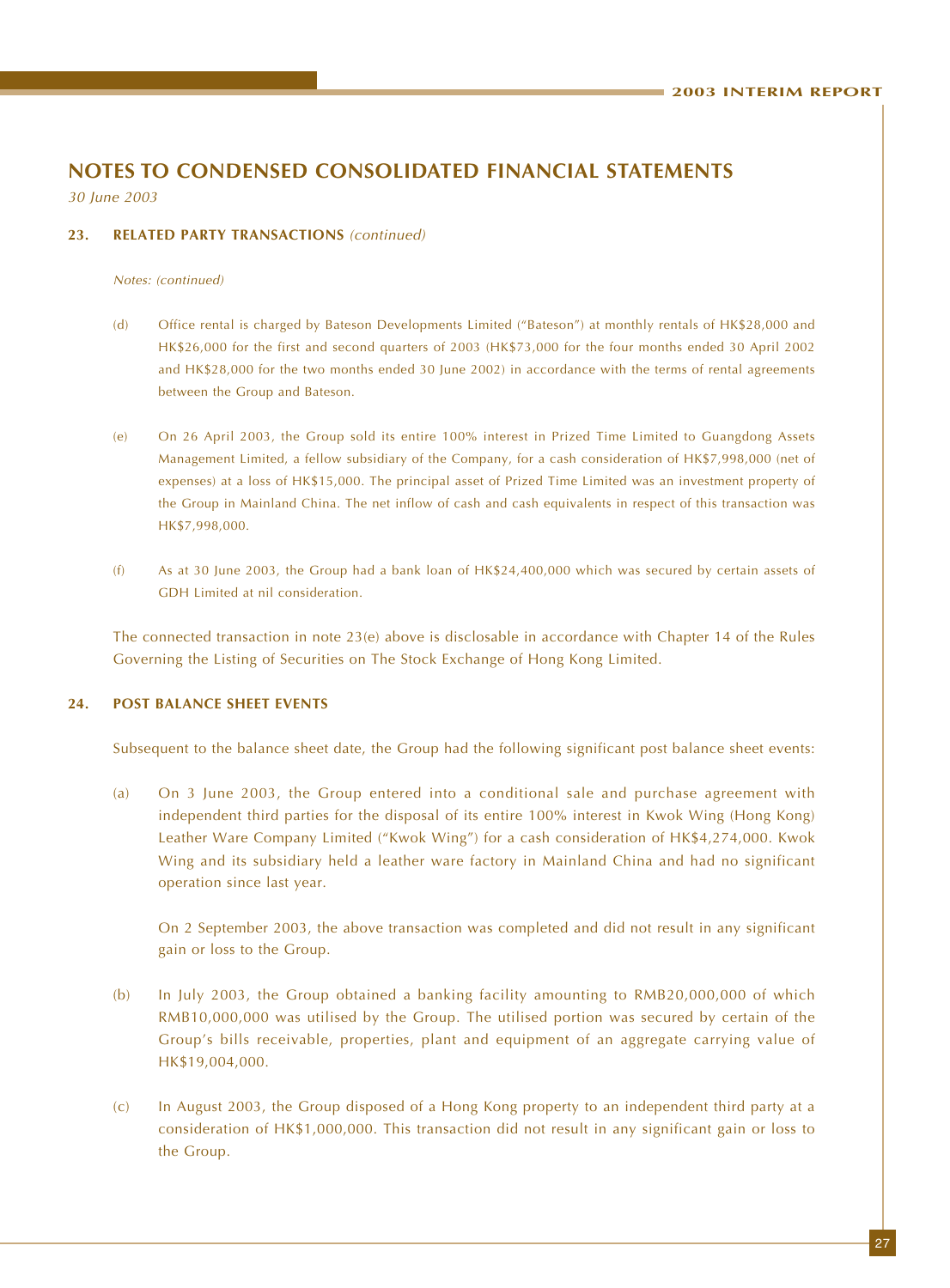30 June 2003

#### **25. COMPARATIVE AMOUNTS**

As further explained in note 1 to these condensed consolidated financial statements, due to the adoption of the revised SSAP 12 during the period, the accounting treatment and presentation of certain items and balances in these condensed consolidated financial statements have been revised to comply with the new requirements. Accordingly, prior period adjustments have been made and certain comparative amounts have been reclassified and restated to conform with the current period's presentation.

#### **26. APPROVAL OF THE INTERIM FINANCIAL STATEMENTS**

These condensed interim financial statements were approved and authorised for issue by the Board of Directors on 5 September 2003.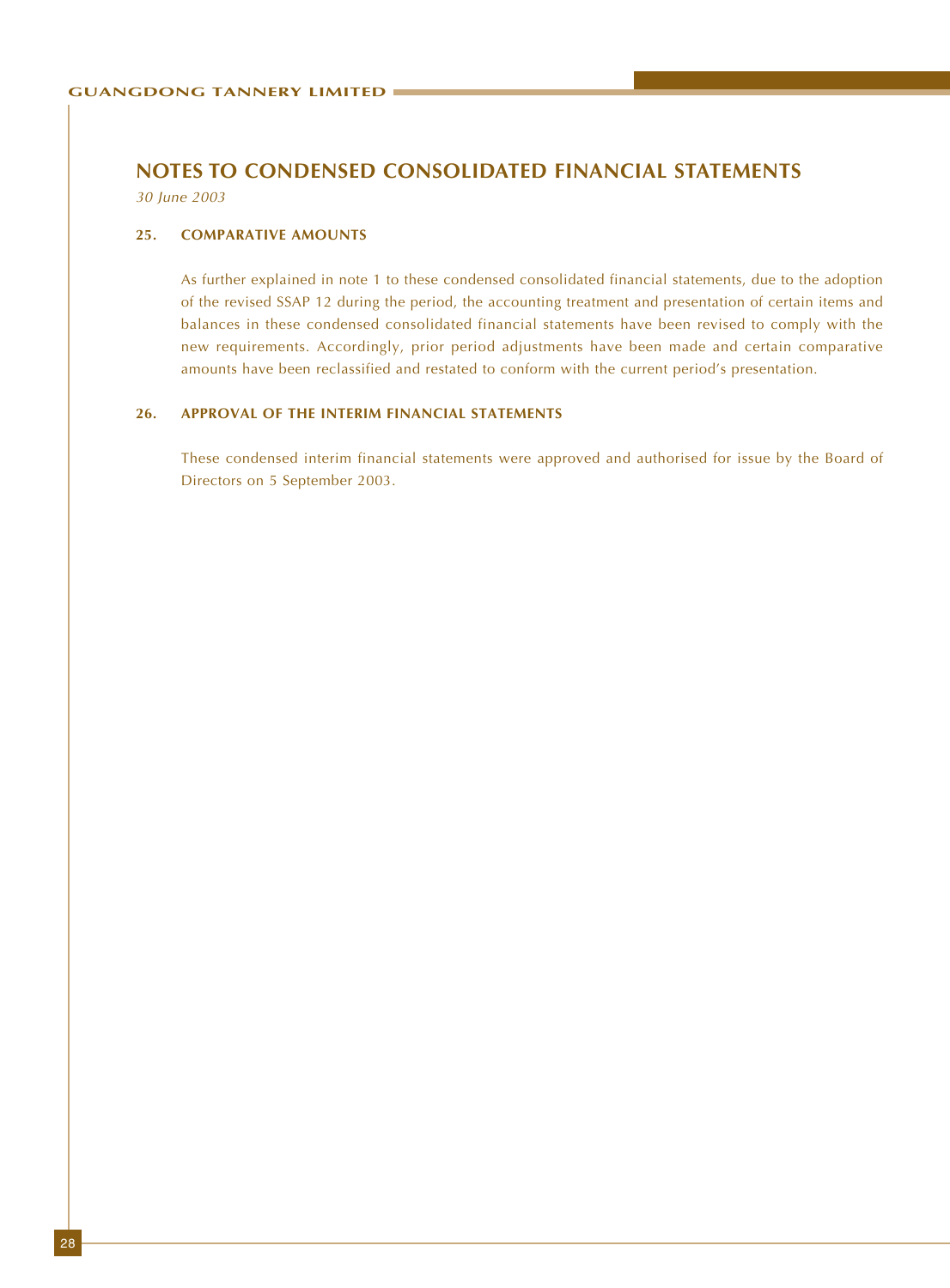### **INDEPENDENT AUDITORS' REVIEW REPORT**



**To the Board of Directors Guangdong Tannery Limited**

#### **INTRODUCTION**

We have been instructed by the Company to review the interim financial report set out on pages 8 to 28.

#### **RESPECTIVE RESPONSIBILITIES OF DIRECTORS AND AUDITORS**

The Rules Governing the Listing of Securities on The Stock Exchange of Hong Kong Limited require the preparation of an interim financial report to be in compliance with SSAP 25 "Interim Financial Reporting" issued by the Hong Kong Society of Accountants and the relevant provisions thereof. The interim financial report is the responsibility of, and has been approved by, the directors. It is our responsibility to form an independent conclusion, based on our review, on the interim financial report and to report our conclusion solely to you, as a body, in accordance with our agreed terms of engagement, and for no other purpose. We do not assume responsibility towards or accept liability to any other person for the contents of this report.

#### **REVIEW WORK PERFORMED**

We conducted our review in accordance with Statement of Auditing Standards 700 "Engagements to Review Interim Financial Reports" issued by the Hong Kong Society of Accountants. A review consists principally of making enquiries of management and applying analytical procedures to the interim financial report and based thereon, assessing whether the accounting policies and presentation have been consistently applied unless otherwise disclosed. A review excludes audit procedures such as tests of controls and verification of assets, liabilities and transactions. It is substantially less in scope than an audit and therefore provides a lower level of assurance than an audit. Accordingly we do not express an audit opinion on the interim financial report.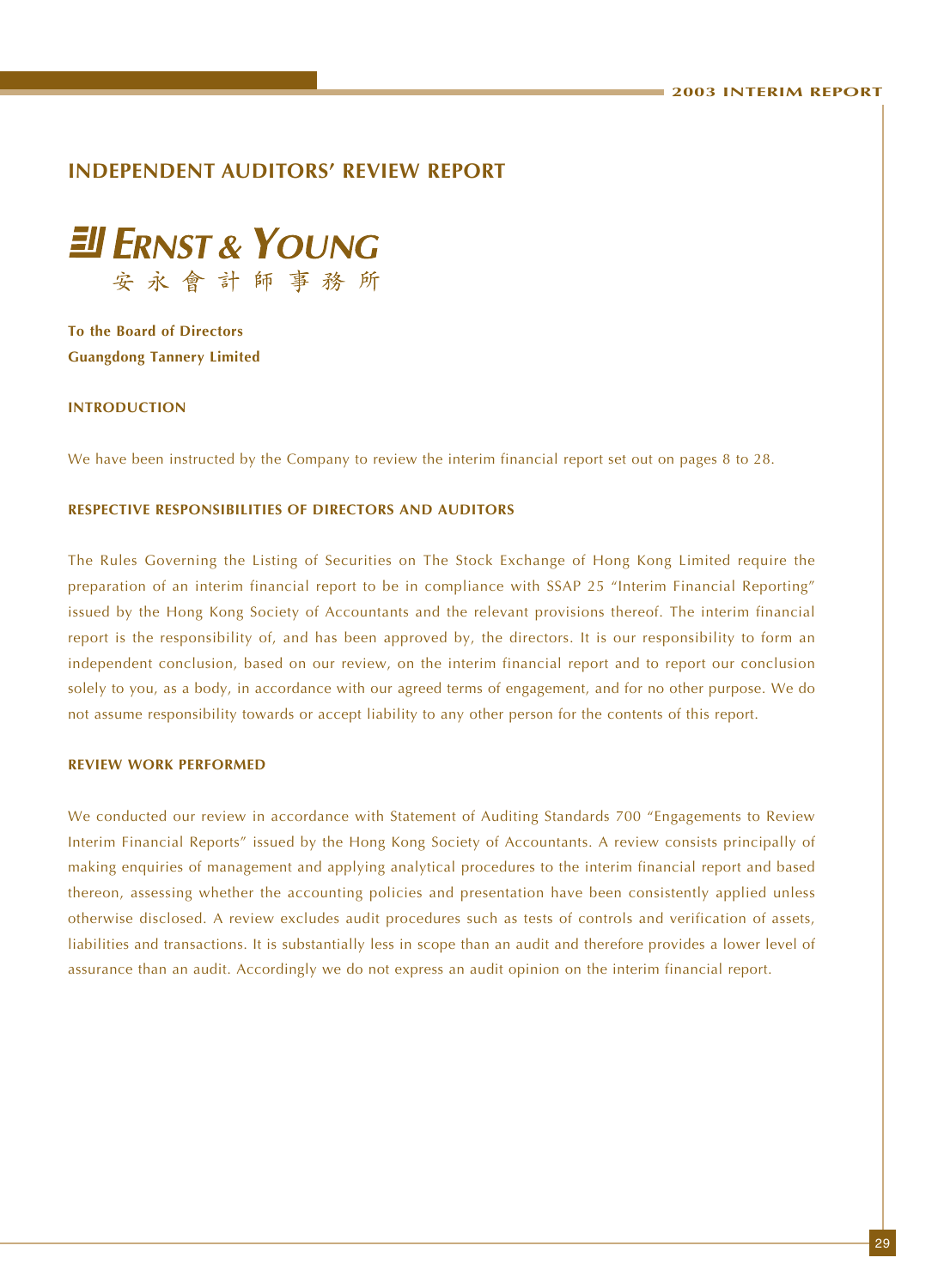### **INDEPENDENT AUDITORS' REVIEW REPORT**

#### **FUNDAMENTAL UNCERTAINTY — CONTINGENT LIABILITIES**

In arriving at our review conclusion, we have considered the adequacy of the disclosures made in note 21(a) of the interim financial report concerning the investigations of the authorities of the People's Republic of China (the "PRC") in respect of the irregularities involving certain former executives of a subsidiary of the Company. As the investigations of the PRC authorities are still ongoing, it is not possible to ascertain with any degree of reasonable certainty of the consequential actions that may be taken by the PRC authorities for the apparent breaches of certain PRC laws and regulations and the existence or otherwise of any penalties and claims as a result of the aforesaid irregularities. As of the date of this report, no provision has been made in the financial statements for such contingencies. We consider that appropriate disclosures and estimates have been made and our review conclusion is therefore not modified in this respect.

#### **REVIEW CONCLUSION**

On the basis of our review which does not constitute an audit, we are not aware of any material modifications that should be made to the interim financial report for the six months ended 30 June 2003.

**Ernst & Young** Certified Public Accountants

Hong Kong 5 September 2003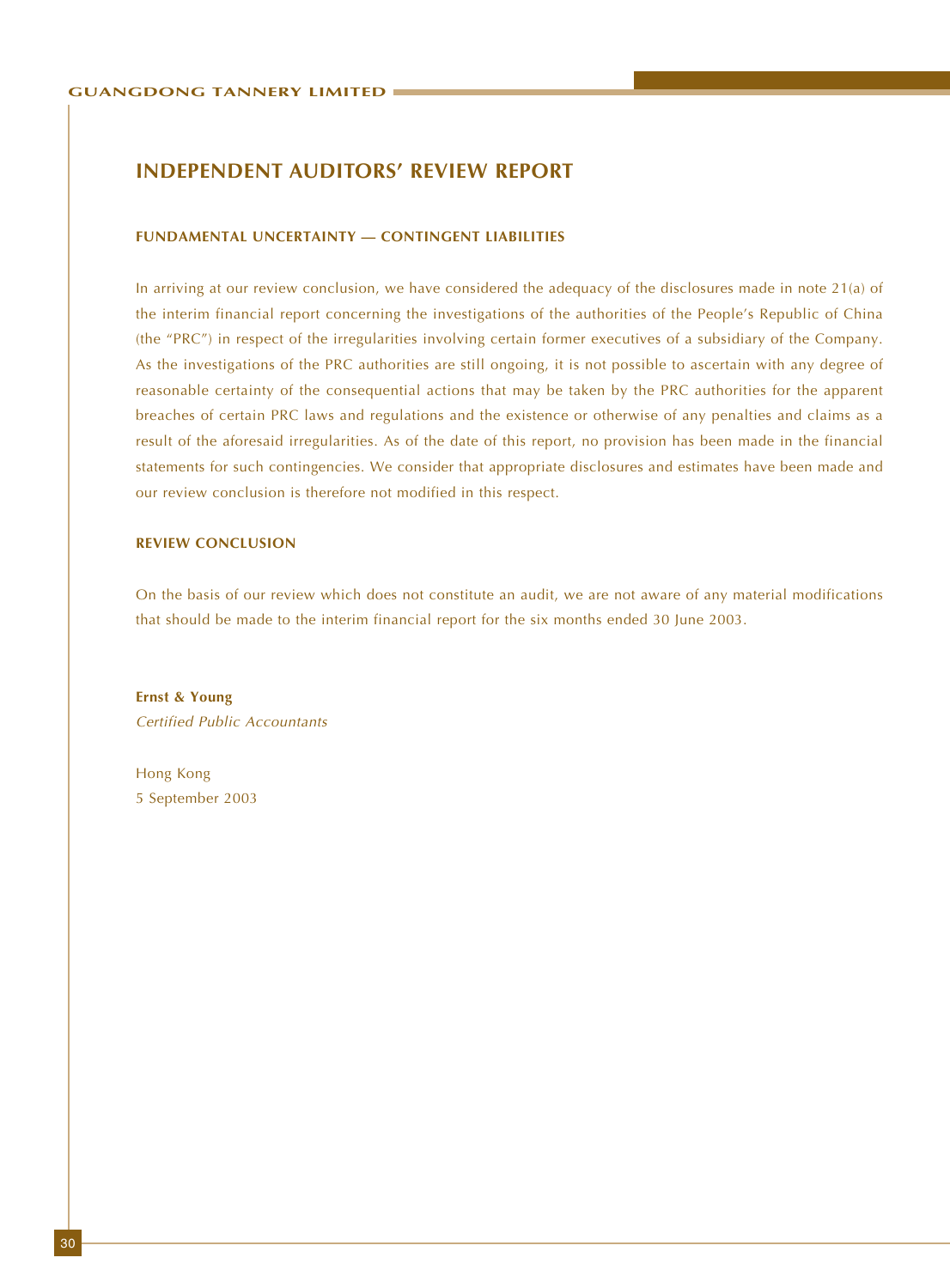### **DIRECTORS'/CHIEF EXECUTIVE'S INTERESTS IN SECURITIES**

#### **DIRECTORS' INTERESTS AND SHORT POSITION IN THE SECURITIES OF THE COMPANY AND ITS ASSOCIATED CORPORATIONS**

As at 30 June 2003, the interests and short positions of the Directors and Chief executives of the Company in the shares, underlying shares or debentures of the Company and its associated corporations (within the meaning of Part XV of the Securities and Futures Ordinance ("SFO") (a) which were required to be notified to the Company and The Stock Exchange of Hong Kong Limited ("Stock Exchange") pursuant to Divisions 7 and 8 of Part XV of the SFO (including interests or short positions which the Directors or the chief executives were taken or deemed to have under such provisions of the SFO); or (b) which were required, pursuant to section 352 of the SFO, to be entered in the register referred to therein; or (c) which are required to be notified to the Company and the Stock Exchange pursuant to the Model Code for Securities Transactions by Directors of Listed Companies contained in the Rules Governing the Listing of Securities on the Stock Exchange (the "Listing Rules") were as follows:

#### **(1) Interests and short positions in the Company**

#### **a. Interest in ordinary shares**

|                     | Nature of        | Number of | % of issued   | Long/short    |
|---------------------|------------------|-----------|---------------|---------------|
| Name of director    | <i>interests</i> | shares    | share capital | positions     |
| Cheng Hok Lai James | Personal         | 500,000   | 0.0954        | Long position |
| Tam Chiu Pang Jaffe | Personal         | 100,000   | 0.0191        | Long position |

#### **b. Interest in options relating to ordinary shares**

|                         |                          |            |                        |                        |                    | <b>NO. 01</b>            |            |
|-------------------------|--------------------------|------------|------------------------|------------------------|--------------------|--------------------------|------------|
|                         |                          |            | <b>Options</b> granted |                        | <b>Price to be</b> | options                  | No. of     |
|                         | No. of                   |            | during the period      | Period during which    | paid per share     | exercised                | options    |
|                         | options held             | Date       | <b>Number</b>          | rights are exercisable | on exercise        | during                   | held on    |
|                         | on $01/01/2003$          | granted    | granted                | (dd/mm/yyyy)           | of options         | the period               | 30/06/2003 |
|                         |                          |            |                        | (Note (3))             | $(HK\$             |                          |            |
| <b>Xiong Guangyang</b>  |                          | 09/06/2003 | 3,000,000              | 10/09/2003-09/09/2008  | 0.22               | $\overline{\phantom{0}}$ | 3,000,000  |
| Cheng Hok Lai James     | $\overline{\phantom{m}}$ | 09/06/2003 | 300,000                | 10/09/2003-09/09/2008  | 0.22               | $\qquad \qquad$          | 300,000    |
| Fung Lak                | $\overline{\phantom{0}}$ | 09/06/2003 | 300,000                | 10/09/2003-09/09/2008  | 0.22               | $\overline{\phantom{0}}$ | 300,000    |
| Zeng Haipeng (Note (1)) |                          | 09/06/2003 | 3,000,000              | 10/09/2003-09/09/2008  | 0.22               |                          | 3,000,000  |
|                         |                          |            |                        |                        |                    |                          |            |

Note: (1) The options totaling 3,000,000 granted to Mr Zeng Haipeng were cancelled on 2 September 2003.

(2) The total consideration paid by each Director for the options granted by the Company was HK\$1.00.

- (3) If 09/09/2008 is not a business day in Hong Kong, the option period expires at 5:01p.m. on the business day preceding that day (Hong Kong time).
- (4) The above options, being unlisted physically settled equity derivatives, to subscribe for the ordinary shares of the Company were granted to the above Directors pursuant to the approved share option scheme of the Company.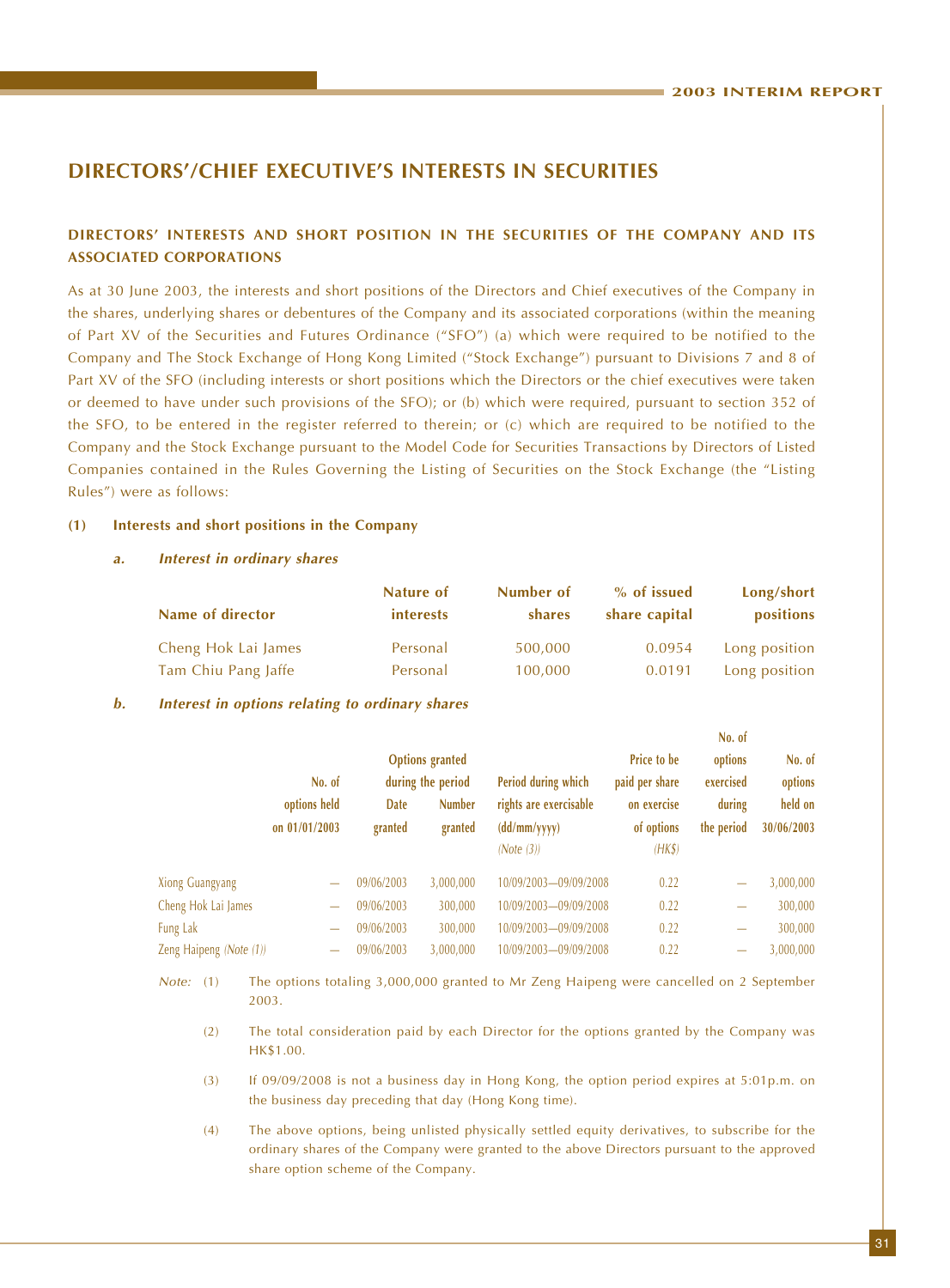# **DIRECTORS'/CHIEF EXECUTIVE'S INTERESTS IN SECURITIES**

#### **(2) Interests and short positions in Guangdong Investment Limited ("GDI")**

#### **a. Interest in ordinary shares of GDI**

|                         |                               |                     | % of issued             | Long/short              |
|-------------------------|-------------------------------|---------------------|-------------------------|-------------------------|
| Name of director        | Nature of<br><i>interests</i> | Number of<br>shares | share capital<br>of GDI | Long/short<br>positions |
| Ho Lam Lai Ping Theresa | Personal                      | 300,000             | 0.0057                  | Long position           |
| Wang Man Kwan Paul      | Personal                      | 700,000             | 0.0134                  | Long position           |
| Tam Chiu Pang Jaffe     | Personal                      | 400,000             | 0.0077                  | Long position           |

#### **b. Interest in options relating to ordinary shares of GDI**

|                     |               |             |                          |                        |              |                              | No. of                   |            |
|---------------------|---------------|-------------|--------------------------|------------------------|--------------|------------------------------|--------------------------|------------|
|                     |               |             | <b>Options</b> granted   |                        | <b>Total</b> | Price to be                  | options                  | No. of     |
|                     | No. of        |             | during the period        | Period during which    |              | consideration paid per share | exercised                | options    |
|                     | options held  | <b>Date</b> | <b>Number</b>            | rights are exercisable | paid for     | on exercise                  | during                   | held on    |
|                     | on 01/01/2003 | granted     | granted                  | (dd/mm/yyyy)           | share option | of options                   | the period               | 30/06/2003 |
|                     |               |             |                          | (Note)                 | $(HK\$       | $(HK\$                       |                          |            |
| Ho Lam Lai Ping     | 500,000       | 18/02/1998  |                          | 19/08/1998-18/08/2003  |              | 2.892                        |                          | 500,000    |
| Theresa             | 1,200,000     | 10/08/2001  | $\overline{\phantom{0}}$ | 11/02/2002-10/02/2007  | ÷            | 0.5312                       | 900,000                  | 300,000    |
|                     | 1,200,000     | 07/05/2002  | $\equiv$                 | 08/11/2002-07/11/2007  |              | 0.814                        | $\overline{\phantom{m}}$ | 1,200,000  |
|                     | 1,200,000     | 04/12/2002  | $\equiv$                 | 05/03/2003-04/03/2008  | 1            | 0.96                         | $\overline{\phantom{m}}$ | 1,200,000  |
|                     | —             | 07/05/2003  | 1,500,000                | 08/08/2003-07/08/2008  | 1            | 1.22                         |                          | 1,500,000  |
| Wang Man Kwan Paul  | 1,000,000     | 10/08/2001  |                          | 11/02/2002-10/02/2007  |              | 0.5312                       | 1,000,000                |            |
|                     | 1,500,000     | 07/05/2002  | ÷                        | 08/11/2002-07/11/2007  |              | 0.814                        |                          | 1,500,000  |
|                     | 1,500,000     | 04/12/2002  | $\equiv$                 | 05/03/2003-04/03/2008  | 1            | 0.96                         |                          | 1,500,000  |
|                     |               | 07/05/2003  | 1,500,000                | 08/08/2003-07/08/2008  | 1            | 1.22                         |                          | 1,500,000  |
| Tam Chiu Pang Jaffe | 400,000       | 10/08/2001  |                          | 11/02/2002-10/02/2007  |              | 0.5312                       | 400,000                  |            |
|                     | 400,000       | 07/05/2002  | $\overline{\phantom{0}}$ | 08/11/2002-07/11/2007  |              | 0.814                        | 400,000                  |            |
|                     | 400,000       | 04/12/2002  | $\overline{\phantom{0}}$ | 05/03/2003-04/03/2008  | 1            | 0.96                         | 400,000                  |            |
|                     | —             | 07/05/2003  | 400,000                  | 08/08/2003-07/08/2008  |              | 1.22                         |                          | 400,000    |
| Yuen Lam Fai Antony | 400,000       | 10/08/2001  |                          | 11/02/2002-10/02/2007  |              | 0.5312                       | 400,000                  |            |
|                     | 500,000       | 07/05/2002  | $\equiv$                 | 08/11/2002-07/11/2007  |              | 0.814                        | $\overline{\phantom{0}}$ | 500,000    |
|                     | 600,000       | 04/12/2002  | $\equiv$                 | 05/03/2003-04/03/2008  | $\mathbf{1}$ | 0.96                         | $\equiv$                 | 600,000    |
|                     |               | 07/05/2003  | 600,000                  | 08/08/2003-07/08/2008  | 1            | 1.22                         |                          | 600,000    |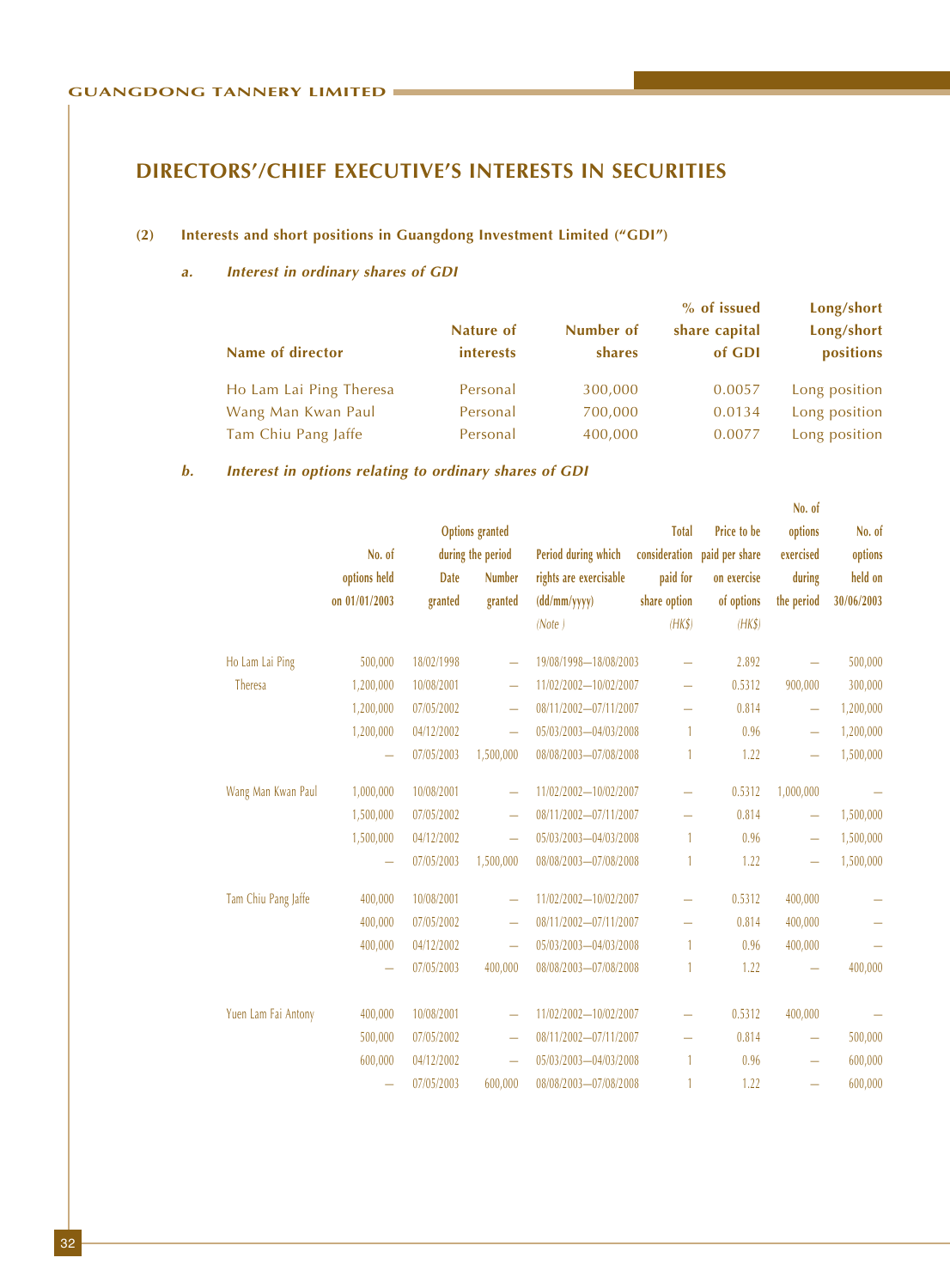### **DIRECTORS'/CHIEF EXECUTIVE'S INTERESTS IN SECURITIES**

**DIRECTORS' INTERESTS AND SHORT POSITION IN THE SECURITIES OF THE COMPANY AND ITS ASSOCIATED CORPORATIONS** (continued)

#### **(2) Interests and short positions in Guangdong Investment Limited ("GDI")** (continued)

#### **b. Interest in options relating to ordinary shares of GDI** (continued)

- Note: (1) If the last day of any option period is not a business day in Hong Kong, the option period expires at 5:01p.m. on the business day preceding that day.
	- (2) The above options, being unlisted physically settled equity derivatives, to subscribe for the ordinary shares of GDI were granted to the above Directors pursuant to the approved share option scheme of GDI.

#### **(3) Interests and short positions in Guangdong Brewery Holdings Limited ("GDB") — Interest in ordinary shares**

| Name of director        | Nature of<br><i>interests</i> | Number of<br><b>shares</b> | share capital<br>of GDB | Long/short<br>positions |
|-------------------------|-------------------------------|----------------------------|-------------------------|-------------------------|
| Ho Lam Lai Ping Theresa | Personal                      | 180,000                    | 0.0143                  | Long position           |
| Tam Chiu Pang Jaffe     | Personal                      | 20,000                     | 0.0016                  | Long position           |

Save as disclosed above, as at 30 June 2003, to the knowledge of the Company, none of the Directors, the chief executives of the Company had or was deemed to have any interests or short position in the shares, underlying shares or debentures of the Company and its associated corporations (within the meaning of Part XV of the SFO (a) which were required to be notified to the Company and the Stock Exchange pursuant to Divisions 7 and 8 of Part XV of the SFO (including interests or short positions which the Directors and the chief executives were taken or deemed to have under such provisions of the SFO); or (b) which were required, pursuant to section 352 of the SFO, to be entered in the register referred to therein; or (c) which are required to be notified to the Company and the Stock Exchange pursuant to the Model Code for Securities Transactions by Directors of Listed Companies contained in the Listing Rules.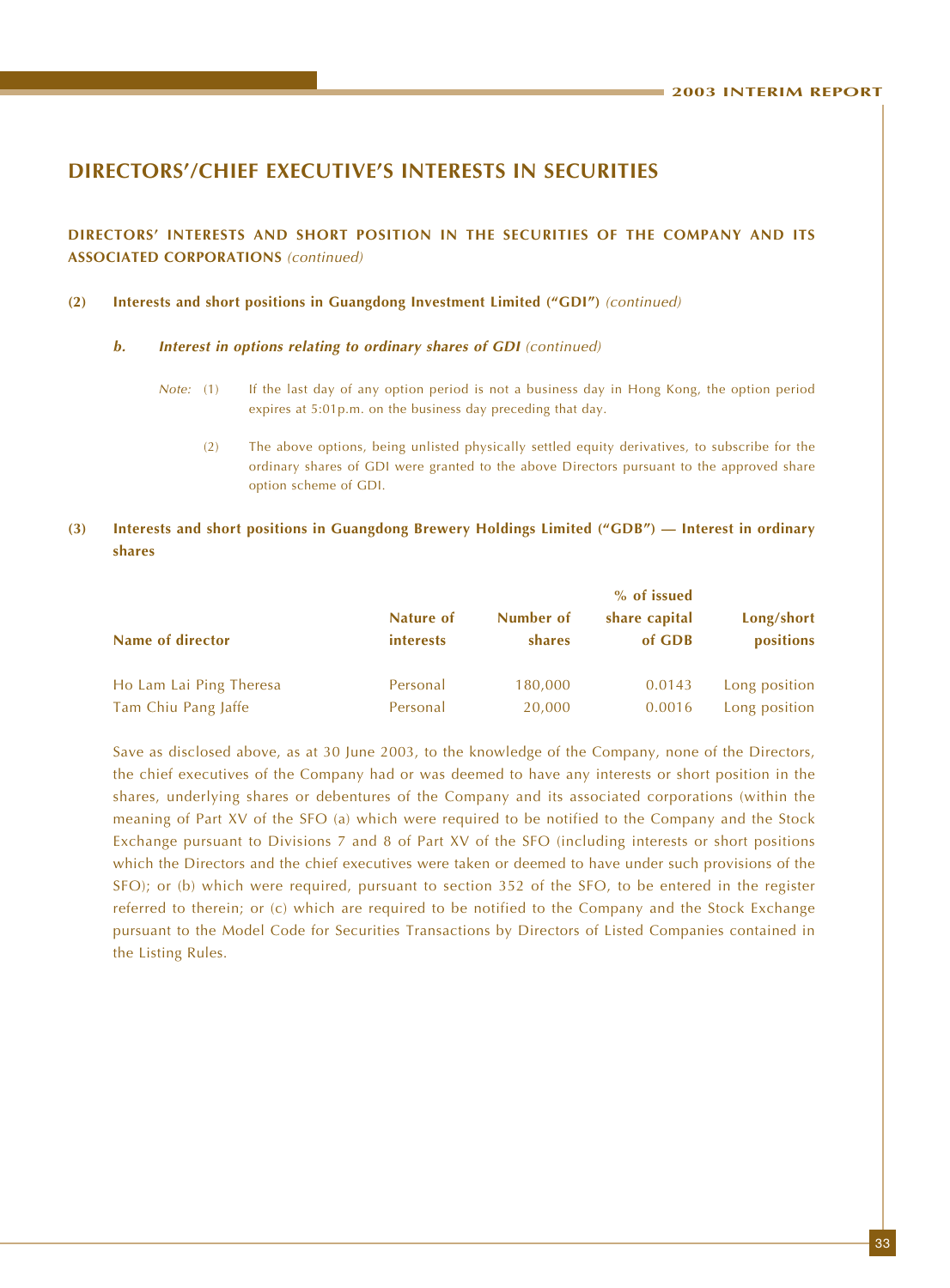### **SUBSTANTIAL SHAREHOLDERS' INTERESTS**

### **Persons who have an interest or short position which is discloseable under Divisions 2 and 3 of Part XV of the SFO and substantial shareholders**

So far as is known to any Director or chief executive of the Company, as at 30 June 2003, the persons or companies (not being a Director or chief executive of the Company) who have interests or short positions in the Shares or underlying Shares which would fall to be disclosed to the Company under the provisions of Divisions 2 and 3 of Part XV of the SFO were as follows:

|                             | <b>Number of Ordinary Shares of</b><br>the Company held |                  |               |                |  |  |  |
|-----------------------------|---------------------------------------------------------|------------------|---------------|----------------|--|--|--|
|                             |                                                         |                  |               |                |  |  |  |
|                             | <b>Direct</b>                                           | <b>Deemed</b>    | Long/short    | Percentage of  |  |  |  |
| <b>Name of Shareholders</b> | <b>Interests</b>                                        | <b>Interests</b> | position      | issued capital |  |  |  |
| 廣東粤港投資控股有限公司                |                                                         |                  |               |                |  |  |  |
| (Guangdong Yue Gang         |                                                         |                  |               |                |  |  |  |
| <b>Investment Holdings</b>  |                                                         |                  |               |                |  |  |  |
| Company Limited) (Note)     |                                                         | 375,100,000      | Long position | 71.56          |  |  |  |
| <b>GDH</b> Limited          | 375,100,000                                             |                  | Long position | 71.56          |  |  |  |

Note: The attributable interest which 廣東粵港投資控股有限公司 (Guangdong Yue Gang Investment Holdings Company Limited) has in the Company is held through its 100 per cent. direct interest in GDH Limited.

Save as disclosed above, as at 30 June 2003, the Directors are not aware of any other person who had an interest or short position in the Shares, underlying Shares or debentures which would fall to be disclosed to the Company under the provisions of Divisions 2 and 3 of Part XV of the SFO.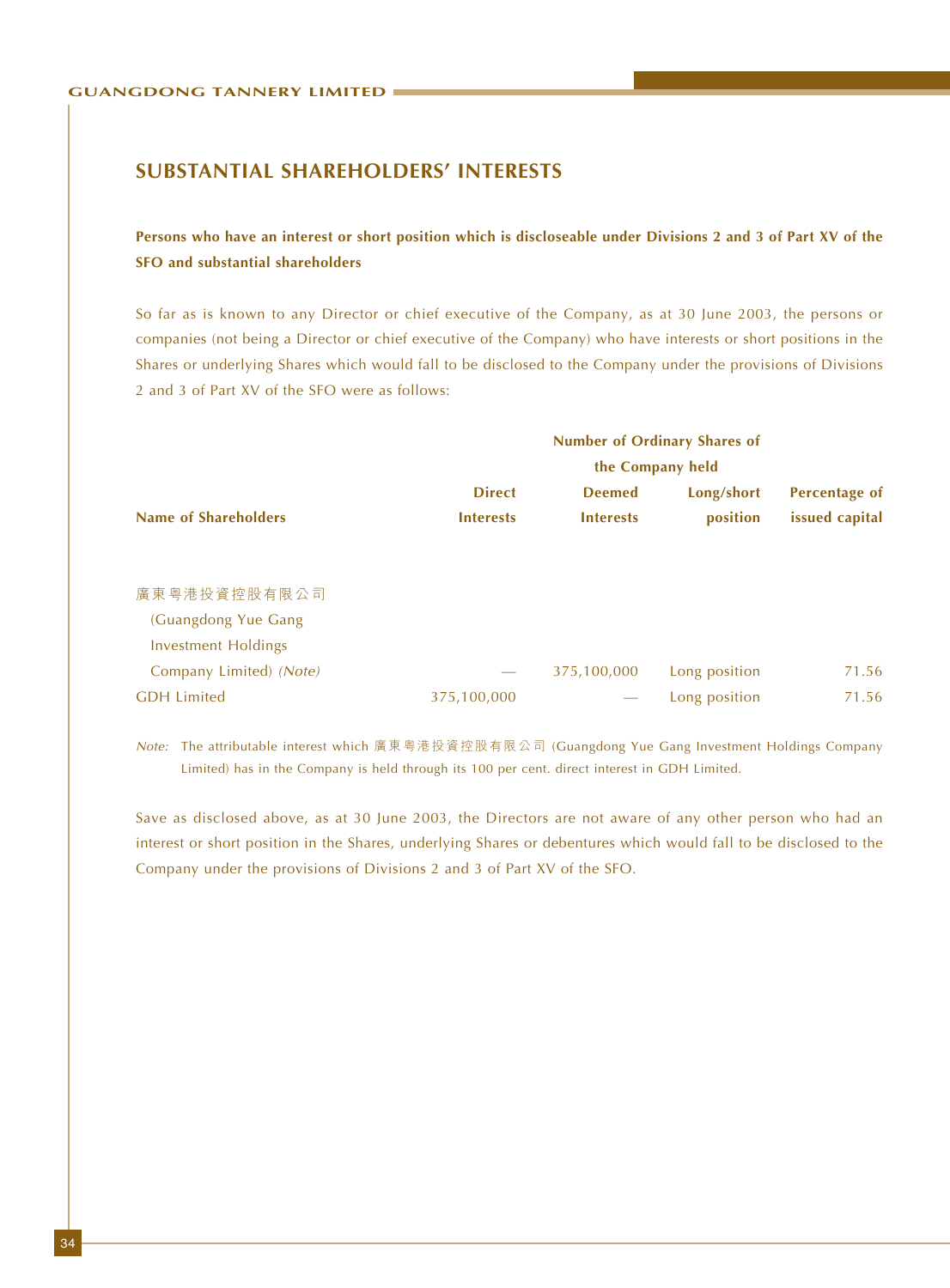### **OTHER INFORMATION**

#### **CORPORATE GOVERNANCE**

Regular meetings have been held by the Audit Committee since its establishment and it shall meet at least twice each year to review and supervise the Group's financial reporting process and internal controls.

None of the Directors is aware of information that would reasonably indicate that the Company is not, or was not for any part of the accounting period covered by this interim report, in compliance with Appendix 14 to the Rules Governing the Listing of Securities on The Stock Exchange of Hong Kong Limited.

The Group's interim financial report for the six months ended 30 June 2003 has not been audited, but has been reviewed by the Company's auditors Messrs. Ernst & Young.

#### **PURCHASE, SALE OR REDEMPTION OF SHARES**

The Company has not redeemed any of its shares during the six months ended 30 June 2003. Neither the Company nor any of its subsidiaries has purchased or sold any of the Company's shares during the period.

> By Order of the Board **Xiong Guangyang** Chairman

Hong Kong, 5 September 2003